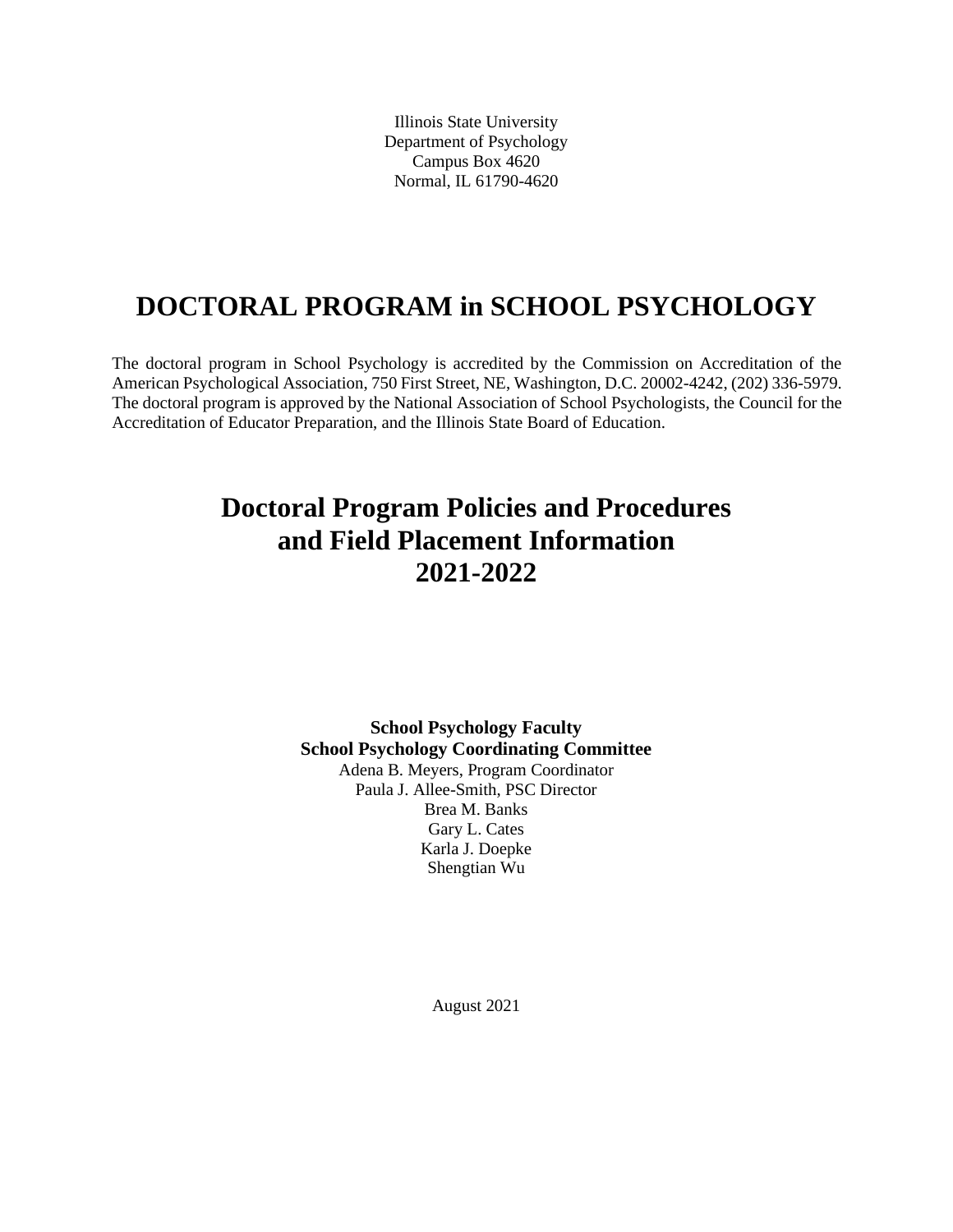# Table of Contents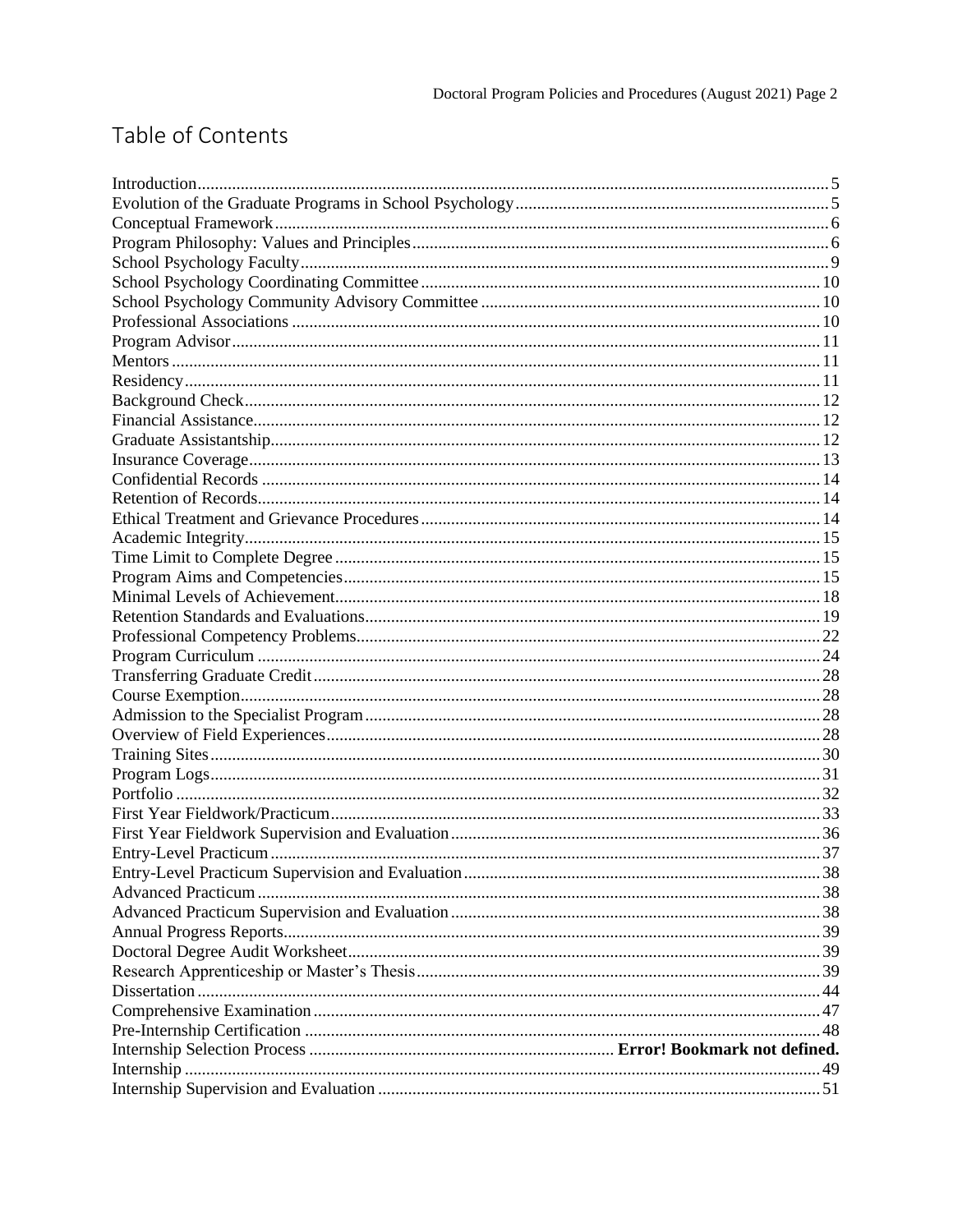| FSY 436A04 Psychoeducational Practicum RtI Field Placement Agreement (sample) 63                  |  |
|---------------------------------------------------------------------------------------------------|--|
|                                                                                                   |  |
|                                                                                                   |  |
| 63 meta 1988 PSY 498A05 First Year Fieldwork/Practicum Public School Placement Agreement (sample) |  |
|                                                                                                   |  |
|                                                                                                   |  |
|                                                                                                   |  |
|                                                                                                   |  |
|                                                                                                   |  |
|                                                                                                   |  |
|                                                                                                   |  |
|                                                                                                   |  |
|                                                                                                   |  |
|                                                                                                   |  |
|                                                                                                   |  |
|                                                                                                   |  |
|                                                                                                   |  |
|                                                                                                   |  |
|                                                                                                   |  |
|                                                                                                   |  |
|                                                                                                   |  |
|                                                                                                   |  |
|                                                                                                   |  |
|                                                                                                   |  |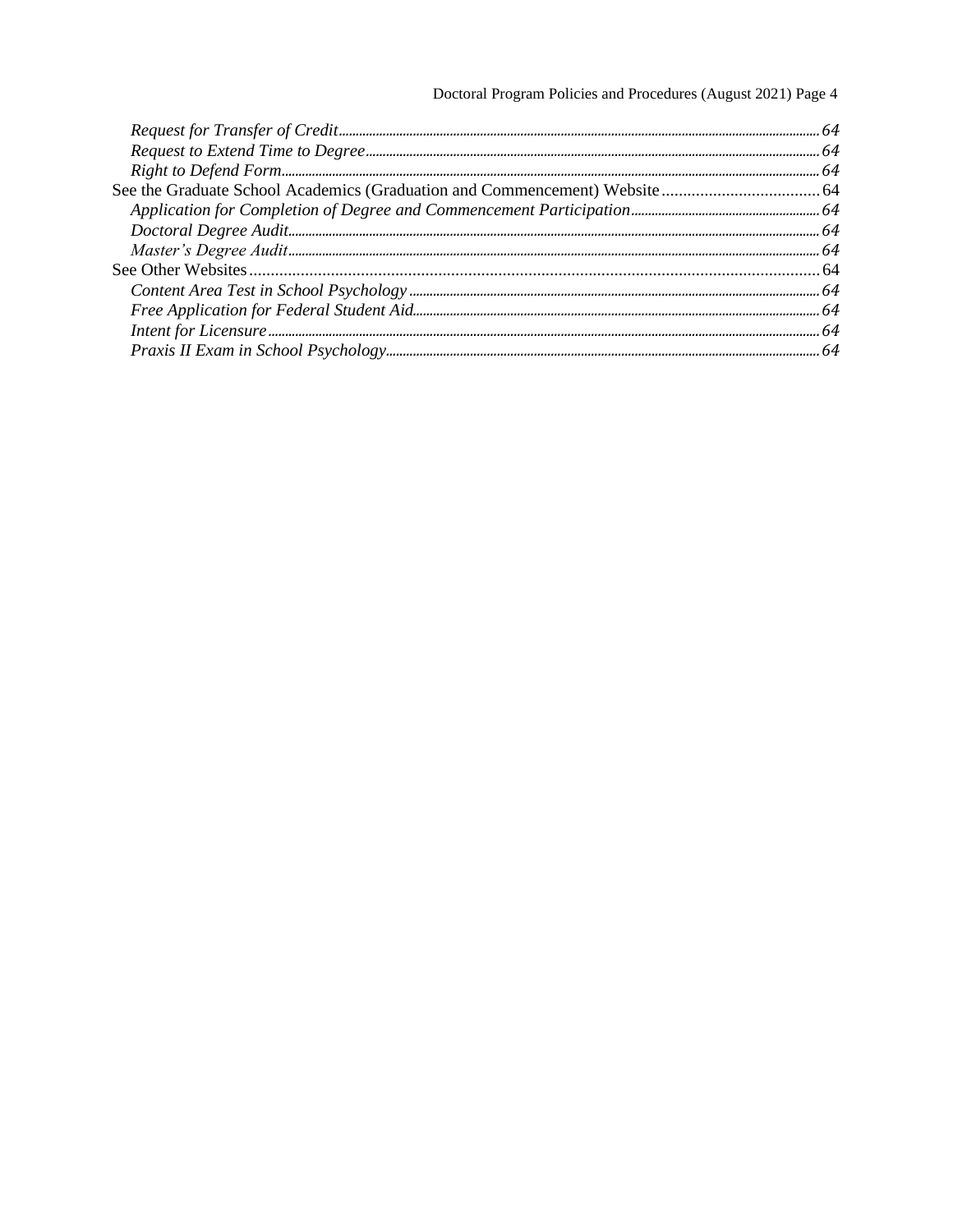#### <span id="page-4-0"></span>**[Introduction](#page-4-2)**

<span id="page-4-2"></span>Welcome to the Doctoral Program in School Psychology and the Department of Psychology at Illinois State University! The Graduate Programs in School Psychology have a long history. Since 1957, more than 600 practicing school psychologists were educated at Illinois State. The purpose of the Graduate Programs in School Psychology is to prepare our graduates to provide the highest quality educational and mental health services for children and families. Our alumni become school psychologists in schools, mental health centers, hospitals, colleges and universities, and independent practice. They enter the profession with an understanding of the legal and ethical responsibilities of their practice, and are sensitive to the needs of children and families based on a variety of cultural and individual differences and diversity including age, disability, ethnicity, gender, gender identity, language, national origin, race, religion, culture, sexual orientation, and socioeconomic status.

Compared to the specialist program, the Doctoral Program provides advanced training in applied skills and has a greater emphasis on scientific inquiry. For purposes of clarity and to reflect their professional training status, graduate students in the Doctoral Program are referred to as "trainees."

The Doctoral Program's Policies and Procedures, which are updated annually, provide an extensive review of the requirements for completing a doctorate in School Psychology. These policies and procedures are designed to make the academic experience more organized, productive, and enjoyable. Trainees should read this material to become thoroughly familiar with the program, department, and University requirements for graduation. Trainees are also encouraged to access the [Doctorate in School Psychology](https://psychology.illinoisstate.edu/graduate/school-psychology/doctorate-in-school-psychology/) [website](https://psychology.illinoisstate.edu/graduate/school-psychology/doctorate-in-school-psychology/) for additional information.

The cover page of the Doctoral Program's Policies and Procedures identifies program coordinator. If you have any questions regarding the Doctoral Program, department, or University, contact any School Psychology faculty member or the department's Graduate Programs Office. We are looking forward to working with you, and hope your graduate studies at Illinois State are productive, satisfying, and successful.

## <span id="page-4-1"></span>**[Evolution of the Graduate Programs in School Psychology](#page-4-3)**

- <span id="page-4-3"></span>1957 The first class of students graduated with a Guidance and Personnel-Counselor master's degree and were qualified to work as psychologists in the schools. Dr. Stanley S. Marzolf, a clinical psychologist is the director of the School Psychology Program.
- 1960 The degree is changed to School Psychologist-Counselor. The first class of students graduated.
- 1967 A separate degree program in school psychology is established. Dr. Audrey Grupe is hired as the program coordinator and served in this capacity until her retirement in 1987.
- 1976 The School Psychology Program received approval from the State of Illinois Teachers Certification Board to grant certification by entitlement.
- 1990 The Doctoral Program in School Psychology is established. The first class of students is admitted.
- 1990 The School Psychology Program completed a folio review and received approval from the National Association of School Psychologists (NASP). This is the first time the School Psychology Program completed the more rigorous review process.
- 1991 The specialist degree replaced the master's degree. The first class of specialist students graduated.
- 1997 The first doctoral student graduated with a doctorate degree (Ph.D.).
- 1998 The Doctoral Program is awarded accreditation by the American Psychological Association (APA). NASP approval is extended through 2003 for the Doctoral Program.
- 2001 APA accreditation is extended through 2005 for the Doctoral Program.
- 2003 The specialist and doctoral programs received full approval from NASP.
- 2005 The Doctoral Program completed a self-study. APA accreditation is extended through 2012.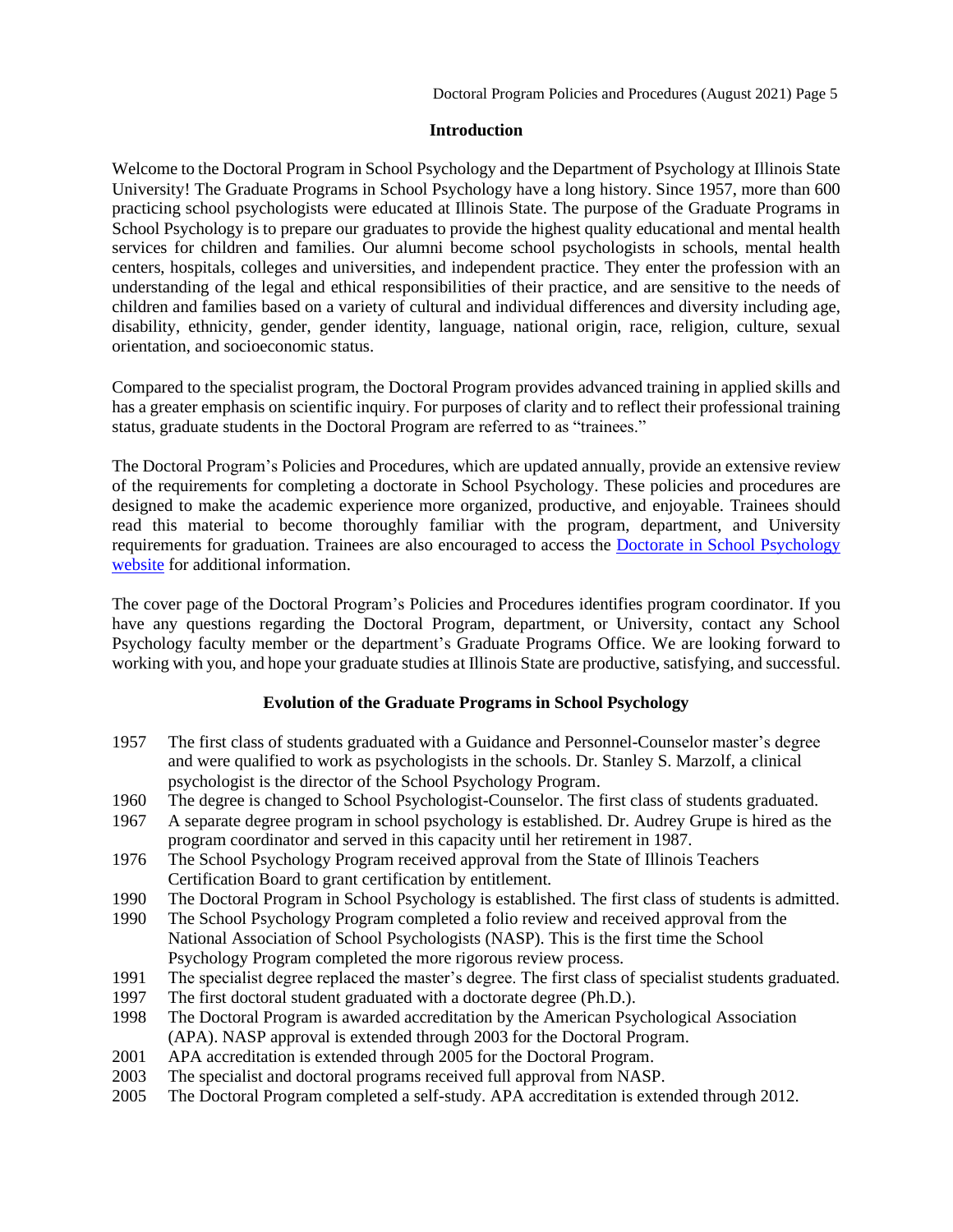- 2006 This is the 50th Anniversary of the training of school psychologists at Illinois State. NASP approval was extended through 2016 for the specialist and Doctoral programs.
- 2012 The Doctoral Program completed a self-study. APA accreditation is extended through 2019.
- 2012 The Doctoral Program received full approval from NASP through 2019.
- 2017 The specialist program received full approval from NASP through 2023.
- 2019 The doctoral program completed the APA process for reaccreditation, which includes a 7-year self-study and a site visit.
- 2020 APA accreditation is extended through 2029 for the doctoral program.

## <span id="page-5-0"></span>**[Conceptual Framework](#page-5-2)**

<span id="page-5-2"></span>The Doctoral Program in School Psychology is accredited by the Commission on Accreditation of the American Psychological Association (APA) and approved by the National Association of School Psychologists (NASP), the Council for the Accreditation of Educator Preparation (CAEP), and the Illinois State Board of Education. With APA accreditation and approval by NASP and CAEP, the Doctoral Program meets the national standards for the education of entry level health service psychology providers within the specialty of school psychology. The program provides high quality broad and general training with a comprehensive curriculum and properly supervised practicum experiences. Our graduates are eligible to sit for the examinations leading to the credentials of a Nationally Certified School Psychologist, licensed school psychologist in Illinois (Professional Educators License with an endorsement in School Psychology), and (with the appropriate post-doctoral experience) as a licensed clinical psychologist in Illinois. Accreditation and approval allows our graduates the ability to transfer credentials for employment in other states.

## **Program Philosophy: Values and Principles**

<span id="page-5-1"></span>The values and principles of the Doctoral Program include socializing trainees to study the science and practice of school psychology and preparing health service psychology providers within the specialty of school psychology to:

- 1. Significantly improve the lives of children, adolescents, and their families,
- 2. Be aware of and sensitive to the needs of children and families from diverse backgrounds,
- 3. Provide the highest quality educational and mental health services for children and families while functioning as change agents in the systems in which they work,
- 4. Integrate science and practice while providing evidence-based professional services and conducting clinically relevant research,
- 5. Understand the legal, ethical, and professional responsibilities of their practice, and
- 6. Be life-long learners while maintaining competencies as professional health service psychology providers within the specialty of school psychology.

The program adopted a broad definition of cultural and individual differences and diversity consistent with the APA Standards of Accreditation that includes, but is not limited to age, disability, ethnicity, gender, gender identity, language, national origin, race, religion, culture, sexual orientation, and socioeconomic status.

## **Scientist-Practitioner Model**

The Doctoral Program emphasizes the scientist-practitioner training model of health service providers in psychology, in which the science of psychology is used as a framework for the practicing school psychologist to help children, adolescents, and their families from an evidence-based perspective. In the scientist-practitioner model, research and practice are mutually beneficial. While research questions arise from the experience of working with clients, conducting research improves the quality of help provided to clients. The department's faculty members serve as research colleagues with trainees. Research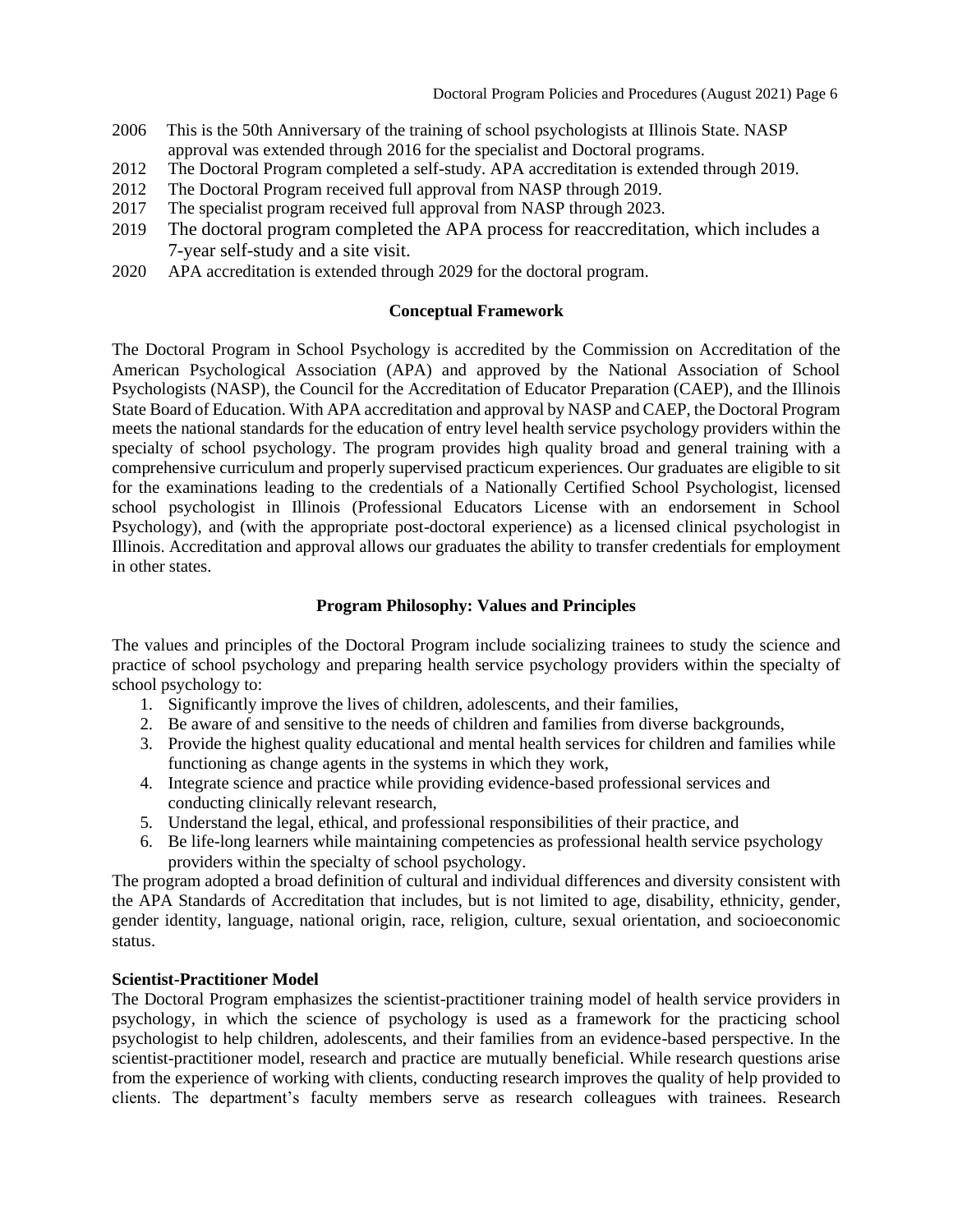opportunities include volunteering on research teams, working as a research assistant, and completing a research apprenticeship or master's thesis, and a dissertation. The comprehensive examination is also an opportunity for advanced doctoral trainees to demonstrate their knowledge of the research literature relevant to the cases and problems presented in the exam.

Trainees receive training and experience in research that helps answer both applied and theoretical questions. The scientist-practitioner model requires field-based work with children, adolescents, and young adults. Therefore, our program curriculum offers real-world experiences with clients, parents, and teachers in which trainees apply theories and evidence-based practice learned in the college classroom.

As scientist-practitioners, our graduates are able to distinguish fact from opinion in the application of psychological principles to human behavior. Graduates use existing theory and supportable techniques to develop innovative science and practice in the field of school psychology and research to address practical and applied issues. Our emphasis on the value of evidence-based training is designed so that our graduates function as change agents in the field.

#### **Theoretical Orientation**

The overarching theoretical orientation of the Doctoral Program is the developmental-ecological model originally developed by Urie Bronfenbrenner. This model assumes professional services are nested within systems that include society (macrosystems), schools as organizations (ecosystems), and classrooms, families, and individual students (microsystems). Sources of problems and potential solutions lie within the various systems that influence the child and their family. Trainees are taught to understand behavior and assess and intervene at various levels (i.e., child, family, and/or school). By ascribing to a developmental perspective, trainees recognize the influence of the changes in these systems as children mature.

Doctoral trainees are also immersed in the discipline of developmental psychopathology. Trainees become familiar with clinical work and research designs that focus on multiple pathways of development and view professional practice from a risk and resilience perspective. Trainees are taught to find variables that moderate children's multifinal trajectories, thereby identifying potential buffers or protective factors that may inform prevention and intervention.

#### **Best Practices Experiences**

Systematic and collaborative problem solving are also emphasized throughout the Doctoral Program. Doctoral training includes participation in and facilitation of the problem solving of others' functioning in a variety of settings. This approach to problem solving includes systematically moving through a sequence of steps. Although the specific labels for the steps may differ, they typically include problem identification, problem analysis, and plan development, implementation, and evaluation. Trainees are taught to use information from a variety of sources to develop and monitor the effectiveness of research-supported interventions for one or more of the various systems (e.g., individual child, family, and/or school). Trainees are also taught that psychological tests represent only one source of information; other sources include a review of existing records, observing child behavior in multiple settings, interviews of all significant adults in the child's life, and empirically-based broad- and narrow-band behavior ratings.

The Doctoral Program strives to educate school psychologists who demonstrate competencies in the areas of research, ethical and legal standards, individual and cultural diversity, professional values, attitudes and behaviors, communication and interpersonal skills, assessment, intervention, supervision, consultation, and interprofessional/interdisciplinary skills. The success of our training model lies in the integration of science and practice. This integrated model leads to a unique focus on psychology as a health service profession that aids both researchers and practitioners in the performance of their respective functions. Integrated training that is relevant to a variety of settings provides trainees with an applied perspective to their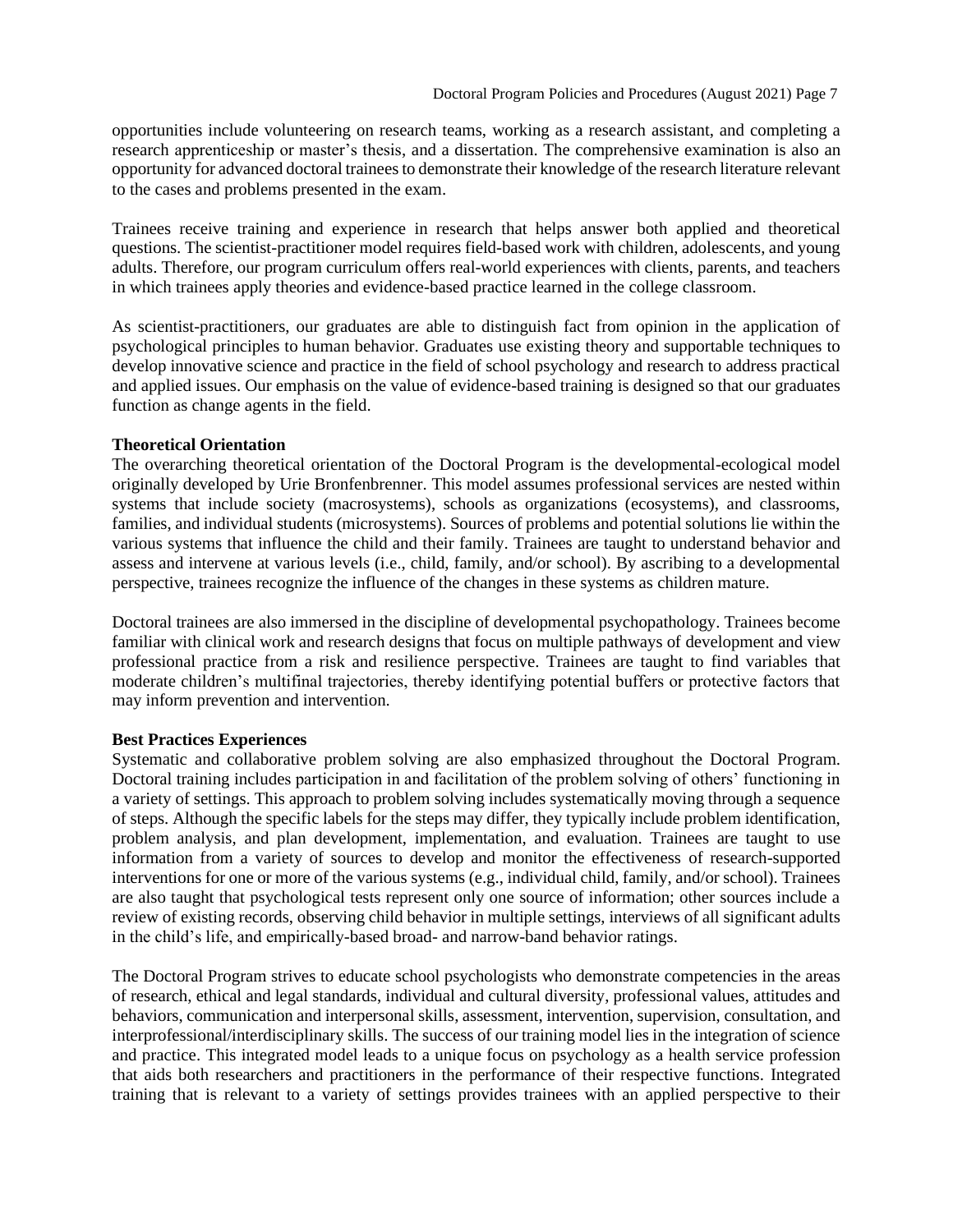empirically-driven activity. One of the goals of the doctoral program is to educate psychologists to integrate their knowledge of scientific principles with their clinical skills to improve the lives of children and families, and to serve as system-level change agents. This integrated approach to science and practice promotes the development of complementary skills fostering a career-long process of psychological investigation, intervention, and evaluation.

Based on our scientist-practitioner training model in health service psychology, trainees receive integrated clinical and research experiences during their first year of graduate study. First-year trainees enroll in a year-long research seminar designed to facilitate their focus on an area of research interest as well as preparation for their first research project (i.e., research apprenticeship or master's thesis). The scientistpractitioner model is reflected in experiences that include fieldwork associated with practica, the philosophical emphasis of professional seminar and other required courses, and involvement in independent research projects (i.e., research apprenticeship or master's thesis, and doctoral dissertation).

In the process of demonstrating and supervising clinical activities, faculty members actively integrate research and clinical work. For example, grants obtained by program faculty related to violence prevention, autism, problem solving, and Multitiered Systems of Support/Response to Intervention combine clinical training and research. Coursework, clinical and research supervision, and attendance at and participation in national conferences expose trainees to the intersecting roles of practitioners, consumers of research, and research innovators.

Our graduates are taught to assume a variety of professional positions in health service psychology. Health service psychology is defined as

"[t]he integration of psychological science and practice to facilitate human development and functioning. Health service psychology includes the generation and provision of knowledge and practices that encompass a wide range of professional activities relevant to health promotion, prevention, consultation, assessment, and treatment for psychological and health-related disorders"

(APA Standards of Accreditation for Health Service Psychology, Introduction, Section 1).

As health service providers, graduates deliver a variety of psychological services directly to children, parents, and families. Graduates may become supervisors of other school psychologists and school- or clinic-based administrators responsible for the development, implementation, and evaluation of educational and mental health programs. As academic school psychologists, graduates may supervise and educate graduate students enrolled in pre-service training. Our graduates function as scientist-practitioners who are well versed in collaborative problem solving as they advance the state of scientific knowledge.

The Department of Psychology is committed to the support and promotion of diversity by providing equal opportunities, and an educational and work environment that is free of discrimination and respectful of individual differences based on the [University's diversity policies.](http://illinoisstate.edu/diversity/) This commitment is met through our courses and content, faculty and trainee research, practical and applied experiences, and the recruitment and retention of a diverse body of students, faculty, and staff. By providing a respectful and inclusive environment, the department prepares its trainees to be culturally sensitive and its graduates to function effectively in professional settings where diversity is embraced. We recognize the importance of cultural and individual differences, and the role of diversity in the preparation of school psychologists.

# <span id="page-7-0"></span>**[School Psychology Faculty](#page-7-0)**

**Dr. Paula J. Allee-Smith** received her training in school psychology from Texas A&M's APA-Accredited and NASP-approved program. She competed an APA-Accredited internship at the Illinois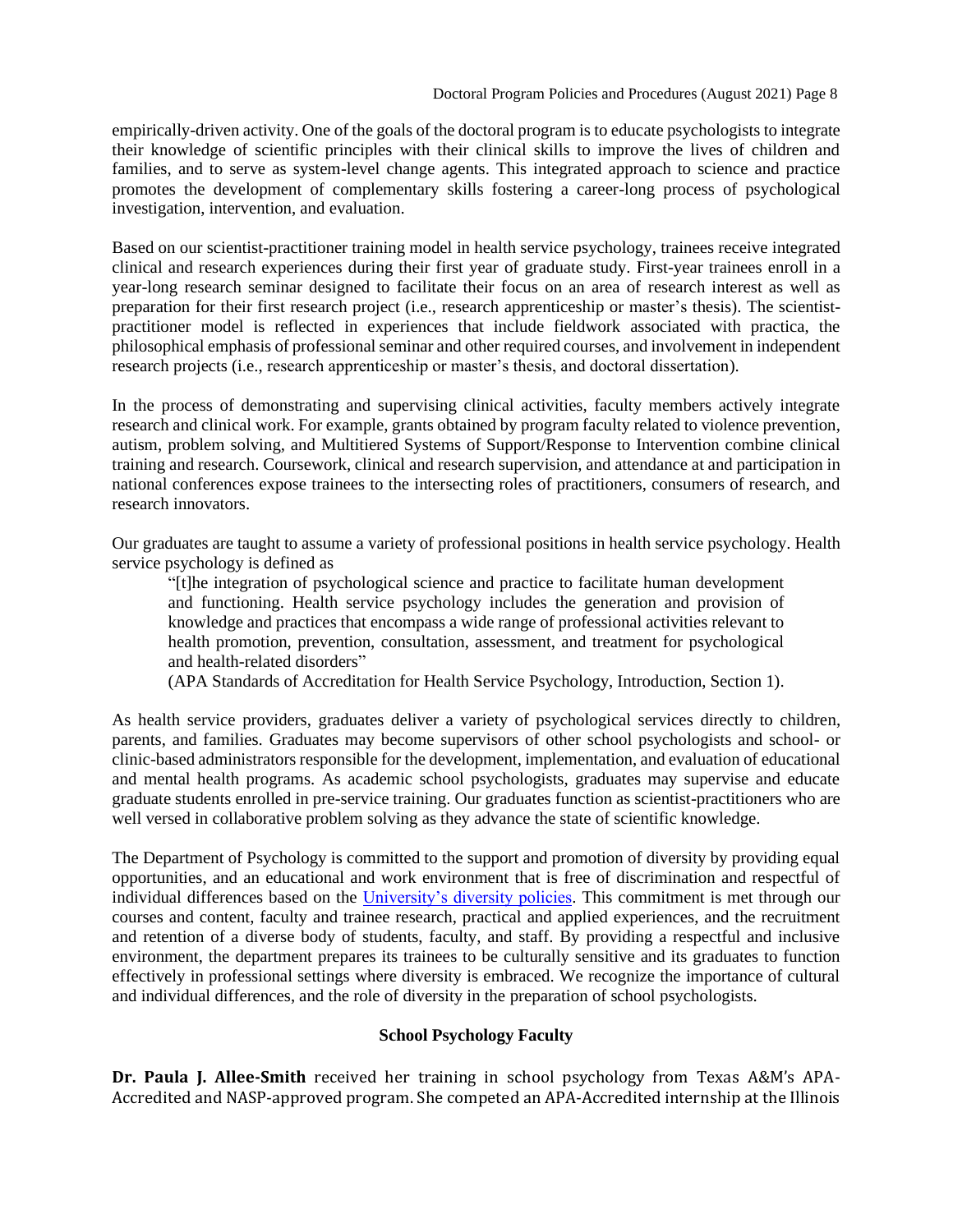School Psychology Internship Consortium, through Illinois State University's Psychological Services Center working in rural schools and primary care. Prior to her current position, she worked as a school psychologist in a rural special education cooperative, serving students from early childhood through high school across several districts. She is the Director of the Psychological Services Center and supervises trainees in PSY 436A04 Practicum: Psychoeducational Assessment and Intervention. She also serves as the Training Director of the Illinois School Psychology Internship Consortium. Her interests include developing the role of doctoral-level school psychologists in schools and healthcare settings, promoting social justice and equitable practices in schools, and enhancing our schools' ability to support all students using a trauma-informed approach. Dr. Allee-Smith is dually credentialed as a Licensed Clinical Psychologist and Nationally Certified School Psychologist.

**Dr. Brea M. Banks** received her training in school psychology from Illinois State's APA Accredited and NASP-approved program. She completed an APA Accredited internship in pediatric psychology at the University of Nebraska Medical Center's Munroe-Meyer Institute. Prior to her current position, she worked at a university counseling center, primarily serving students from underrepresented backgrounds. Her research includes the cognitive impact of race-based microaggressions and student of color experiences in higher education. She teaches PSY 432 Theory and Practice of Cognitive Assessment and PSY 473 Theories and Techniques of Counseling: Children and Adolescents and supervises trainees as part of PSY 436A05 Practicum: Psychosocial Assessment and Intervention. Clinically, she has assessment and intervention expertise that includes but is not limited to the following presentations and concerns: attentiondeficit/hyperactivity disorder, autism spectrum disorder, anxiety disorders, conduct problems, depression, learning disorders, and experiences related to racism and oppression. Dr. Banks is a licensed clinical psychologist and an ISBE licensed school psychologist. She is also the co-director of the African American Studies Minor Program at ISU.

**Dr. Gary L. Cates** received his training in educational psychology in an APA- and NASP-approved school psychology program from Mississippi State University. His research includes academic instruction and interventions, data-based decision making, and applied behavior analysis in educational environments. He teaches PSY 421 Advanced Behavior Modification, PSY 435 Academic Assessment and Intervention, PSY 547 Advanced Child and Adolescent Psychopathology, and supervises trainees in PSY 436A04 Practicum: Psychoeducational Assessment and Intervention and PSY 590 advanced practica. He also coordinates the Academic Intervention Consultation Services and the Multidisciplinary Psychoeducational Assessment Service at the Psychological Services Center, which provides academic intervention and research services for students with academic difficulties. Dr. Cates has brought in over 1 million dollars in funding to ISU through grants and contracts and is a Board Certified Behavior Analyst and Nationally Certified School Psychologist.

**Dr. Karla J. Doepke** received her training in child-clinical psychology from West Virginia University. She completed an internship at Johns Hopkins School of Medicine & Kennedy Krieger Institute, and a postdoctoral fellowship at Emory University School of Medicine. Her research interests include research-to-practice issues, evaluating the efficacy of prevention and intervention programs, autism, and how language choice influences perceptions. She received over \$2,000,000 in grants for her research and practice activities. Dr. Doepke is also the director of The Autism Place at Illinois State University, which is supported by grants, donations, and the University. She teaches various courses in assessment, consultation and treatment and supervises trainees in beginning and advanced practica. Dr. Doepke is a licensed clinical psychologist.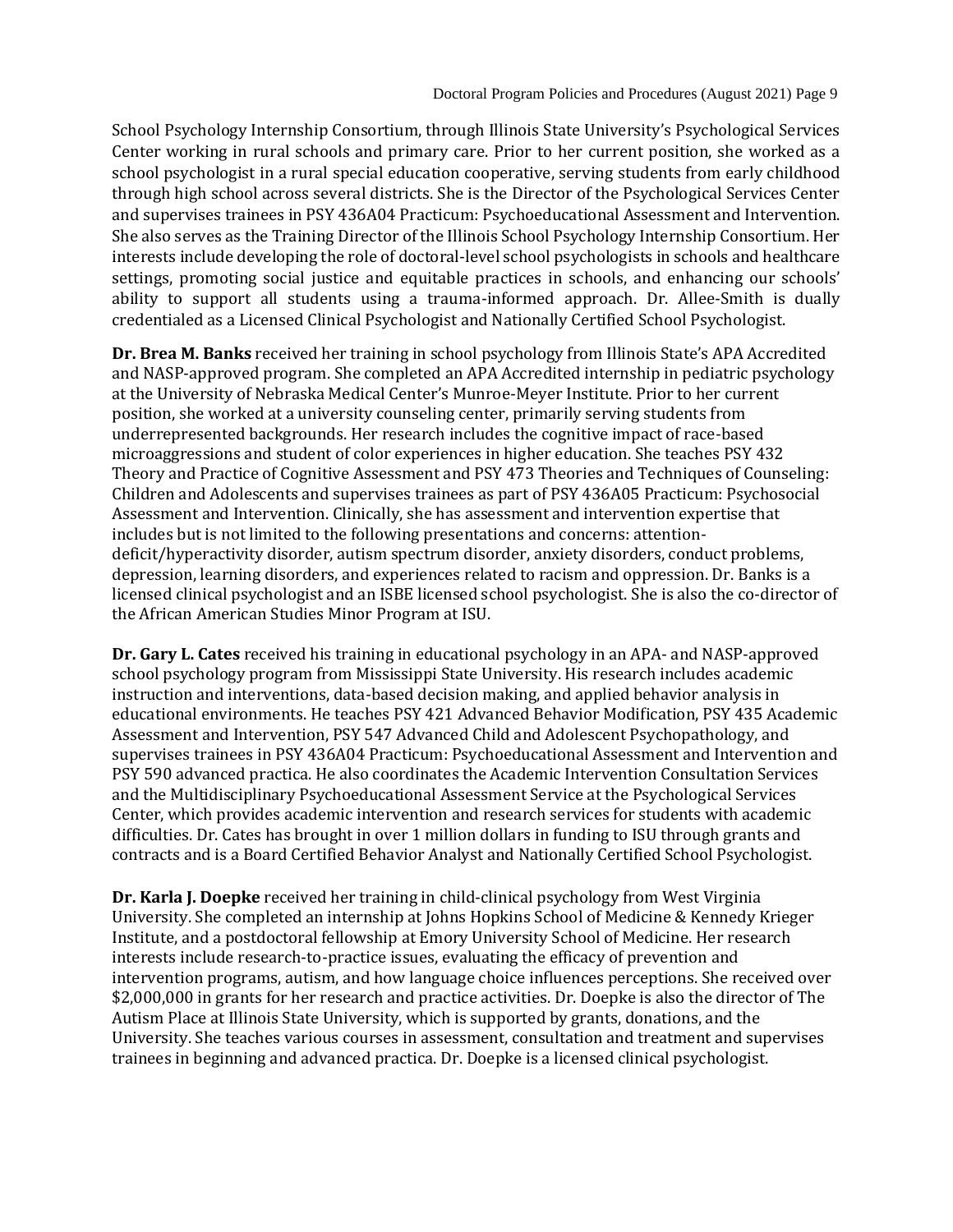**Dr. Adena B. Meyers** received her training in clinical/community psychology from the University of Illinois in Urbana-Champaign. Dr. Meyers recently assumed the role of coordinator of the graduate programs in school psychology. Her research interests focus on contextual influences on child and adolescent development, with an emphasis on family-, school-, and community-based interventions designed to promote children's social and emotional functioning. She served as a consultant to the Collaborative for Academic, Social, and Emotional Learning, and as a program evaluator for numerous interventions in school and community settings. Her publications have focused on school- and community-based consultation; adolescent pregnancy, parenthood, and sexual development; integrated behavioral health; school-based preventive interventions; and the role of pretend play in child development. Her clinical interests include psychotherapeutic interventions related to stress and trauma, and mindfulness-based stress reduction. Dr. Meyers teaches PSY 474 Theory and Practice of Mental Health Consultation in the Schools and PSY 440 Statistics: Data Analysis and Methodology. She also supervises trainees in PSY 590 advanced practica in settings such as a school-based health center and Head Start. Dr. Meyers is a licensed clinical psychologist.

**Dr. Shengtian Wu** received his training in the school psychology program from Mississippi State University's APA Accredited and NASP-approved program. He completed his internship at Boys Town. He finished his postdoctoral fellowship at the University of Utah school psychology program. His research interests include academic interventions, applied behavior analysis in school and clinic settings, multiculturalism, school consultation, and international school psychology. He supervised graduate students to consult with schools regarding Positive Behavioral Interventions and Supports as well as tiered mental health services. Dr. Wu is a Board Certified Behavior Analyst.

# <span id="page-9-0"></span>**School Psychology Coordinating Committee**

While the Department of Psychology is committed to maintaining the excellence of the Graduate Programs in School Psychology, the School Psychology Coordinating Committee is responsible for program development and evaluation. The Coordinating Committee consists of the School Psychology faculty and two trainee representatives. A specialist and a doctoral candidate are elected to represent their respective degree programs. Trainees nominate and vote by secret ballot for their program representative. The election is held during the spring semester for a two-semester term beginning in the fall.

# <span id="page-9-1"></span>**[School Psychology Community Advisory Committee](#page-10-3)**

The School Psychology program coordinator convenes a community advisory committee that includes "consumers" of school psychological services. The School Psychology Community Advisory Committee members include School Psychology faculty, parents, general and special education teachers, school administrators such as principals, assistant superintendents, and directors of special education, related school personnel such as guidance counselors, social workers, and speech pathologists, and school psychologists including alumni, and trainee representatives. The Community Advisory Committee discusses areas of collaboration and provides input on curricular and field placement issues. The Community Advisory Committee meets annually and conducts other business by email.

# <span id="page-9-2"></span>**[Professional Associations](#page-13-0)**

The [Graduate Association of School Psychology](https://psychology.illinoisstate.edu/graduate/school-psychology/graduate-association-of-school-psychology/) (GASP) at Illinois State was established to provide a forum to discuss issues pertaining to the Graduate Programs in School Psychology, advance professional ethics and skills, share knowledge and support among school psychology trainees, and allow for socialization opportunities for trainees. Doctoral and specialist trainees are members of this organization. Each year,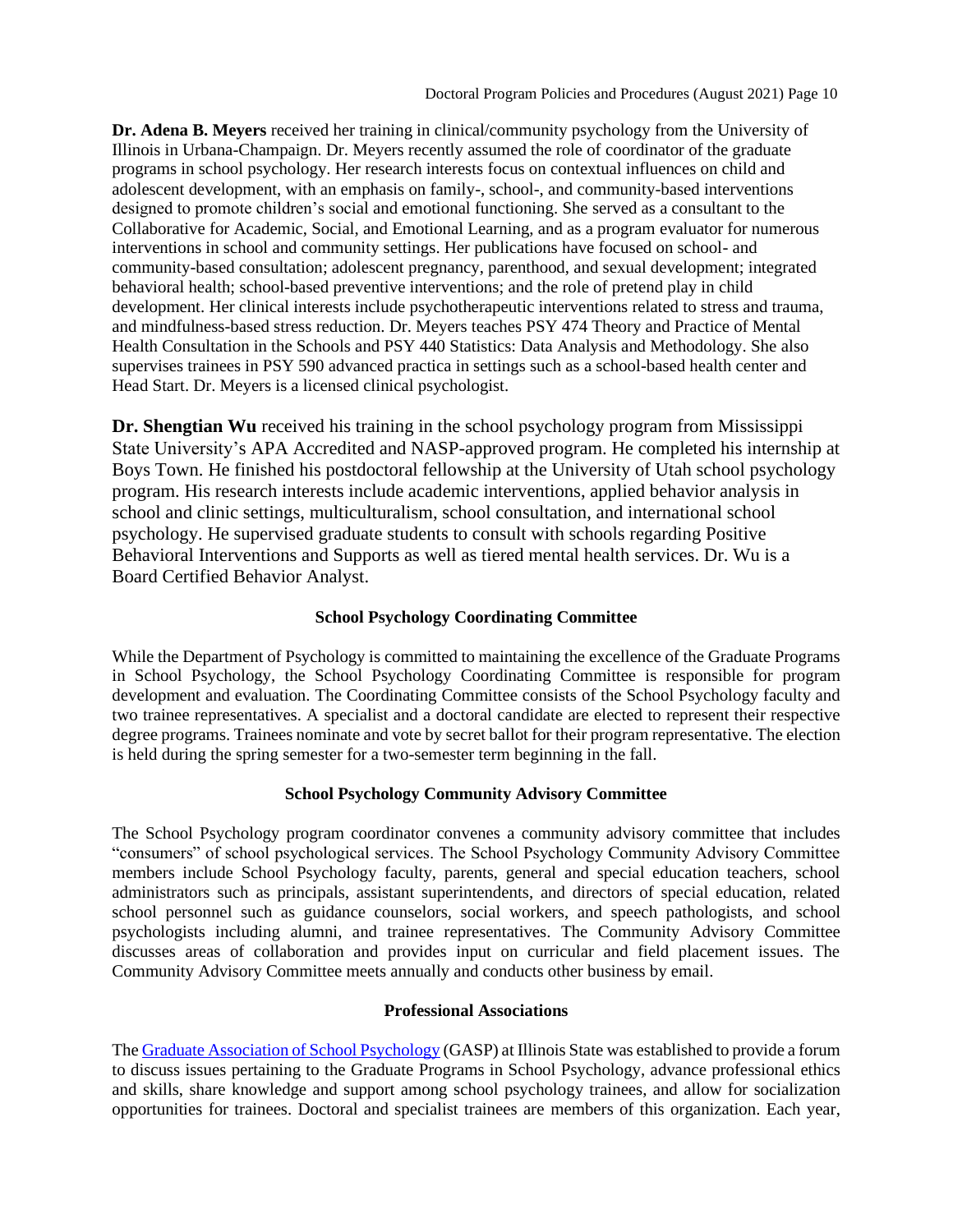Doctoral Program Policies and Procedures (August 2021) Page 11

GASP members participate in the doctoral and specialist applicants' interview days during the spring semester, the orientation program for new trainees, and school psychology awareness activities on campus for undergraduate students and high school students in the community, and continuing professional development workshops. Trainees are also encouraged to join national and state school psychology associations. For information about national and state associations, see the association's website.

**National:**<br> **State:**<br> **State:**<br> **State:**<br> **State:**<br> **State:**<br> **State:**<br> **State:**<br> **State:**<br> **State:**<br> **State:**<br> **State:**<br> **State:** [American Psychological Association-Student Affiliate](http://www.apa.org/membership/student/index.aspx) [Illinois School Psychologists Association](https://www.ilispa.org/)<br>National Association of School Psychologists Illinois Psychological Association [National Association of School Psychologists](http://www.nasponline.org/)

## <span id="page-10-0"></span>**[Program Advisor](#page-10-3)**

<span id="page-10-3"></span>The School Psychology Coordinating Committee assigns a program advisor to each doctoral trainee. Program advisors typically meet with advisees at least once per semester and are responsible for assisting trainees in developing their graduate studies consistent with individual career and training goals. Advisors assist with choosing course electives and preparing the Doctoral Degree Audit Worksheet, which is explained later in these policies and procedures. Advisors also discuss with trainees their progress toward degree completion, internship applications and selection, and career planning. The advisor conducts annual trainee evaluations and provides trainees with appropriate feedback.

Trainees may request a different program advisor, if there are unusual circumstances. Trainees should contact the program coordinator to request a new program advisor. Requests to change program advisors must be approved by the Coordinating Committee.

#### <span id="page-10-1"></span>**[Mentors](#page-10-4)**

<span id="page-10-4"></span>Peer Mentor: First year trainees are assigned advanced doctoral trainees who serve as peer mentors. The primary responsibility of peer mentors is to facilitate first year trainees' socialization in the doctoral program, department, University, and local community. This informal relationship is established prior to entrance into the program with letters sent during the summer from peer mentors to first year trainees.

Cyber Mentor: As a part of PSY 472 Legal, Ethical, and Professional Issues in School Psychology, first year doctoral trainees are assigned cyber mentors. Trainees are required to correspond weekly with their cyber mentors to integrate and apply first year field experiences to readings and class discussions. Doctoral trainees are also assigned a second cyber mentor during the spring semester of their third year as part of PSY 536 Seminar and Practicum in Supervision in School Psychological Services. These mentors are practicing supervisors of school psychological services who facilitate trainees' professional development in the area of clinical and administrative supervision.

## <span id="page-10-2"></span>**[Residency](#page-10-5)**

<span id="page-10-5"></span>The Doctoral Program's residency policy requires trainees to enroll for at least nine graduate credits for both the fall and spring semesters for the first four years of graduate study. Trainees have time to assume duties associated with assistantships, attend monthly program-sponsored meetings and thesis and dissertation proposal and defenses, and participating in colloquia or symposia at the University and in surrounding communities. Trainees also have time to work collaboratively with faculty members on research projects.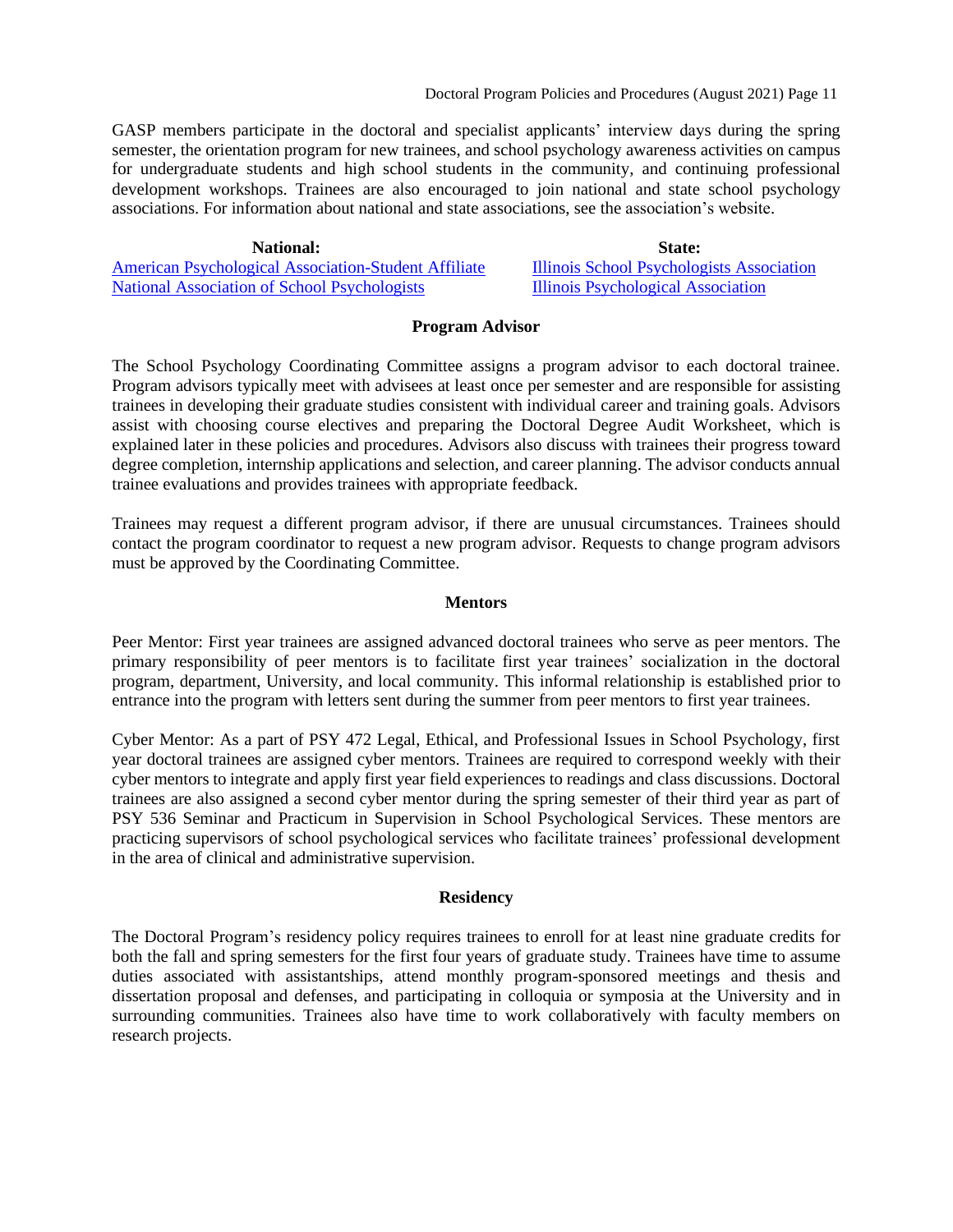## <span id="page-11-0"></span>**[Background Check](#page-11-3)**

Some criminal convictions may preclude individuals from eligibility for licensure as a school psychologist in Illinois. The program coordinator notifies trainees about completing a background check, which may include fingerprinting, for their first-year fieldwork experience. The background check includes a fee that is at the trainee's expense. A copy of the completed background check must be submitted to the program coordinator.

#### <span id="page-11-1"></span>**[Financial As](#page-11-4)sistance**

<span id="page-11-4"></span>Trainees are encouraged to complete the Free Application for Federal Student Aid, which is available on the [Federal Student Aid website.](http://www.fafsa.ed.gov/) Additional information about financial support is available on the Graduate School's [Funding website.](http://grad.illinoisstate.edu/funding/)

Information is also available on NASP's [Loan Forgiveness website](http://www.nasponline.org/research-and-policy/current-law-and-policy-priorities/current-law/loan-forgiveness-for-school-psychologists) specific to public school employees including school psychologists. The loan forgiveness programs may apply to trainees with the following financial assistance: Federal Direct Stafford Loan, Federal Direct Plus Loan, Federal Direct Unsubsidized Stafford Loan, or Federal Direct Consolidated Loan.

#### <span id="page-11-2"></span>**[Graduate Assistantship](#page-11-5)**

<span id="page-11-5"></span><span id="page-11-3"></span>The department offers graduate assistantships to as many trainees as possible based on available funding. A graduate assistantship includes a tuition waiver for the fall, spring, and summer semesters. For the assistantship, trainees must register for at least nine graduate credits for the fall and spring semesters and must maintain a 3.0 grade point average. Trainees are required to work 10 hours per week for half-time assistantships or 20 hours a week for full-time assistantships; trainees are employed for the fall and spring semesters. Trainees must complete the assistantship application and accept the graduate assistant offer, which is the University's employment contract. Every effort is made to provide trainees with at least a halftime assistantship each year during their on-campus training, if funding is available.

Based on the department's needs, assistantships may be for teaching, research, or pre-professional assignments. Doctoral trainees are also eligible to teach an undergraduate psychology course. Trainees who accept graduate assistantships are considered employees of the University and the state of Illinois. Under the State Officials and Employees Ethics Act (5 ILCS 430/5-10), employees are required to complete the Mandatory Governmental Ethics Online Training each fiscal year. The University will contact trainees by email during the fall semester about the deadline for completing the online training. Trainees who do not complete the Ethics Online Training by October 30 will lose their assistantships and tuition waivers, and are ineligible for future graduate assistantships at the University. Trainees who lose their tuition waivers are responsible for tuition cost for the remainder of the fall semester.

Based on Illinois law, trainees who accept graduate assistantships where they are working, interacting, or spending significant time with children on a regular basis must complete a criminal background check that includes fingerprinting. Under the law, "regular basis" is defined as more than just a casual encounter with children out in the community or when children accompany their parents at a service agency. The Graduate Programs Office will distribute the background request form to trainees if the criminal background check is required for specific assistantships. The University will pay the cost for the background check for assistantships at the University's laboratory schools (i.e., Thomas Metcalf School and University High School). A cleared background report must be received by the University before trainees can begin their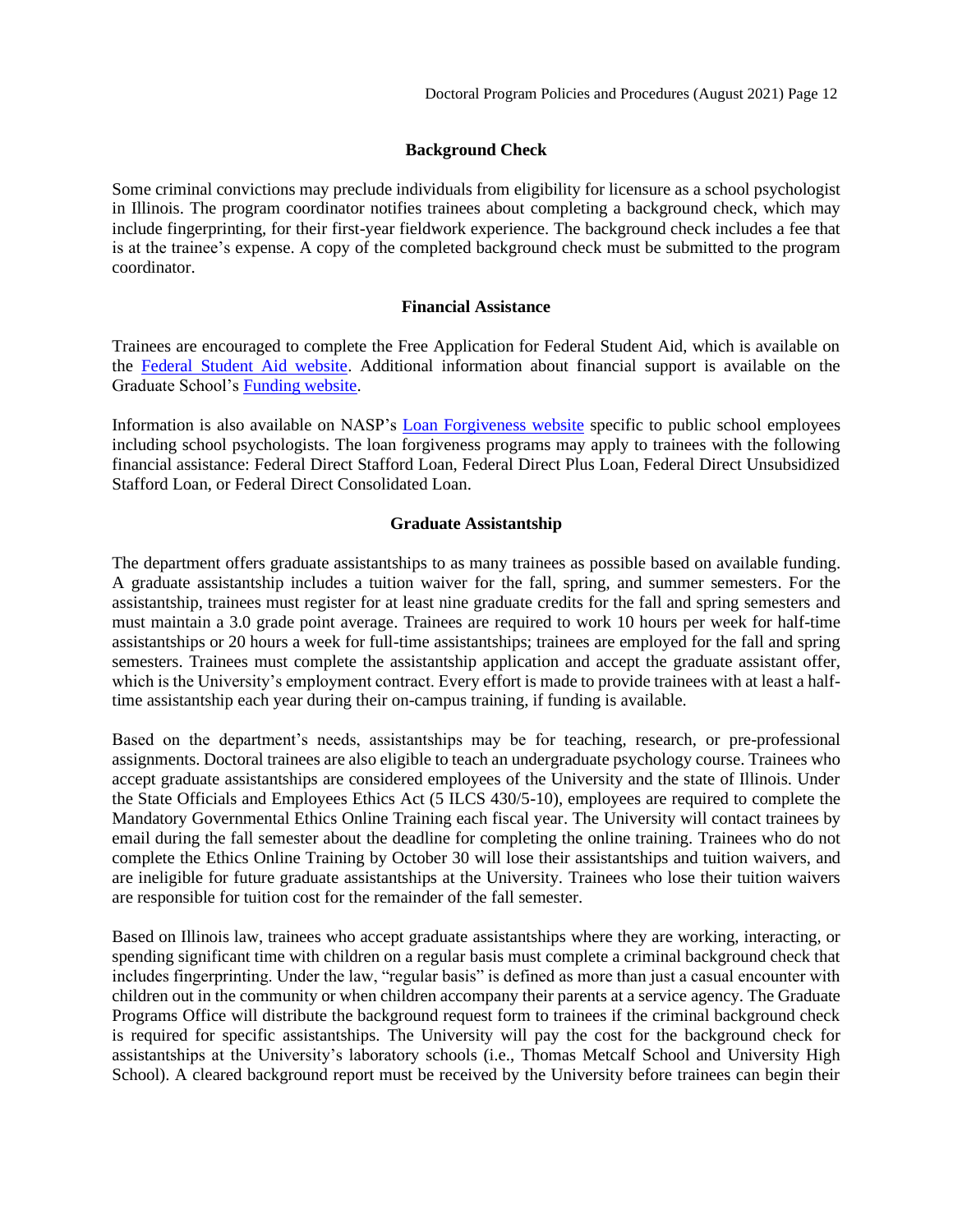assistantships. This criminal background check is separate from any background check that may be required by a school district or agency.

Some graduate assistants (GA) must also complete departmental tasks as part of the GA pool. The tasks often range from proctoring an undergraduate exam, administering course evaluations, or performing other administrative tasks requested by the department's faculty members. The GA pool is administered by the Graduate Assistantship Coordinator, who contacts graduate assistants by email about future assignments. Trainees usually fulfill one GA pool assignment per academic year.

Graduate assistants must read and comply with the *Graduate Assistant Handbook*, which is available on the Graduate School's [Funding \(Assistantships\) website.](http://grad.illinoisstate.edu/funding/assistantships/) The performance of graduate assistants in the department is evaluated each semester by their faculty supervisors. Graduate assistants who fail to adequately perform their assigned duties may be placed on probation. Reappointment to a graduate assistantship is dependent, in part, on the results of the performance evaluation. A sample copy of the Graduate Assistant Performance Evaluation is available on the [Doctoral Forms website.](https://psychology.illinoisstate.edu/graduate/school-psychology/doctorate-in-school-psychology/forms-and-agreements/)

Based on the Internal Revenue Code, the University withholds taxes on the value of tuition waivers. Teaching and research assistants are exempt from taxation on the entire tuition waiver. International students may also be exempt based on tax treaties between the U.S. and their home countries. Practicum and pre-professional assistants are exempt from taxation on the first \$5,250 of the tuition waiver. Taxes on tuition waivers in excess of \$5,250 are typically withheld from the last two paychecks of the semester (i.e., in November and December for the fall semester, in April and May for the spring semester, and in July and August for the summer semester).

#### **Other Employment Opportunities**

Trainees may apply for assistantships from other University departments or schools. Information about other assistantships is available on the **Human Resources website**. However, trainees must consult with their program advisor before accepting any assistantships, employment, or other work-related commitments outside the department at any time including the summer months and during the 12-month internship. Trainees and their program advisor must evaluate the impact of any external commitments on the trainees' progress throughout the program, timely completion of all program requirements, and any possible conflicts of interest or dual relationships. Trainees and their program advisors must complete the Discussion of Employment form, which is available on the [Doctoral Forms website,](https://psychology.illinoisstate.edu/graduate/school-psychology/doctorate-in-school-psychology/forms-and-agreements/) before any additional employment or commitment is accepted. The Employment form should be submitted to the program coordinator.

#### <span id="page-12-0"></span>**[Insurance Coverage](#page-11-3)**

## **Health Insurance**

Full-time trainees are automatically covered by the University for health insurance policy and are billed each semester by the University. For information about health insurance, trainees should review th[e Student](http://shs.illinoisstate.edu/Insurance/)  [Health Insurance website.](http://shs.illinoisstate.edu/Insurance/) Trainees may waive student health insurance by providing proof of private insurance coverage. Trainees who accept graduate assistantships must have health insurance coverage during their assistantships. Trainees must complete the GA Health Insurance Certification. The Graduate Programs Office will distribute the certification form to the graduate assistants. The GA Health Certification must be submitted to the Graduate Programs Office by September 1 for the fall semester and January 31 for the spring semester. Trainees with summer assistantships (usually hired for research grants) must complete the GA Health Insurance Certification by June 1. Trainees with private health insurance coverage must also submit a copy of both sides of the private health insurance card.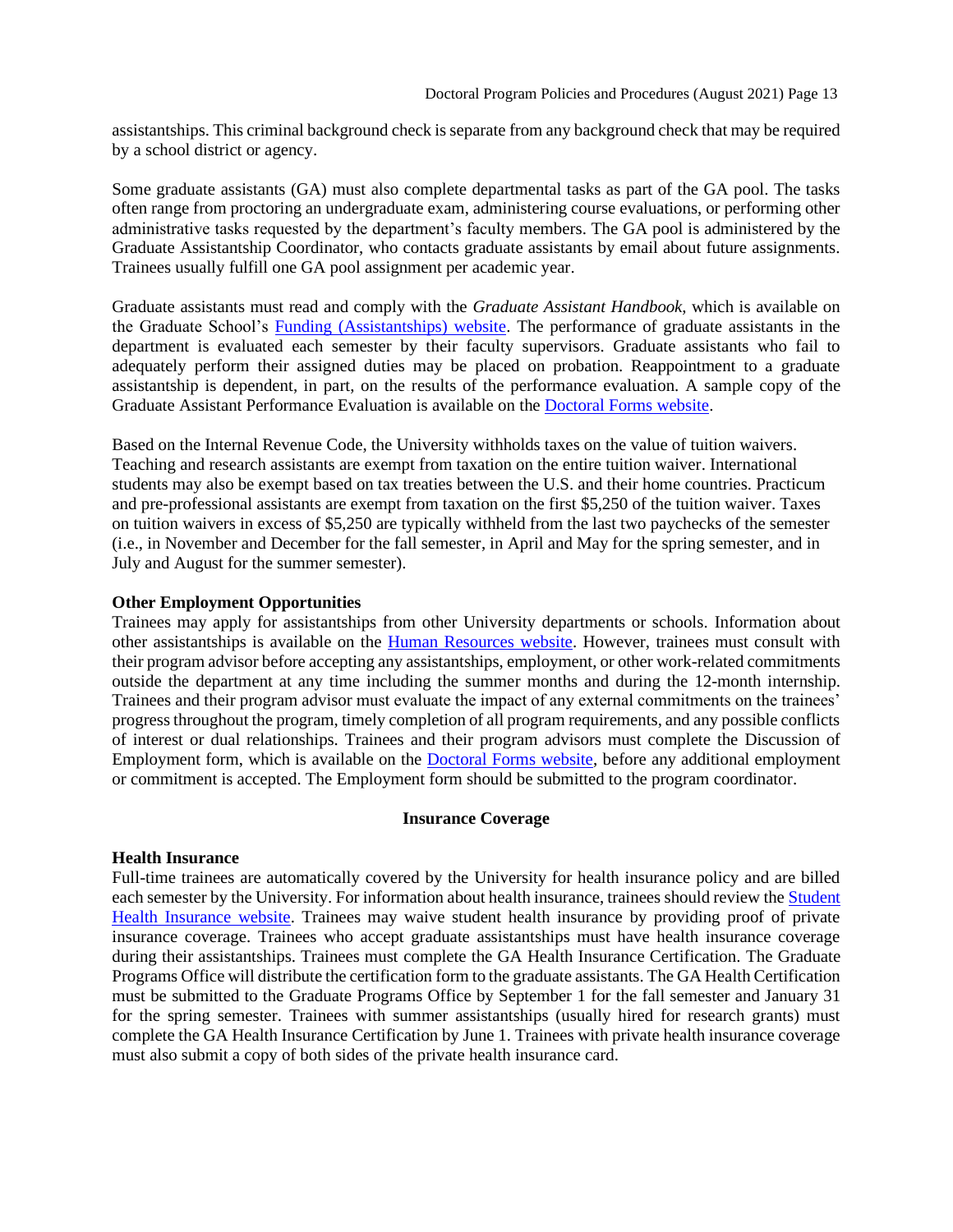#### **Professional Practice Insurance**

Trainees who enroll in specific courses that include contact with clients, such as practica and internships, are eligible for coverage under the University's professional practice insurance policy. Trainees must register for the course, practicum, or internship, and maintain adequate health insurance coverage for the duration of the course, practicum, or internship. The Graduate Programs Office will distribute the Professional Practice Insurance Coverage form and the Professional Practice Health Insurance Certification to trainees who are eligible for this insurance coverage. Trainees must complete and submit both forms to their course instructor or the Graduate Programs Office by September 1 for the fall semester, January 31 for the spring semester, and June 1 for the summer semester. Trainees who have private health insurance coverage must also submit a copy of both sides of the private insurance card. Trainees who fail to submit the required forms will not be covered by the University's professional practice insurance policy and could be held personally liable for their actions or behavior during the course, practicum, or internship. The Graduate Programs Office submits a report to the University each semester that identifies trainees who should be covered by the University's insurance policy.

## **Confidential Records**

<span id="page-13-0"></span>Records related to a trainee's progress in the doctoral program including employment contracts, grades, evaluations, probation agreements, critical skill development plans, and correspondence related to these records, etc., are confidential. Access to such records is restricted to only School Psychology faculty and clinical supervisors who have a need to review such records. Trainee files are stored in locked filing cabinets in the Graduate Programs Office. The department retains trainee files and confidential records for 10 years after graduation in order to satisfy University and APA requirements. The records of trainees who are dismissed or who withdraw from the doctoral program are retained by the department for five years.

#### **Retention of Records**

<span id="page-13-1"></span>Some department or University forms completed by trainees (e.g., tuition waivers, graduate assistant employment forms, professional practice insurance coverage, etc.) are retained as department records, and are subject to audit by the University. These records are retained in the department files in the Graduate Programs Office and are shredded based on the University's retention schedule for auditable records.

#### **Ethical Treatment and Grievance Procedures**

<span id="page-13-2"></span>Psychology faculty members must follow the University's [non-discrimination policy](http://equalopportunity.illinoisstate.edu/) and the APA's [Ethical](http://www.apa.org/ethics/code/index.aspx)  [Principles of Psychologists and Code of Conduct.](http://www.apa.org/ethics/code/index.aspx) Trainees who have concerns about fair treatment from faculty members or who feel harassed or subjected to discrimination on the basis of race, color, religion, sex, national origin, sexual orientation, gender identity or expression, ancestry, age, marital status, physical or mental disability, genetic information, unfavorable discharge from the military, status as a disabled veteran or as a veteran of the Vietnam Era are encouraged to contact the department chair or consult the [University's procedures for filing a complaint.](http://policy.illinoisstate.edu/conduct/1-1-2.shtml) Consistent with its duty to provide an environment free from unlawful harassment or discrimination, Illinois State reserves the right to investigate any allegation of harassment or discrimination after receipt of sufficient evidence to sustain a claim.

The Graduate Programs in School Psychology also adopted NASP's Nondiscrimination and Equal Opportunity Policy (February 2012), which is available on the [Doctoral Forms website.](https://psychology.illinoisstate.edu/graduate/school-psychology/doctorate-in-school-psychology/forms-and-agreements/) The Graduate Programs are committed to this policy of nondiscrimination and the promotion of equal opportunity, fairness, justice, and respect for all persons. Discrimination is defined as acting toward people in a manner that results in adverse impact because they share similar characteristics or are from specific groups. We work to ensure that our Graduate Programs in School Psychology provide an environment that is safe and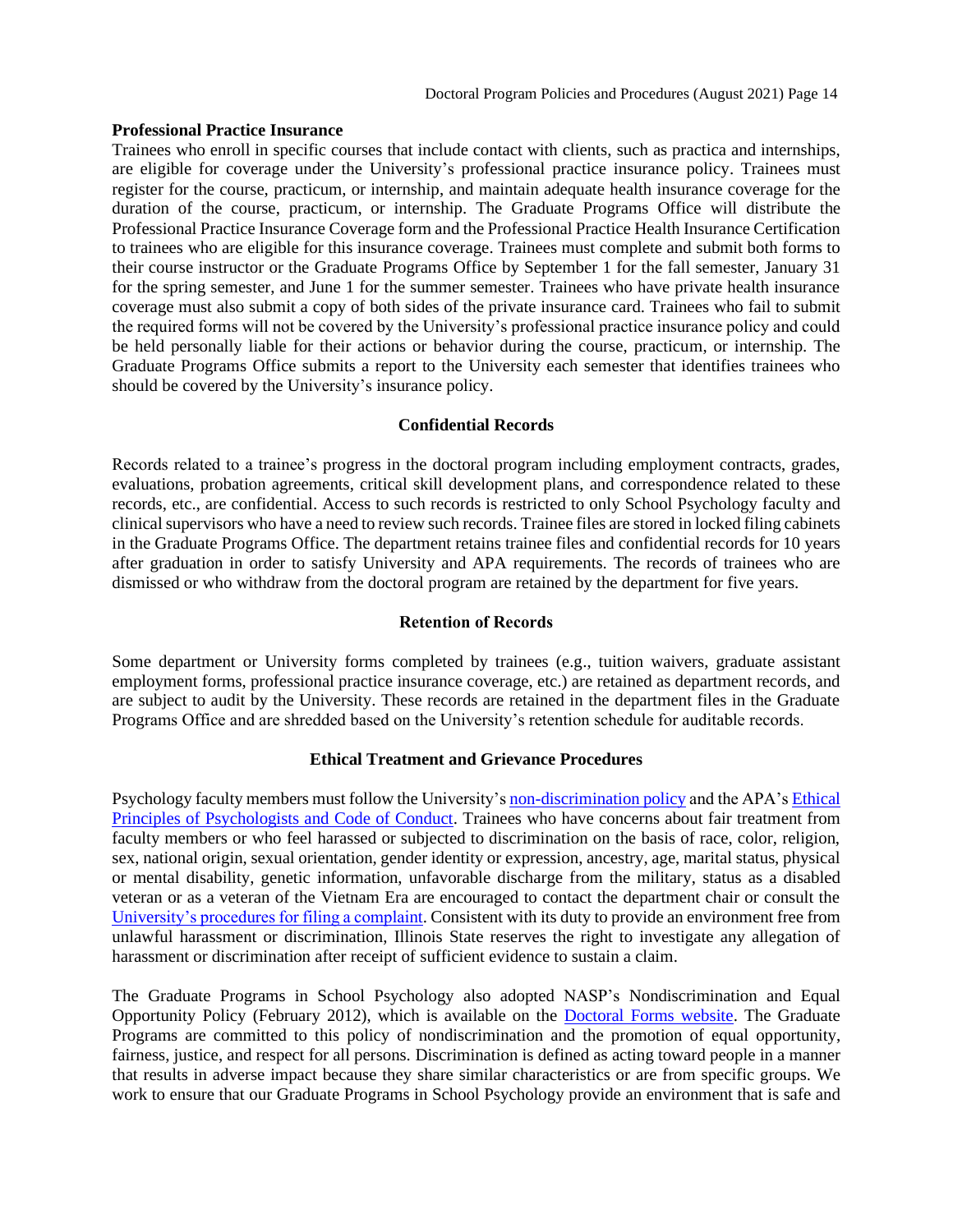welcoming and provides equal opportunity to all persons regardless of actual or perceived characteristics, including race, ethnicity, color, religion, ancestry, age, national origin, immigration status, socioeconomic status, language, disability, gender, gender identity, sexual orientation, chronic illness, or any other personal identity or distinguishing characteristics.

## **Academic Integrity**

<span id="page-14-0"></span>Illinois State University, the Department of Psychology, and the Graduate Programs in School Psychology, do not tolerate plagiarism and other forms of cheating. As graduate students, trainees are held to high standards of academic integrity. See the [Graduate School's Academic Honesty and Integrity website](http://grad.illinoisstate.edu/admission/orientation/honesty.shtml) and the [Dean of Students Academic Integrity website](https://deanofstudents.illinoisstate.edu/conduct/) for more information.

#### <span id="page-14-1"></span>**[Time Limit to Complete Degree](#page-13-0)**

Consistent with University requirements, the doctorate degree must be completed in eight years from the first semester of enrollment at Illinois State. According to the Graduate School, the deadline extends through the end of the fall semester if trainee's first enrollment is for the fall semester. For example, trainees who begin graduate study in the 2020 fall semester would reach the 8-year degree limit at the end of the 2028 fall semester. The primary purpose of the time limit is to ensure that trainees are current in their field of study when degrees are conferred. This 8-year limit also increases the likelihood that trainees will progress through the Doctoral Program in a timely fashion.

This time-to-degree limit applies to enrollment in all graduate courses including any transferred credit. If a course is not completed during the 8-year limit, trainees may be required to retake the course for credit or demonstrate current knowledge and proficiency of the subject matter. Proficiency must be demonstrated to the satisfaction of the department offering the graduate course.

Trainees who need an extension to the 8-year degree limit must complete the Request to Extend Time to Degree form, which is available on the Graduate School's [Academics \(Forms\) website.](https://grad.illinoisstate.edu/students/forms/) Trainees should submit the completed Request form to their dissertation committee chairs by April 1 prior to the trainee's 8-year degree limit. The dissertation committee chair will discuss the extension with the School Psychology Coordinating Committee (SPCC). Extensions will not be routinely granted. If the extension request is approved by the SPCC, the program coordinator will submit the extension request form to the Graduate School, which has final approval or denial of all extensions.

If the Graduate School approves the extension, doctoral trainees must demonstrate currency of training. Ordinarily this is accomplished by retaking and passing relevant questions selected by the SPCC for the current comprehensive exam. Trainees must pass the selected examination questions prior to scheduling their dissertation defenses. If a trainee has passed the full comprehensive exam within three years of the graduation semester designated in an approved extension request and the student's training is judged to be sufficiently current, the SPCC may waive the requirement to retake a portion of the exam.

## **Program Aims and Competencies**

<span id="page-14-2"></span>The Doctoral Program strives to educate health service psychologists within the specialty of school psychology who demonstrate discipline specific knowledge pertinent to the field of psychology and professional competencies necessary to deliver high quality services in a range of settings.

**Aim I: To prepare competent entry-level school psychologists who possess foundational and integrated knowledge across the basic areas of the discipline of psychology,** which will be demonstrated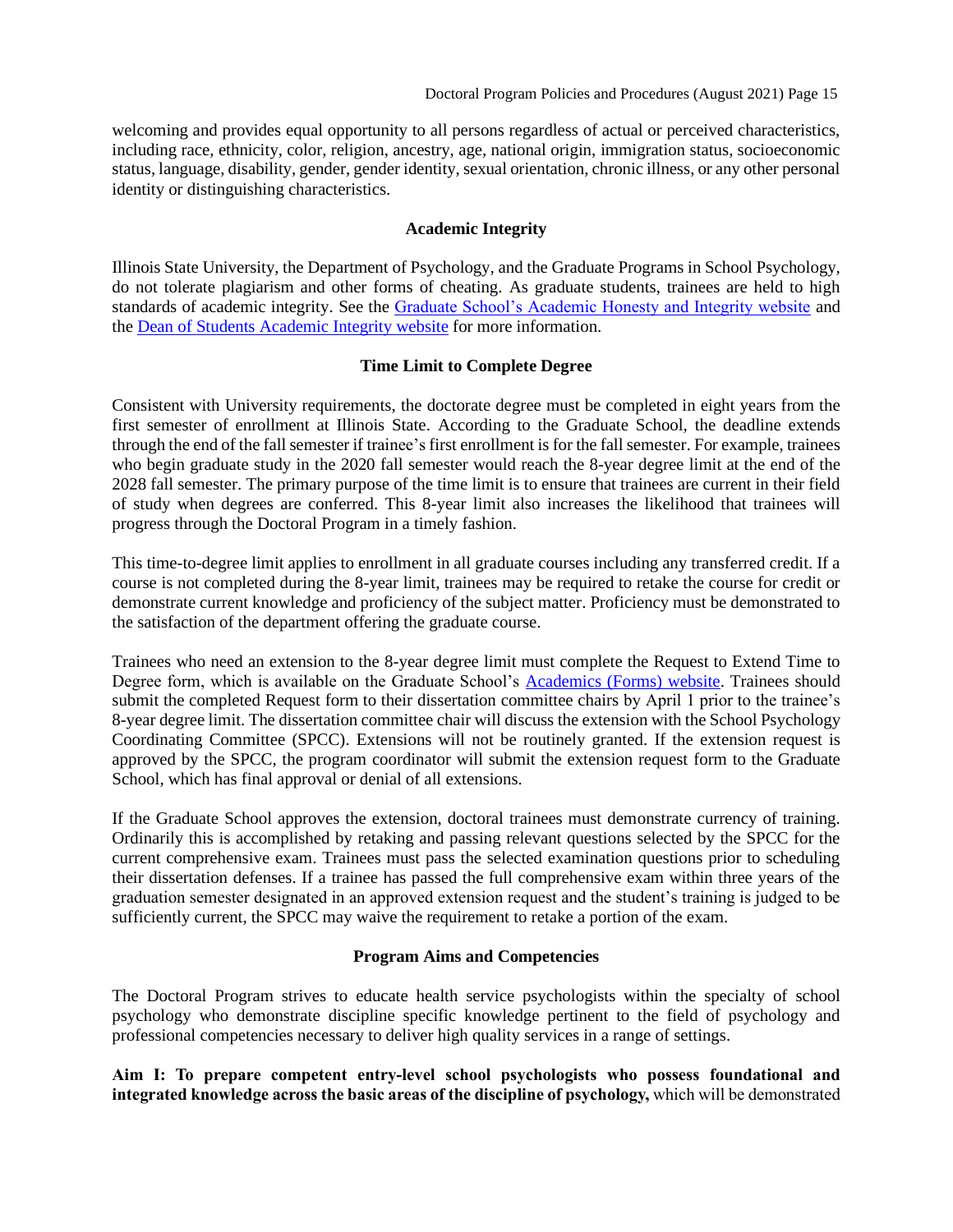by using basic psychological principles to understand and explain human behavior

## **Competencies**

- Demonstrate knowledge of the history and systems of psychology and the specialty of school psychology
- Demonstrate knowledge of research and theory pertaining to the affective, biological, cognitive, developmental and social aspects of behavior
- Demonstrate advanced knowledge of research methods, statistics, and psychometrics
- Demonstrate the ability to integrate, at an advanced level, research and theory from multiple basic areas of psychology

## **Aim II: To educate school psychologists with the necessary profession-wide entry-level competencies to deliver effective psychological health services to children, adolescents, and families**

These services include assessment, intervention, consultation, prevention, and clinical and administrative supervision. The competencies in these areas are exhibited in settings chosen by the graduate, which may include schools, hospitals, university-based clinics, mental health settings or independent practice.

## **Research Competencies**

Demonstrate a substantially independent ability to formulate research or other scholarly activities (e.g., critical literature reviews, dissertation, efficacy studies, clinical case studies, theoretical papers, program evaluation projects, program development projects) that are of sufficient quality and rigor to have the potential to contribute to the scientific, psychological, or professional knowledge base:

- a. Conduct research or other scholarly activities, and
- b. Critically evaluate and disseminate research or other scholarly activity via professional publication and presentation at the local, regional, or national level.

# **Ethical and Legal Standards Competencies**

- Be knowledgeable of and act in accordance with:
	- o The current version of the APA Ethical Principles of Psychologists and Code of Conduct
	- o Relevant laws, regulations, rules, and policies governing health service psychology at the organizational, local, state, regional, and federal levels
	- o Relevant professional standards and guidelines
	- o Demonstrate knowledge of legal issues including eligibility criteria for special education services based on federal, state, and district policies, and ethical principles impacting the professional practice of school psychology
- Recognize ethical dilemmas as they arise, and apply ethical decision-making processes in order to resolve the dilemmas
- Conduct self in an ethical manner in all professional activities

# **Individual and Cultural Diversity Competencies**

- Demonstrate the requisite knowledge base, articulate an approach to working effectively with diverse individuals and groups, and apply this approach effectively in one's professional work
- Demonstrate an understanding of how one's own personal/cultural history, attitudes, and biases may affect one's understanding and interaction with people different from oneself
- Demonstrate knowledge of the current theoretical and empirical knowledge base as it relates to addressing diversity in all professional activities including research, training, supervision/consultation, and service
- Demonstrate the ability to integrate awareness and knowledge of individual and cultural differences in the conduct of professional roles (e.g., research, services, and other professional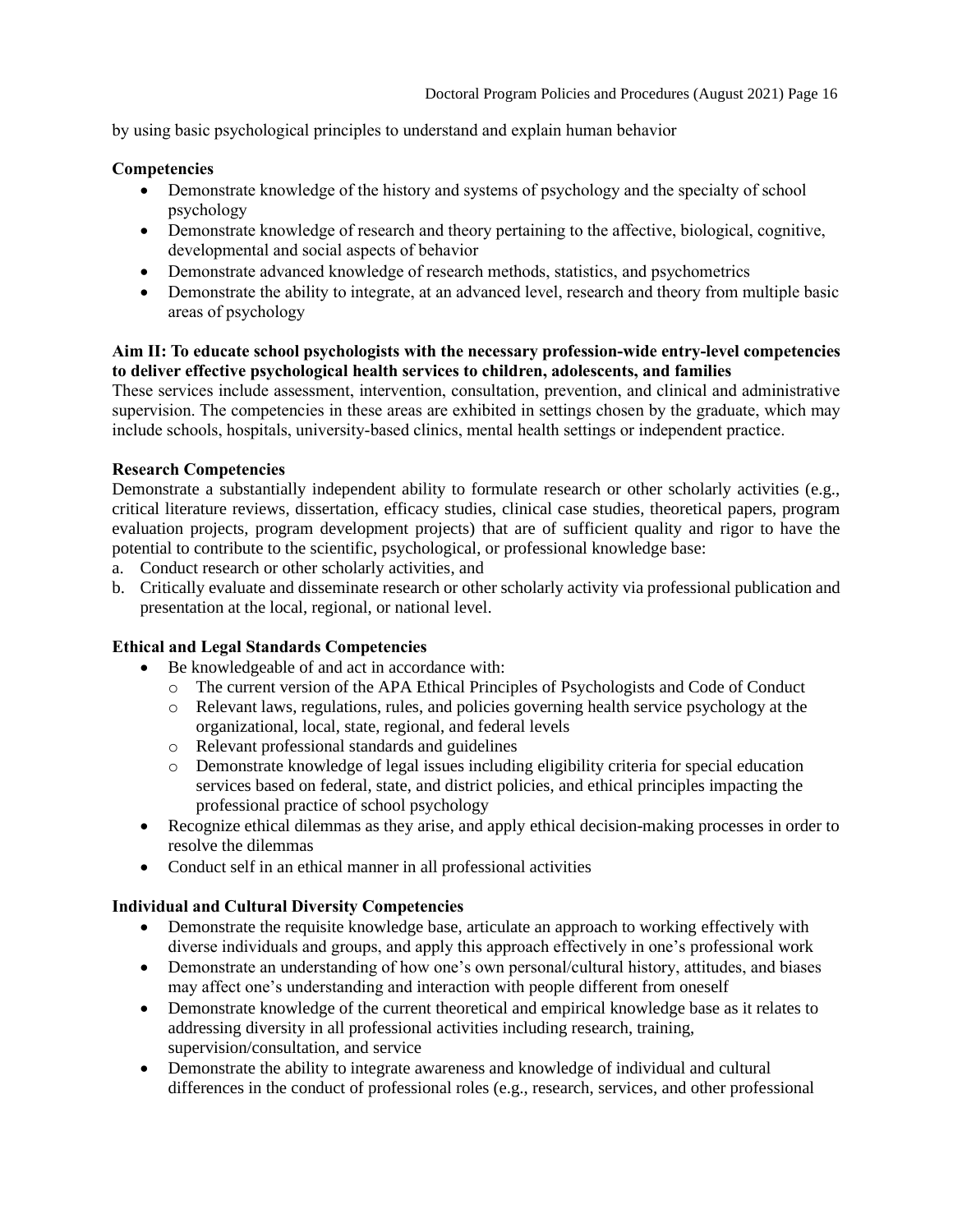activities), which includes the ability to apply a framework for working effectively with areas of individual and cultural diversity not previously encountered over the course of one's career

• Demonstrate the ability to work effectively with individuals whose group membership, demographic characteristics, or worldviews create conflict with one's own

#### **Professional Values, Attitudes, and Behaviors Competencies**

- Behave in ways that reflect the values and attitudes of psychology, including integrity, deportment, professional identity, accountability, lifelong learning, and concern for the welfare of others
- Engage in self-reflection regarding one's personal and professional functioning; engage in activities to maintain and improve performance, wellbeing, and professional effectiveness (i.e., self-reflection and self-improvement activities may address issues such as stress management, time management, attention to professional appearance, adaptability, initiative/independence, and maturity/judgment, among others)
- Actively seek and demonstrate openness and responsiveness to feedback and supervision
- Respond professionally in increasingly complex situations with a greater degree of independence while progressing across levels of training

#### **Communication and Interpersonal Skill Competencies**

- Develop and maintain effective relationships with a wide range of individuals, including colleagues, communities, organizations, supervisors, supervisees, and those receiving professional services
- Produce and comprehend oral, nonverbal, and written communications that are informative and well-integrated; demonstrate a thorough grasp of professional language and concepts
- Demonstrate effective interpersonal skills and the ability to manage difficult communication well

## **Assessment Competencies**

- Demonstrate current knowledge of diagnostic classification systems, functional and dysfunctional behaviors, including consideration of client strengths and psychopathology
- Demonstrate understanding of human behavior within its context (e.g., family, social, societal and cultural)
- Demonstrate the ability to apply the knowledge of functional and dysfunctional behaviors including context to the assessment and/or diagnostic process
- Select and apply assessment methods that draw from the best available empirical literature and that reflect the science of measurement and psychometrics; collect relevant data using multiple sources and methods appropriate to the identified goals and questions of the assessment as well as relevant diversity characteristics of the service recipient
- Interpret assessment results, following current research and professional standards and guidelines, to inform case conceptualization, classification, and recommendations, while guarding against decision-making biases, distinguishing the aspects of assessment that are subjective from those that are objective
- Communicate orally and in written documents the findings and implications of the assessment in an accurate and effective manner sensitive to a range of audiences

## **Intervention Competencies**

- Establish and maintain effective relationships with the recipients of psychological services
- Develop evidence-based intervention plans specific to the service delivery goals
- Implement interventions informed by the current scientific literature, assessment findings, diversity characteristics, and contextual variables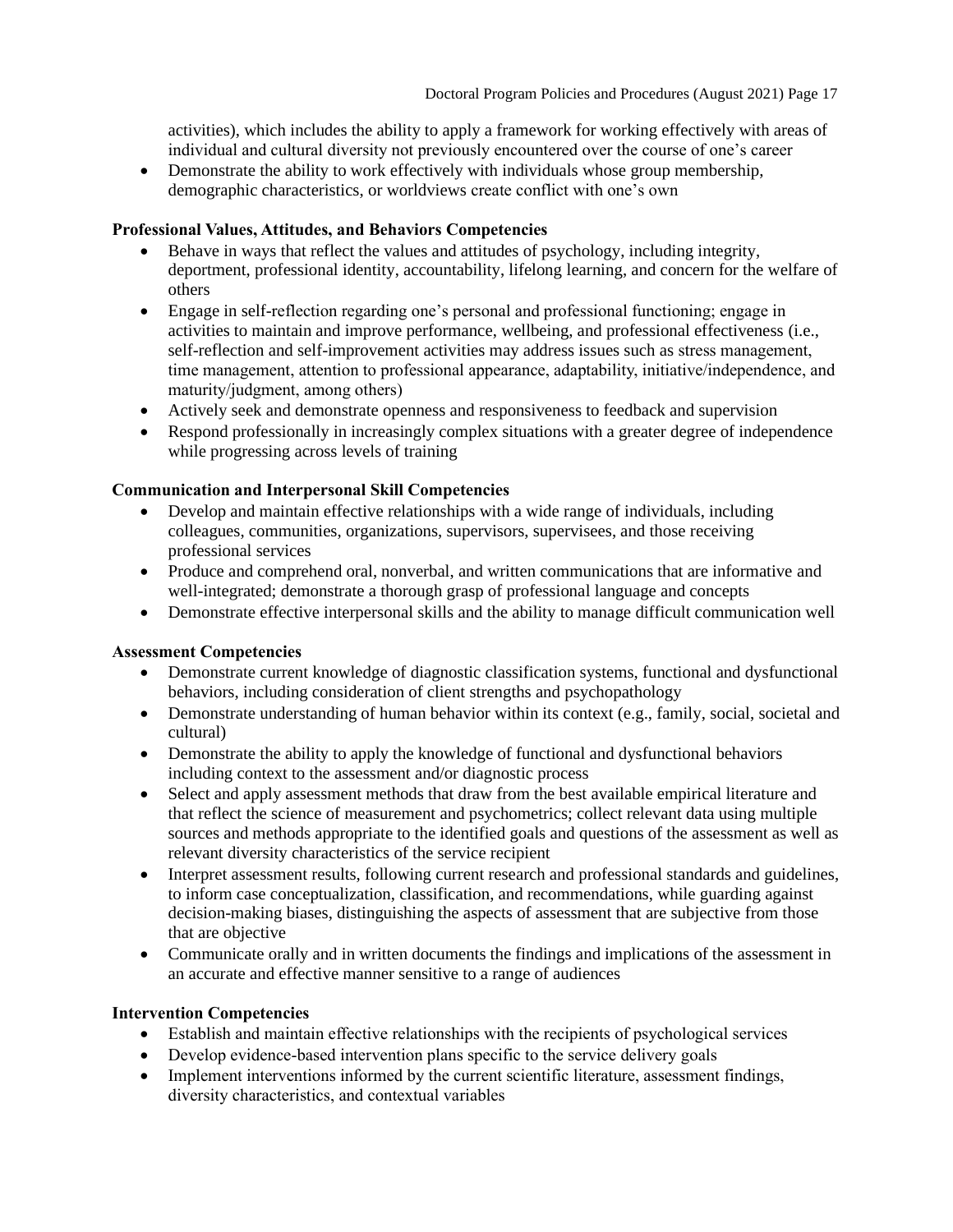- Demonstrate the ability to apply the relevant research literature to clinical decision-making
- Modify and adapt evidence-based approaches effectively when a clear evidence-base is lacking
- Evaluate intervention effectiveness, and adapt intervention goals and methods consistent with ongoing evaluation
- Demonstrate knowledge of prevention models and practices

## **Supervision Competencies**

- Demonstrate knowledge of supervision models and practices
- Establish effective culturally responsive supervisory relationships
- Develop a personal philosophy and model of supervision that can guide future administrative and clinical supervision activities
- Implement effective supervisory methods

## **Consultation and Interprofessional/Interdisciplinary Skill Competencies**

- Demonstrate knowledge of consultation models and practices
- Demonstrate knowledge and respect for the roles and perspectives of other professions
- Establish effective, collaborative relationships with consultees including teachers, parents, and administrators consistent with best practice
- Plan and evaluate evidence-based indirect-service interventions based on the consultation plan developed with teachers, administrators, parents, or systems
- Communicate (orally and in writing) consultation results to concerned parties, such as children, parents, and teachers

## **Minimal Levels of Achievement**

<span id="page-17-0"></span>Trainees must demonstrate Minimal Levels of Achievement (MLA) on each of the competencies identified above. For Aim I Competencies, MLA requires passing grades (B or higher) in relevant coursework in each area of Discipline Specific Knowledge, successful completion for all research requirements including PSY 499 Master's Thesis or PSY 502 Research Apprenticeship and PSY 599 Dissertation, a rating of 3 (meets expectations for stage of training) or higher for research on the practicum evaluation forms, and passing the Comprehensive Examination. Trainees should review the specific sections in these Policies and Procedures for the research apprenticeship (pp. 39–40) or thesis (see pp. 40–43), dissertation (pp. 43–47), and comprehensive exam (pp. 47–48).

For Aim II Competencies, MLA requires a rating of 3 (meets expectations for stage of training) or higher for each item on the practicum evaluation forms completed by supervisors at the end of each semester for psychoeducational, psychosocial, and advanced practicum courses. If a trainee has not earned a 3 or higher in all competencies on practicum evaluation forms, the practicum supervisor and trainee will prepare and implement a Critical Skill Development Plan.

A separate Critical Skill Development Plan is also implemented if skill deficiencies are reported across multiple practicum evaluations. To assess the variety of settings in which skill deficiencies are observed, Critical Skill Development Plans are shared with other school psychology faculty members during the doctoral trainee's annual review. A sample copy of a Critical Skill Development Plan is available on the [Doctoral Forms website.](https://psychology.illinoisstate.edu/graduate/school-psychology/doctorate-in-school-psychology/forms-and-agreements/)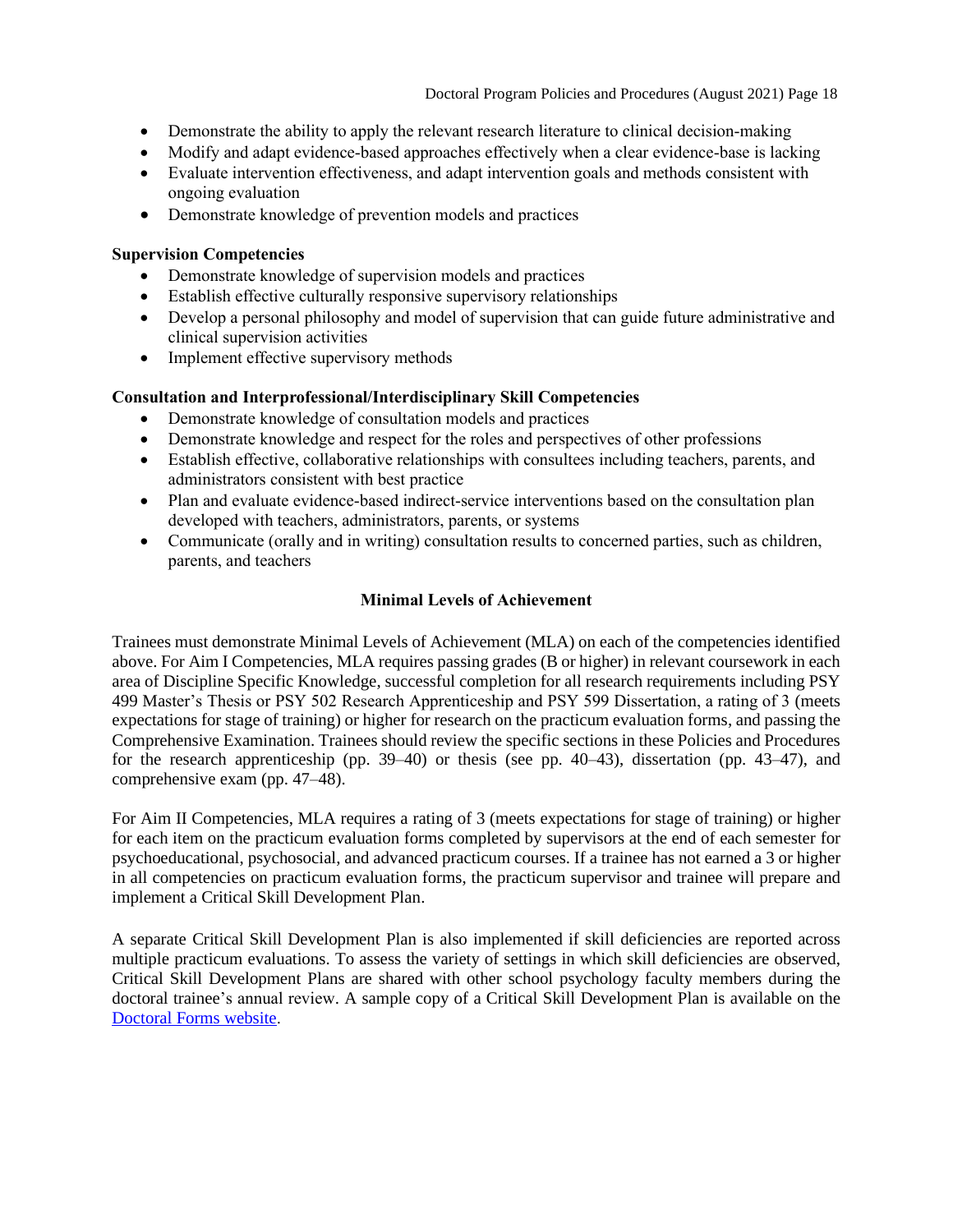#### **Retention Standards and Evaluations**

<span id="page-18-0"></span>The Doctoral Program admits applicants each year with the expectation that trainees will complete their studies and graduate. We adopted the Comprehensive Evaluation of Student-Trainee Competence in Health Service Psychology Programs Policy developed by the Student Competence Task Force of the Council of Chairs of Training Councils. This Policy is provided below.

#### **II. Model Policy**

Students and trainees in health service psychology programs (at the doctoral, internship, or postdoctoral level) should know—prior to program entry and at the outset of training—that faculty, training staff, supervisors, and administrators have a professional, ethical, and potentially legal obligation to: (a) establish criteria and methods through which aspects of competence other than and, in addition to, a student-trainee's knowledge or skills may be assessed (including, but not limited to emotional stability and well-being, interpersonal skills, professional development, and personal fitness for practice); and, (b) ensure insofar as possible—that the student-trainees who complete their programs are competent to manage future relationships (e.g., client, collegial, professional, public, scholarly, supervisory, teaching) in an effective and appropriate manner. Because of this commitment, and within the parameters of their administrative authority, health service psychology education and training programs, faculty, training staff, supervisors, and administrators strive not to advance, recommend, or graduate students or trainees with demonstrable problems (e.g., cognitive, emotional, psychological, interpersonal, technical, and ethical) that may interfere with professional competence to other programs, the profession, employers, or the public at large.

As such, within a developmental framework and with due regard for the inherent power difference between students and faculty, students and trainees should know that their faculty, training staff, and supervisors will evaluate their competence in areas other than and, in addition to, coursework, seminars, scholarship, comprehensive examinations, or related program requirements. These evaluative areas include, but are not limited to, demonstration of sufficient: (a) interpersonal and professional competence (e.g., the ways that student-trainees relate to clients, peers, faculty, allied professionals, the public, and individuals from diverse backgrounds or histories); (b) self-awareness, self-reflection, and self-evaluation (e.g., knowledge of the content and potential impact of one's own beliefs and values on clients, peers, faculty, allied professionals, the public, and individuals from diverse backgrounds or histories); (c) openness to processes of supervision (e.g., the ability and willingness to explore issues that either interfere with the appropriate provision of care or impeding professional development or functioning); and (d) resolution of issues or problems interfering with professional development or functioning in a satisfactory manner (e.g., by responding constructively to feedback from supervisors or program faculty; by the successful completion of a remediation plan ; and by participating in personal therapy in order to resolve issues or problems).

This policy is applicable to settings and contexts where evaluation would appropriately occur (e.g., coursework, practica, supervision), rather than settings and contexts that are unrelated to the formal process of education and training (e.g., non-academic, social contexts). However, irrespective of setting or context, when a student-trainee's conduct clearly and demonstrably (a) impacts the performance, development, or functioning of the student-trainee, (b) raises questions of an ethical nature, (c) represents a risk to public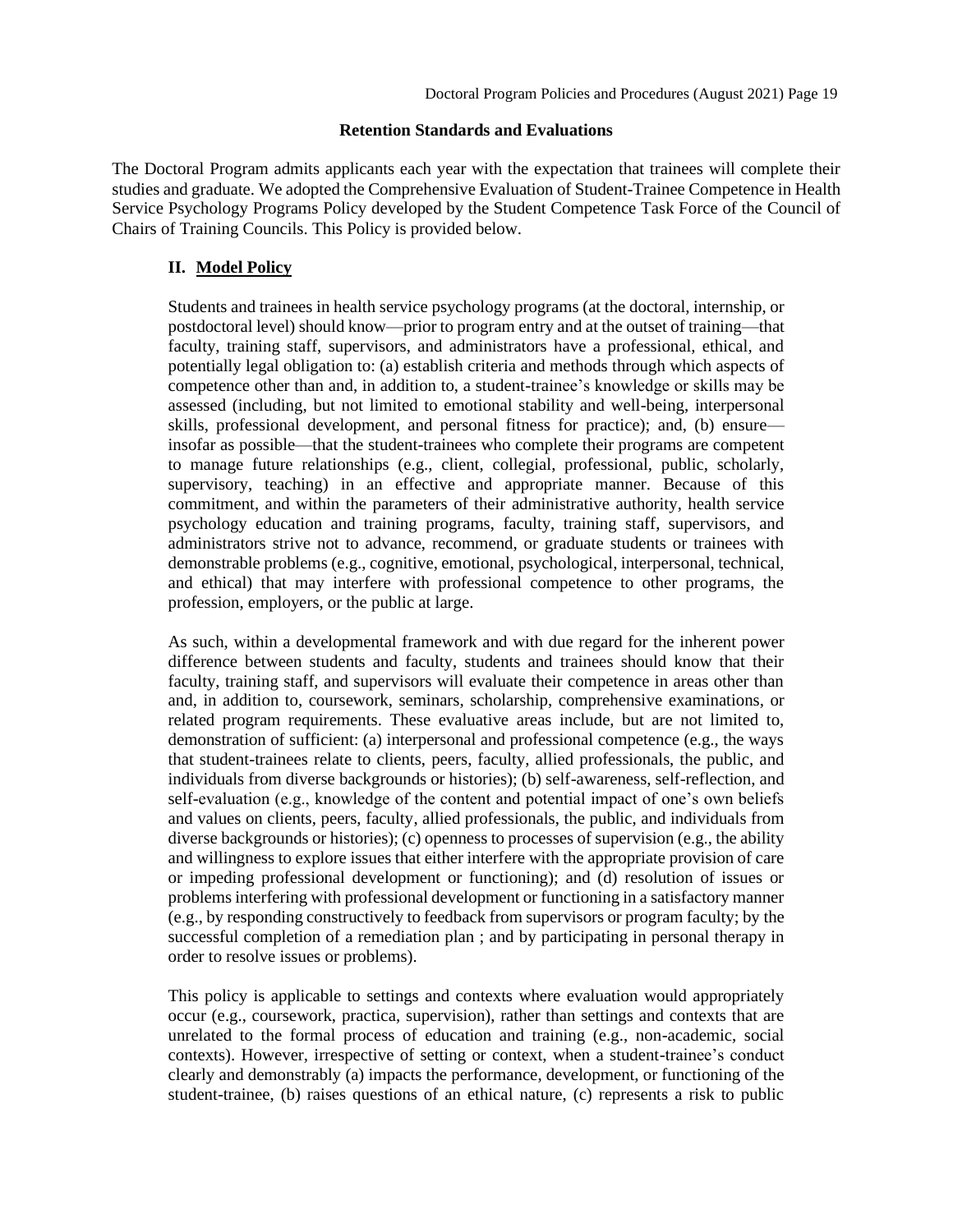safety, or (d) damages the representation of psychology to the profession or public, appropriate representatives of the program may review such conduct within the context of the program's evaluation processes.

Although the purpose of this policy is to inform students and trainees that evaluation will occur in these areas, it should also be emphasized that a program's evaluation processes and content should typically include: (a) information regarding evaluation processes and standards (e.g., procedures should be consistent and content verifiable); (b) information regarding the primary purpose of evaluation (e.g., to facilitate student or trainee development; to enhance self-awareness, self-reflection, and self-assessment; to emphasize strengths as well as areas for improvement, to assist in the development of remediation plans when necessary); (c) more than one source of information regarding the evaluative area(s) in question (e.g., across supervisors and settings); and (d) opportunities for remediation, provided that faculty, training staff, or supervisors conclude satisfactory remediation is possible for a given student-trainee. Finally, the criteria, methods, and processes through which student-trainees will be evaluated are clearly specified in a program's handbook, which should also include information regarding due process policies and procedures (e.g., including, but not limited to, a review of a program's evaluation processes and decisions).

Personal and professional growth is critical for functioning effectively as a school psychologist. Interpersonal and professional skills include the following areas.

## **Ethical Concerns**

- Demonstrate a knowledge and application of APA's Ethical Principles of Psychologists and Code [of Conduct](http://www.apa.org/ethics/code/index.aspx) and NASP's [Principles for Professional Ethics](http://www.nasponline.org/standards-and-certification/professional-ethics)
- Demonstrate a knowledge and application of statutes regulating professional practice
- Demonstrate a concern for client welfare
- Demonstrate an appropriate client-school psychologist relationship

## **Professional Deportment Issues**

- Appropriate manifestation of professional identity (e.g., attire, behavior)
- Appropriate involvement in professional development activities (e.g., professional associations)
- Appropriate interaction with peers, colleagues, staff, trainees
- Awareness of impact on colleagues (faculty and trainees)

## **Sensitivity to Client and Diversity Issues**

• Acknowledgment of and effective dealing with children, parents, teachers, school administrators, and other school staff (e.g., social workers, guidance counselors, speech therapists) of diverse ethnic and racial groups, and lifestyles is imperative for trainees to function as school psychologists

## **Use of Supervision Issues**

- Appropriate preparation
- Accept responsibility for learning
- Open to feedback and suggestions
- Apply learning to practice
- Willing to self-disclose and explore personal issues affecting professional process functioning
- Appropriately self-reliant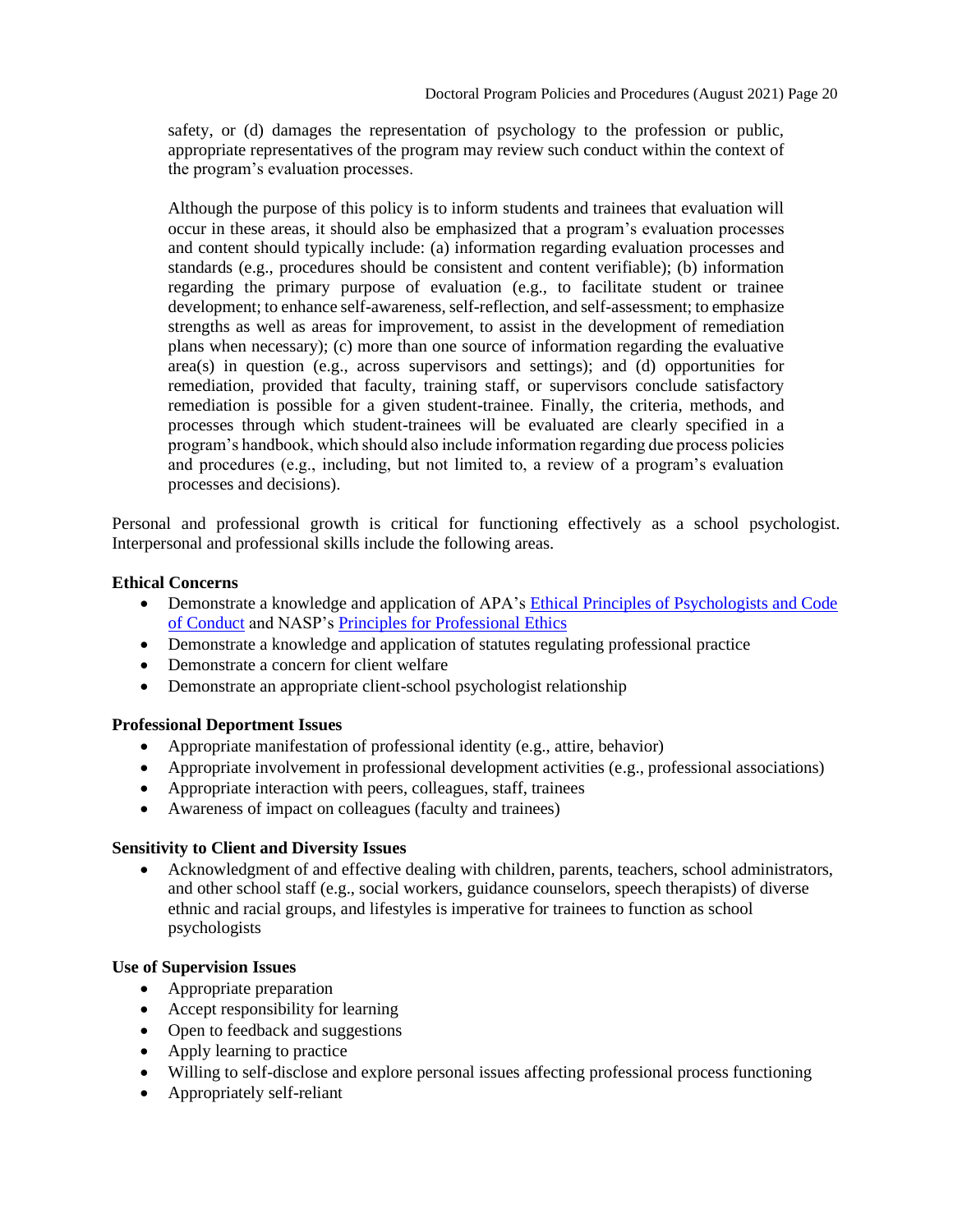• Appropriately self-critical

## **Other Trainee Issues**

- Effective management of personal stress
- Lack of professional interference because of own adjustment problems and/or emotional responses
- Develop realistic professional goals for self
- Appropriate self-initiated professional development (e.g., self-initiated study)

School Psychology faculty members are responsible for evaluating the progress of each doctoral trainee. The primary purpose is to facilitate each trainee's personal and professional growth. It is important to maintain close working relationships between trainees and School Psychology faculty so that Doctoral Program policies and procedures can be implemented to maximize trainee development and growth.

We recognize that developmental stressors are inherent in the transition from undergraduate to graduate student and during the course of the training program. Trainees make significant developmental transitions during their graduate training and may need extra support. When clinical work begins, there is additional stress inherent in being a member of a helping profession. All of these factors may increase a trainee's sense of personal and professional vulnerability. Therefore, the supervision of trainees in the Doctoral Program is frequent and intensive. We strive to facilitate growth and minimize stress through such procedures and opportunities as orientation meetings, professional development and self-care activities, timely evaluations with suggestions for positive change, and contact with support providers including supervisors, advisors, mentors, and peer groups.

## **Retention Standards**

Trainees must maintain good standing in the Doctoral Program with a minimum grade point average of 3.0 (on a 4.0 scale) for all academic and skill-related courses and training (e.g., diagnostic assessment, intervention, report writing). If trainees earn a "C" or lower grade or an Incomplete in any required first or second year school psychology course (i.e., PSY 498A05 First Year Fieldwork in School Psychology, PSY 421 Advanced Behavioral Modification, PSY 432 Theory and Practice of Cognitive Assessment, PSY 433 Social Emotional and Behavioral Assessment and Intervention, PSY 435 Academic Assessment and Intervention, PSY 451 Psychology of Diversity or an equivalent course, PSY 472 Legal, Ethical, and Professional Issues in School Psychology, PSY 473 Theories and Techniques of Counseling: Children and Adolescents, and PSY 474 Theory and Practice of Mental Health Consultation in the Schools, PY 547 Advanced Child and Adolescent Psychopathology) trainees must petition the School Psychology Coordinating Committee (SPCC) for permission to enroll in the PSY 436A05 psychosocial practicum and PSY 436A04 psychoeducational practicum during their second year in the program. The written petition should be submitted to the program coordinator for review by the SPCC.

If the SPCC approves the petition, trainees are placed on "probation" under intensive supervision. A Critical Skill Development Plan is prepared by the practicum instructors in collaboration with the instructor(s) of the course(s) in which trainees earned a " $\mathbb{C}^n$  or lower grade or an Incomplete. Trainees on probation must comply with their Development Plan. Practicum instructors will conduct mid-semester evaluations to determine if trainees on probation are allowed to continue in practicum. If the Development Plan is not successfully completed, trainees on probation will not earn a passing grade in practicum and are dismissed from the doctoral program. A copy of the Critical Skill Development Plan is available on the [Doctoral](https://psychology.illinoisstate.edu/graduate/school-psychology/doctorate-in-school-psychology/forms-and-agreements/)  [Forms website.](https://psychology.illinoisstate.edu/graduate/school-psychology/doctorate-in-school-psychology/forms-and-agreements/)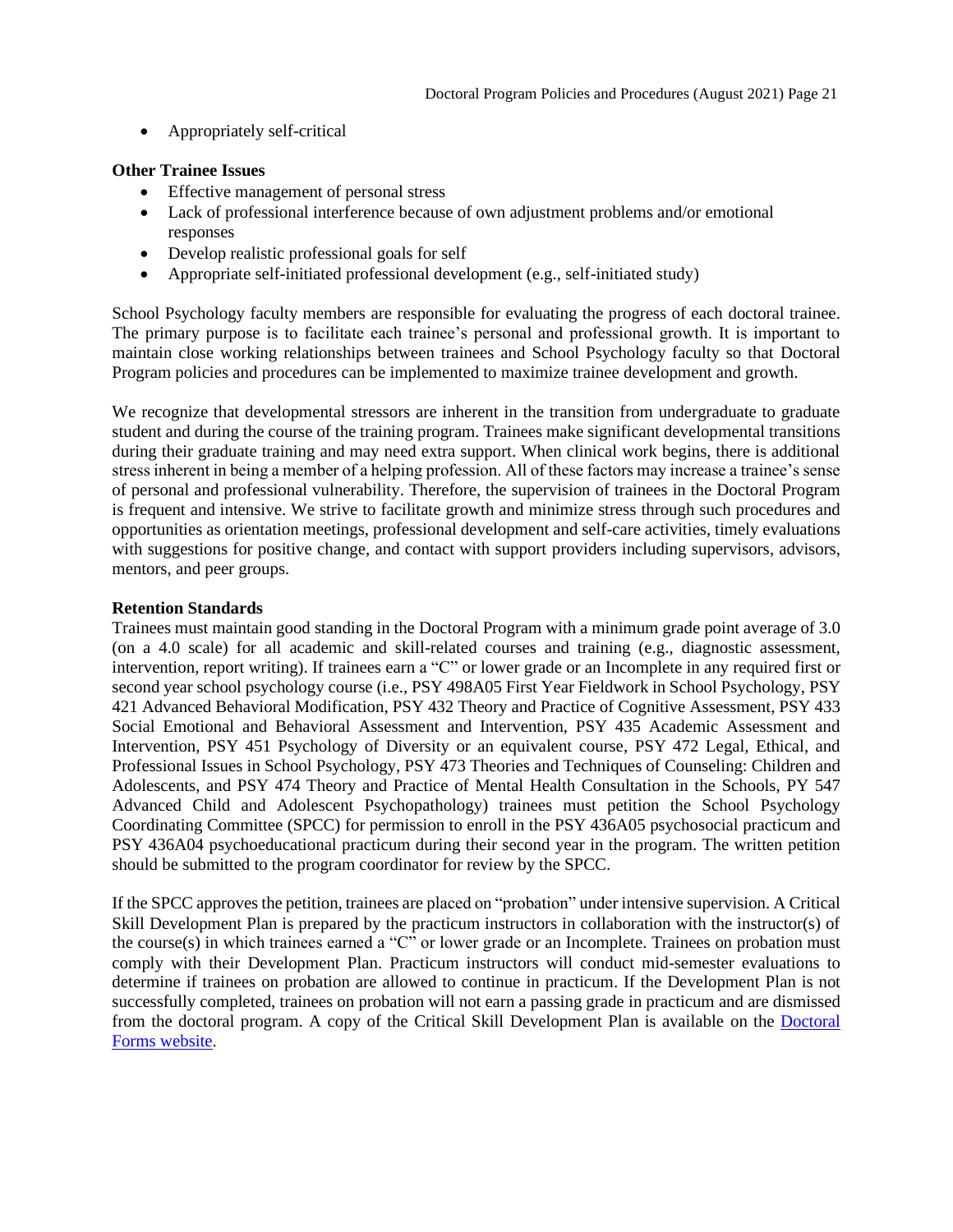## **Practicum Performance**

Doctoral trainees who earn a "C" or lower grade or an Incomplete in one or more semesters of PSY 436A04 or PSY 436A05 cannot enroll in advanced practicum and seminar courses. If a "C" or lower grade or an Incomplete is earned, trainees may petition the SPCC to repeat the course. The written petition must explain why trainees think they will be successful if allowed to repeat the practicum experience. The petition should be submitted to the program coordinator for review by the SPCC. Trainees may also request to meet with the SPCC. If the SPCC approves the petition, the trainee's graduate status is reviewed after the practicum course is repeated. If permission to repeat the course is denied or if trainees fail to earn a "B" or better grade in the repeated course, trainees are dismissed from the doctoral program.

## **Evaluations**

Doctoral trainees are formally evaluated at least once each year. Continuation in the program is contingent upon satisfactory annual evaluations. Trainee evaluations include, but are not limited to:

- 1. Trainees receive grades each semester in their didactic courses.
- 2. Faculty evaluations of first-year trainees will culminate in a mid-year feedback conference with the program coordinator and each trainee. Trainees receive a written mid-year conference summary report. First-year trainees are also evaluated at the end of their second semester. Trainees receive a written summative evaluation as part of their annual feedback conference with their program advisors (i.e., #4 below).
- 3. Feedback is provided on a case-by-case basis to all trainees during the PSY 436A04 psychoeducational and PSY 436A05 psychosocial practica. A written summative evaluation is also provided to trainees at the end of the first and second semester of practica.
- 4. Program advisors conduct an annual review of doctoral trainees' performance. Performance assessment data are based on course grades, supervisor evaluations, Academic Professional Development Information form, and Apprentice/Thesis/Dissertation Progress Report. Additional evaluations are prepared based on field placement and practica experiences. The annual performance evaluation is reviewed with each doctoral trainee by their program advisor, usually during the summer. The performance evaluation is summarized in the Annual Review of Doctoral Student Performance, which is based on the program's aims and competencies. Trainees receive a copy of their Annual Review. If problems are identified, feedback is immediately provided to doctoral trainees and a Critical Skill Development Plan is initiated.

<span id="page-21-0"></span>Sample copies of the First Year Trainee Mid-Year Evaluation, Mid-Year Feedback Conference Summary and Annual Review of Doctoral Student Performance are available on the [Doctoral Forms website.](https://psychology.illinoisstate.edu/graduate/school-psychology/doctorate-in-school-psychology/forms-and-agreements/) See Appendix A for a list of assessments required by the doctoral program.

## **Professional Competency Problems**

The Graduate Programs in School Psychology broadly define behavior indicative of professional competence problems as interference with professional functioning that is reflected in one or more of the following functional areas and is evident in the classroom, field placement, or university facility (e.g., Psychological Services Center, The Autism Place).

- An inability and/or unwillingness to acquire and integrate professional standards into trainee's repertoire of professional behavior
- An inability to acquire professional skills in order to reach an acceptable level of professional competency
- An inability to control personal stress and/or excessive emotional reactions that interfere with professional functioning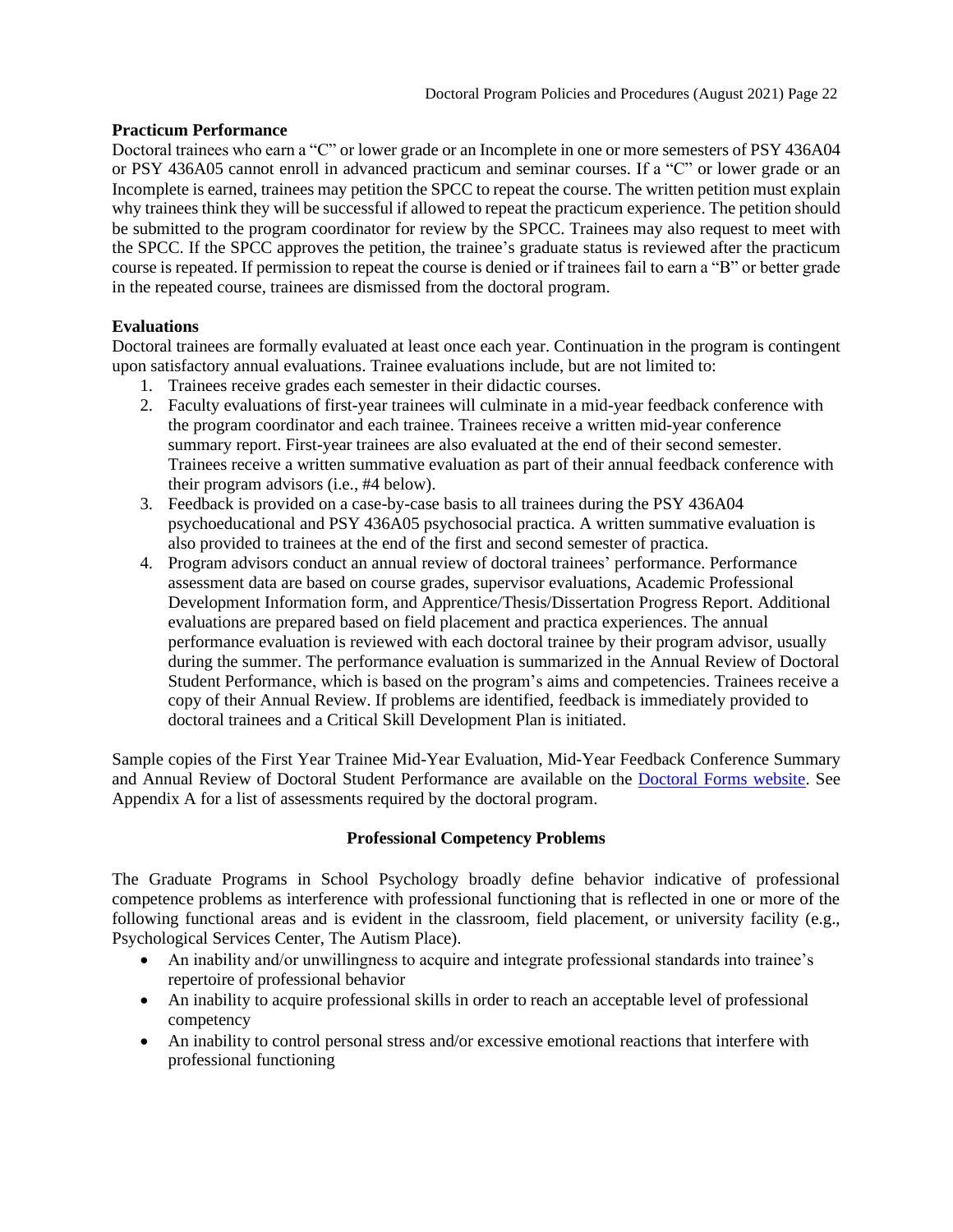Based on the School Psychology faculty members' professional judgment, professional competence problems refer to behaviors, attitudes, or characteristics that evoke concern from the faculty members that requires intervention or remediation. Some professional competence problems may be associated with the demands and rigors of advanced training. For example, performance anxiety, discomfort with clients of diverse lifestyles and/or ethnic backgrounds, or insensitivity to agency norms may require intervention. Such problems are usually transitory and can be remedied. However, there may be more serious professional competence problems that lead the School Psychology Coordinating Committee to conclude the trainee's performance is irrevocably impaired. To reach this determination, a serious professional competence problem typically includes one or more of the following characteristics:

- 1. Trainees do not acknowledge, understand, or address the professional competence problem when it is identified.
- 2. The professional competence problem is not merely a reflection of a skill deficit that could be addressed by additional didactic or clinical training.
- 3. The professional competence problem is not restricted to one area of professional functioning.
- 4. The professional competence problem requires a disproportionate amount of attention from training personnel.
- 5. The quality of services delivered by trainees is sufficiently and negatively affected.
- 6. The behavior associated with the professional competence problem does not change as a function of feedback and/or remedial efforts.
- 7. The behavior associated with the professional competence problem has the potential to escalate into ethical or legal violations.

## **Due Process**

Due process ensures that decisions made by graduate training programs affecting trainees should not be arbitrarily or personally biased. Due process requires written evaluation and appeal procedures so trainees may challenge the decisions and actions of the doctoral program. Any actions taken by the doctoral program are implemented in a manner consistent with the following due process procedures, which include but are not limited to:

- Providing written program expectations related to professional functioning
- Stipulating the evaluation procedures including when and how evaluations are conducted
- Articulating the procedures and actions involved in making decisions regarding professional competence problem behavior
- Using input from multiple professional sources when making decisions or recommendations regarding trainees' behavior
- Instituting a Critical Skills Development Plan addressing identified professional competence problems that provides a time frame for the expected remediation to occur, and identifies specific consequences if the Critical Skills Development Plan is not successfully completed
- Providing written documentation to all relevant parties of the actions taken by the doctoral program and the rationale for such actions
- Providing written procedures of how to appeal the doctoral program's decision
- Providing sufficient time for trainees to respond to any action taken by the doctoral program

## **Addressing Problem Behaviors**

If professional competence problems are identified, the following procedures are implemented with all steps documented in writing and communicated during a formal conference with the trainee, their program advisor, and appropriate School Psychology faculty:

1. Trainees are notified of specific areas of professional competence problems identified by School Psychology faculty.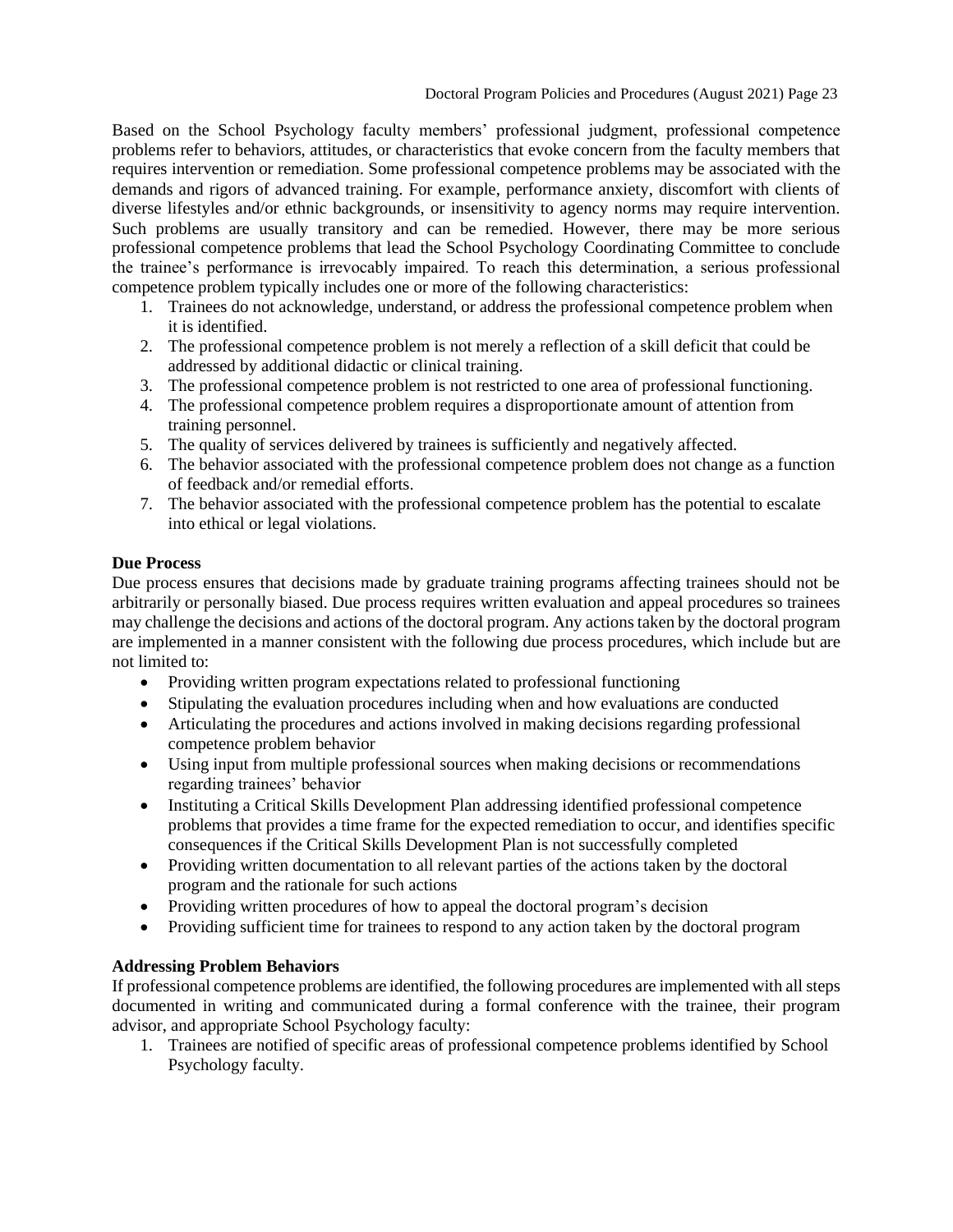- 2. A plan to remediate the problems is developed by the School Psychology Coordinating Committee, unless the professional competence problems are severe enough to warrant an immediate dismissal from the doctoral program
- 3. The development plan will define the trainee's professional competence problem behavior(s), identify the expected behavior patterns or goals for the trainee, specify methods to reach such behaviors or goals, and designate a date for goal attainment and re-evaluation of the trainee.

During the remediation period, trainees have "probationary" standing in the Doctoral Program. If trainees choose not to accept the Critical Skill Development Plan, trainees are immediately dismissed from the Doctoral Program.

## **Critical Skill Development Considerations**

It is important to have meaningful ways to address professional competence problems when they are identified. Several possible, and potentially concurrent, courses of action designed to remedy professional competence problems should include, but are not limited to:

- Increasing supervision, either with the same or different supervisor(s)
- Increasing fieldwork experience
- Changing the format, emphasis, and/or the focus of supervision
- Recommending or requiring personal therapy when all parties involved have clarified the manner in which therapy contacts are used in the development plan process
- Reducing clinical or other workload and/or requiring specific courses
- If appropriate, repeating a particular experience (e.g., practicum)

When trainees are re-evaluated, the School Psychology Coordinating Committee (SPCC) will notify trainees, in writing, of its decision. The SPCC has four options:

- 1. Determine the professional competence problems no longer exist, probationary status is rescinded, and the trainee is allowed to continue in the Doctoral Program
- 2. Continue probation with an updated development plan and a new re-evaluation date
- 3. Counsel the trainee to voluntarily withdraw from the Doctoral Program
- 4. Dismiss the trainee from the Doctoral Program

If the SPCC dismisses a trainee from the Doctoral Program, the trainee has 14 days after receiving written notice of the dismissal to appeal the Committee's decision. As part of the appeal process, trainees may ask the Department of Psychology to formally review the SPCC's decision; the appeal should be addressed to the department chair. If requested by the trainee, the department chair will appoint a review panel consisting of psychology faculty members who are not affiliated with the Graduate Programs in School Psychology. This review panel will evaluate the dismissal and will forward its recommendation to the department chair. If the review panel determines the dismissal was appropriate, the program coordinator will submit a Request for Dismissal form to the Graduate School. If the dismissal request is approved by the Graduate School (university level), the trainee is dismissed from the Doctoral Program and University.

## <span id="page-23-0"></span>**[Program Curriculum](#page-23-1)**

<span id="page-23-1"></span>The most fundamental tenet of the Doctoral Program in School Psychology is for trainees to acquire scientific knowledge and practical skills to become leaders, innovators, and positive change agents in the service of children and families. Therefore, our program's curriculum emphasizes the importance of knowing about and gaining experience with a wide range of individual differences including ethnicity, gender, age, culture, religion, race, and lifestyle. The curriculum also stresses the importance of legal and ethical issues guiding service delivery and research.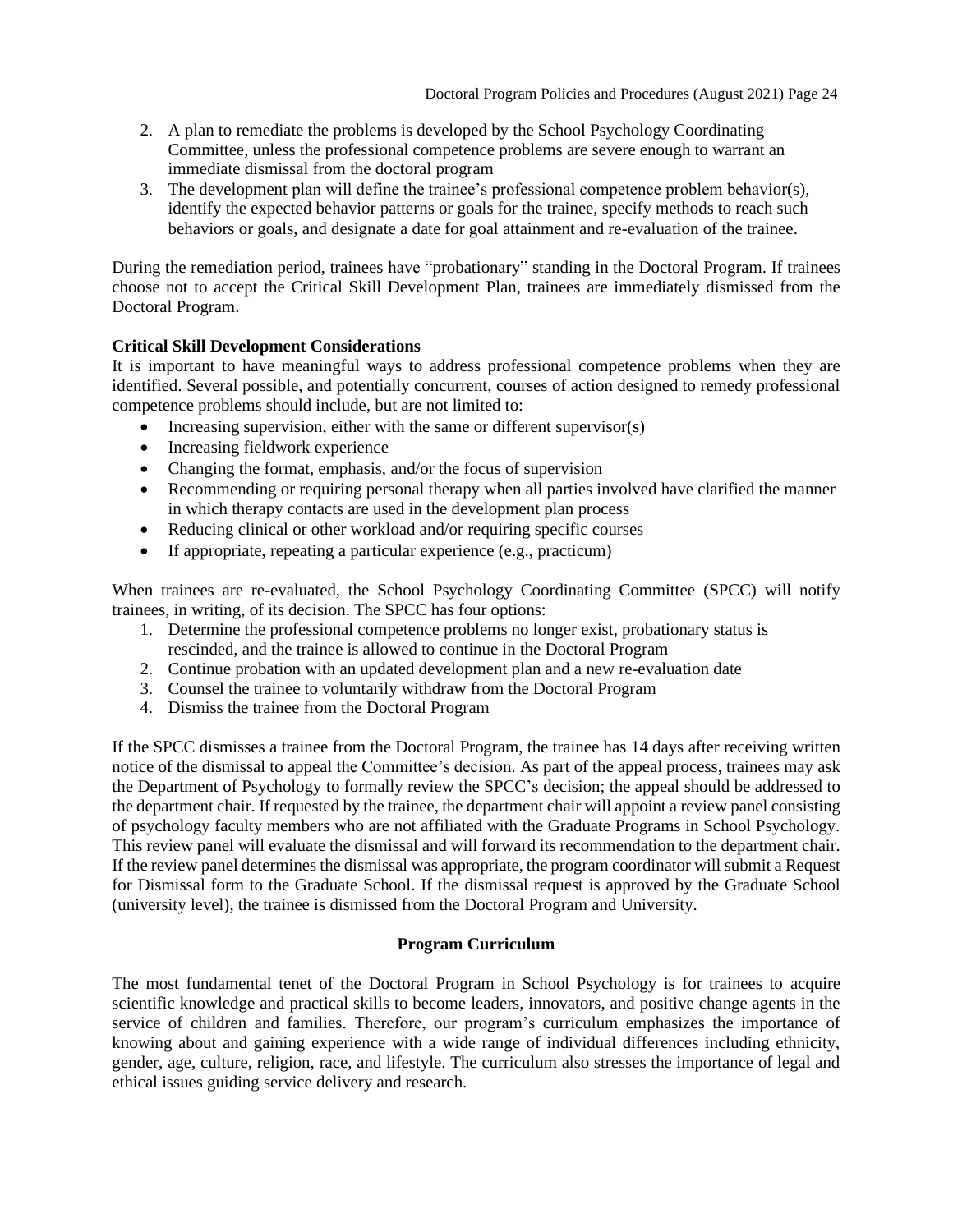The Doctoral Program requires a minimum of four academic years of full-time graduate study, a 12-month full-time internship, and a dissertation prior to conferring the doctorate degree. For trainees entering with a bachelor's degree, the program requires a minimum of five years to complete. Trainees are strongly encouraged to discuss with their program advisors extending their full-time enrollment on campus for an additional year to facilitate completing the dissertation before beginning the internship.

Applicants admitted with a specialist degree in school psychology or a master's degree may be granted up to a maximum of 60 credits towards the doctoral program's course of study. See the Course Exemption section below. Admission with advanced graduate status is determined on an individual basis after the trainee's official transcripts are reviewed by the SPCC. If 60 credits are approved by the SPCC, trainees would begin the Doctoral Program in the third year of graduate study. With advanced graduate admission, the doctorate degree could be completed in three years including the 12-month internship and dissertation. For trainees admitted with advanced degrees, at least two years of academic training must be completed at Illinois State.

Doctoral trainees must enroll a minimum of nine graduate credits during the fall and spring semesters for the first four years in the program. Graduate credit is not awarded for remedial courses. Prerequisite courses, usually completed as an undergraduate student, cannot be taken for graduate credit.

## **Prerequisite Undergraduate Courses**

PSY 111 Introduction to Psychology

PSY 231 Research Methods in Psychology

PSY 340 Statistics for the Social Sciences

MAT 119 College Algebra **or**

MAT 120 Finite Mathematics **or**

MAT 144 Precalculus (may be taken pass/fail or by passing a competency exam administered by the Department of Mathematics or by completing an approved correspondence course)

Note: The math requirement is waived if trainees received at least a "B" in a college-level statistics course or 144 on the Quantitative Reasoning section of the Graduate Record Examination General Test.

Trainee must earn a grade of B or higher in all first and second-year school psychology courses in order to enroll in the second year psychosocial and psychoeducational practicums. All courses listed below are for three credits unless otherwise noted.

## **Discipline Specific Knowledge Coursework**

Trainees must complete courses and/or demonstrate knowledge in four categories of Discipline Specific Knowledge. These categories are History and Systems of Psychology (Category I), Basic Content Areas of Psychology, which includes biological, cognitive, social, developmental, and affective bases of behavior (Category II). Categories III and IV include scientific and professional ethics and standards, and measurements, statistics and research. The cultural, ethnic, and sex role bases of behavior, individual differences, and the etiology of learning and behavior disorders are also included in the doctoral curriculum.

# **Category I (History and Systems of Psychology)**

• PSY 320 History of Psychology May have been completed as an undergraduate course prior to graduate enrollment

## **Category II (Basic Content Areas in Scientific Psychology) Biological Aspects of Behavior**

• PSY 463 Brain and Behavior Relationships

**Cognitive Aspects of Behavior**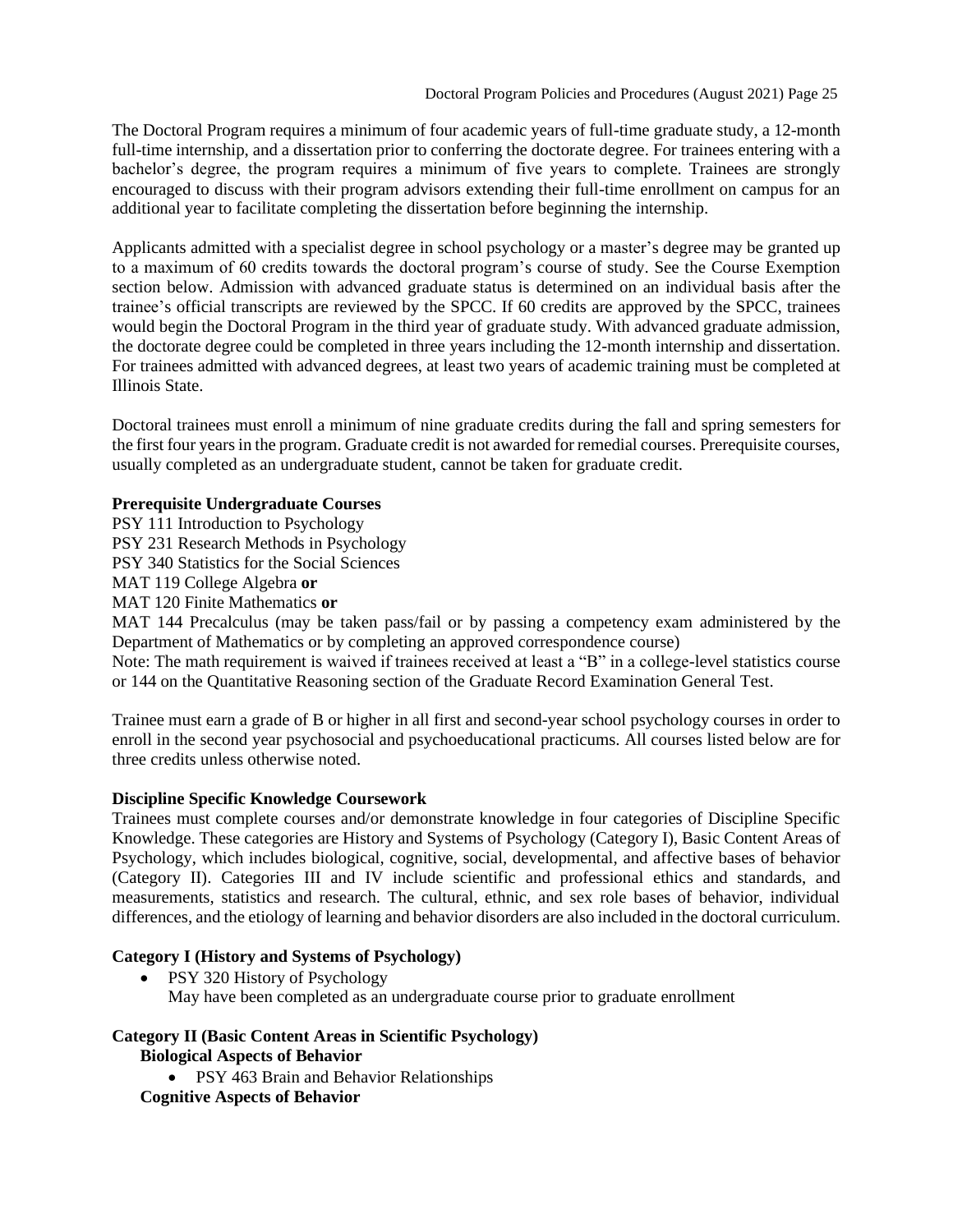- PSY 418 Learning and Cognition
- **Social Aspects of Behavior**
	- PSY 431 Theory and Research in Social Psychology

#### **Developmental Aspects of Behavior**

• PSY 452 Seminar in Developmental Psychology

#### **Affective Aspects of Behavior**

• PSY 420 Theories of Personality

#### **Category III (Advanced Integrative Knowledge in Scientific Psychology)**

- PSY 547 Advanced Child and Adolescent Psychopathology
- PSY 452 Seminar in Developmental Psychology
- Comprehensive Examination

#### **Category IV (Research Methods, Statistical Analysis, and Psychometrics) Measurement, Statistics, and Research Design**

- PSY 440 Statistics: Data Analysis and Methodology
- PSY 442 Test Theory

## **Additional course in Measurement, Statistics, and Research Design**

Trainees must enroll in an additional course in measurement, statistics, and research design, which is typically selected from courses on statistics, qualitative methods, single subject design, etc. offered in the departments of Psychology, Educational Administration and Foundations, Sociology, or Special Education. Trainees are encouraged to consider their dissertation research plans and must consult with their program advisors prior to enrolling in this additional course.

#### **Coursework in Profession-Wide Competencies**

Trainees must demonstrate competencies needed for entry-level practice in health service psychology within the specialty of school psychology. Trainees must complete required courses in the Profession-Wide Competencies (PWC) identified below and must obtain a grade of B or higher in each course (B).

#### **Research**

- PSY 499 Master's Thesis (4-6 credits) **or** PSY 502 Research Apprenticeship (3 credits)
- PSY 503 Doctoral Research Proseminar (1 credit)
- PSY 599 Dissertation (15 credits)

#### **Ethical and Legal Standards**

• PSY 472 Legal, Ethical, and Professional Issues in School Psychology (B)

This competency is diffused throughout the curriculum but also comprehensively addressed in this course.

#### **Individual and Cultural Diversity**

• PSY 451 Psychology of Diversity (B)

This competency is diffused throughout the curriculum but also comprehensively addressed in this course.

#### **Professional Values, Attitudes, and Behaviors**

This competency is diffused throughout the doctoral curriculum.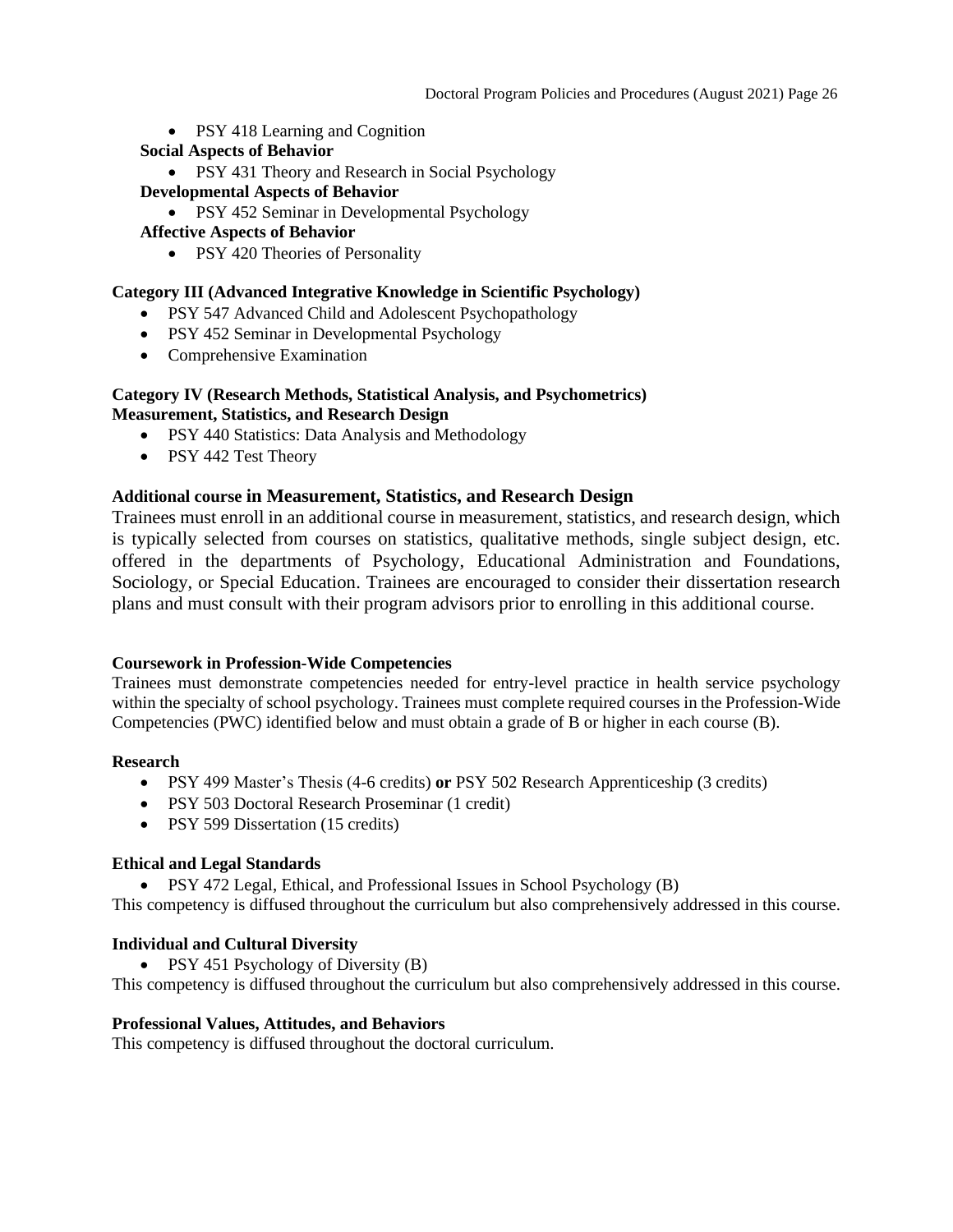## **Communication and Interpersonal Skills**

This competency is addressed in courses and practica focused on assessment, intervention, consultation, and supervision.

#### **Assessment**

- PSY 432 Theory and Practice of Cognitive Assessment (B)
- PSY 433 Social Emotional and Behavioral Assessment and Intervention (B)
- PSY 435 Academic Assessment and Intervention (B)

#### **Intervention**

- PSY 421 Advanced Behavior Modification (B)
- PSY 473 Theories and Techniques of Counseling: Children and Adolescents (B)
- PSY 433 Social Emotional and Behavioral Assessment and Intervention (B)
- PSY 435 Academic Assessment and Intervention (B)

## **Supervision**

- PSY 536 Seminar and Practicum in Supervision of School Psychological Services (B)
- PSY 590A03 Advanced Practicum Supervision (1 credit) (B)

Trainees should enroll in PSY 590A03 for the fall semester after completing PSY 536. PSY 590A03 does not count towards the six credits of required advanced practica listed below.

## **Consultation and Interprofessional/Interdisciplinary Skills**

• PSY 474 Theory and Practice of Mental Health Consultation in the Schools (B)

#### **Practicum Requirements**

In addition to completing the coursework listed above, trainees must demonstrate Profession-Wide Competencies (PWC) by completing a series of required practicum courses (R) identified below.

## **Entry-level Practicum**

- PSY 436A04 Practicum: Psychoeducational Assessment and Intervention (R) (B) (6 credits)
- PSY 436A05 Practicum: Psychosocial Assessment and Intervention (R) (B) (6 credits)
- PSY 498A05 First Year Fieldwork in School Psychology (R) (B) (4 credits)

## **Advanced Practicum**

A total of six credits must be completed in at least two of the following areas based on the trainee's interest and career goals.

- PSY 590A01 Advanced Practicum Intervention (B) (1-3 credits)
- PSY 590A02 Advanced Practicum Assessment (B) (1-3 credits)
- PSY 590A03 Advanced Practicum Supervision (B) (1-3 credits)
- PSY 590A04 Advanced Practicum Consultation/Program Evaluation (B) (1-3 credits)

## **Other Program Requirements**

- Doctoral trainees must complete one elective course (minimum of 3 credits). An elective may be a master's thesis (PSY 499) but trainees must enroll for a total of six credits to substitute for the elective course. Trainees' program advisors must approve all elective courses.
- PSY 598 Doctoral Internship in School Psychology (R) (B) (1-12 credits) Note: In order to apply for an internship, trainees must defend a master's thesis (PSY 499) or complete the research apprenticeship project (PSY 502), pass the comprehensive examination, and have a dissertation (PSY 599) proposal approved by their Dissertation Committee.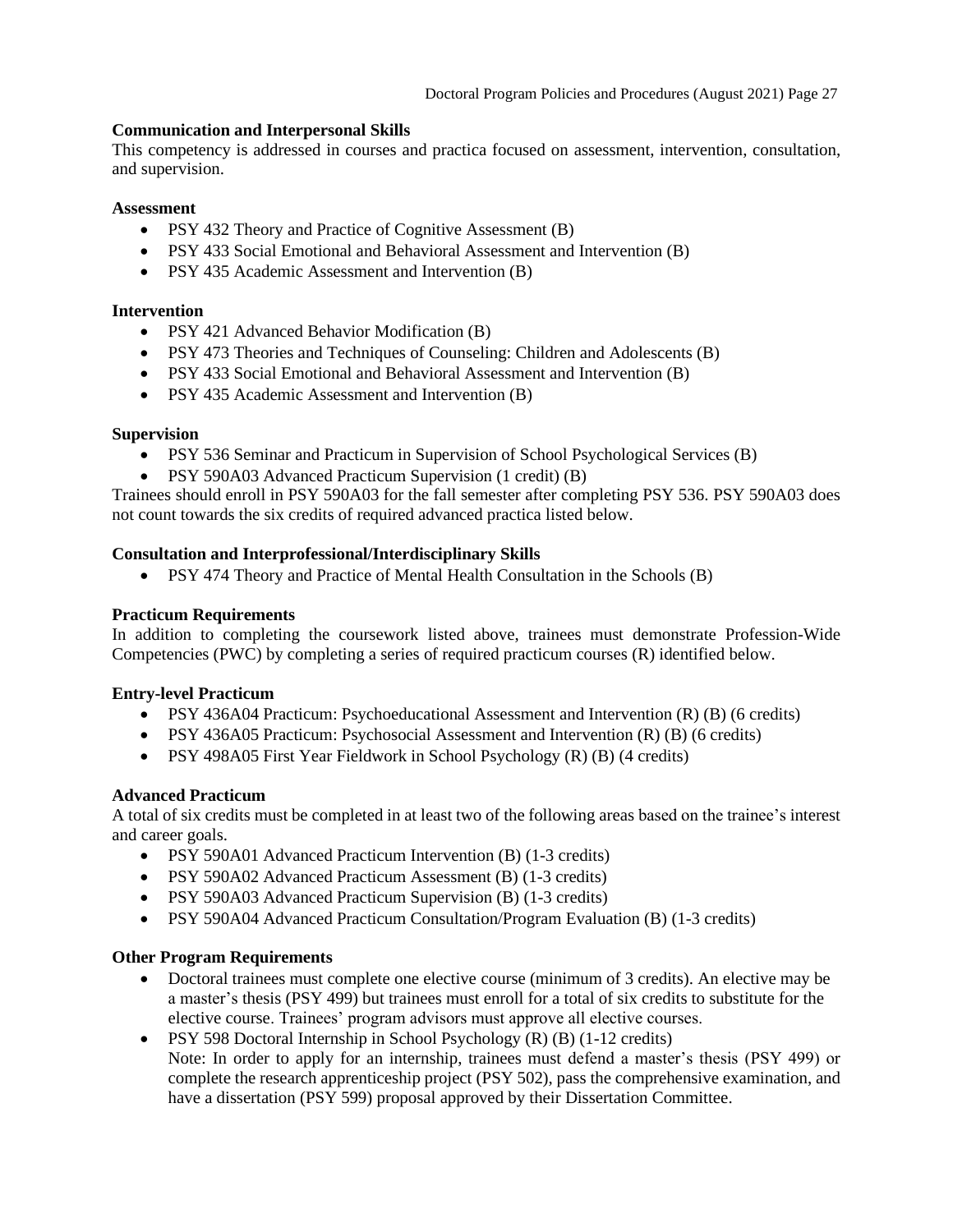See Appendix B for a suggested five-year course schedule. See Appendix C for a checklist of important dates relative to completing the doctoral program.

## **Transferring Graduate Credit**

<span id="page-27-1"></span>Trainees may transfer a maximum of nine graduate credits, from another institution that is accredited by the appropriate regional association, for use in meeting the requirements for the doctorate degree. The transferred credit must be for courses taught at the graduate level and trainees must have received a grade of "B" or better. However, according to the *Graduate Catalog*, "Credits more than eight years old at the time of first registration into a degree program are not transferable from other institutions."

Trainees who want to transfer credits to Illinois State should discuss this with their program advisor, and, if approved, submit to the Program Coordinator a copy of the transcript/transcripts needed to verify course work contained therein. The transcripts must then be submitted with the student's Degree Audit.

## **Course Exemption**

<span id="page-27-2"></span>Trainees with graduate credits for courses taken at another institution may submit a course exemption request for required program courses. Trainees with a specialist degree in school psychology or a master's degree may be assessed up to a maximum of 60 credits towards the doctoral program's course of study.

Trainees should complete the Course Exemption Request, which is available on the [Doctoral Forms](https://psychology.illinoisstate.edu/graduate/school-psychology/doctorate-in-school-psychology/forms-and-agreements/)  [website.](https://psychology.illinoisstate.edu/graduate/school-psychology/doctorate-in-school-psychology/forms-and-agreements/) Trainees should submit the completed form and required documentation (i.e., catalog description of the course and course syllabus) to the program coordinator. The program coordinator and the faculty member who teaches the course will review the documentation to determine if the requested exemption is equivalent to the required program course. The program coordinator will notify trainees, in writing, if the course exemption request is approved or denied.

## <span id="page-27-3"></span>**Admission to the Specialist Program**

Trainees may request admission to the specialist program, which is a less extensive and demanding graduate program. Trainees must meet with each School Psychology faculty member to discuss their request. After meeting with the school psychology faculty, trainees should submit a written letter to the program coordinator requesting admission to the new program. The letter should describe how the specialist program better meets the trainee's needs and professional goals. Granting a request is subject to space and availability in the applicable specialist cohort. The School Psychology Coordinating Committee will consider new admission requests during the last two weeks of the semester. The Coordinating Committee will notify trainees, in writing, of its decision. If the request is approved, the Graduate Programs Office will notify trainees once the official transfer to the specialist program has been processed.

# **Overview of Field Experiences**

<span id="page-27-0"></span>The Doctoral Program emphasizes the importance of field-based experiences in its mission to train competent and effective school psychologists. Graduates of the programs become school psychologists who are socialized into the profession, understand the legal and ethical responsibilities of practice, and are sensitive to the needs of students and families from various racial, ethnic, linguistic, cultural, and socioeconomic backgrounds. Therefore, successful field-based experiences are essential in achieving the specific training objectives of the Doctoral Program. These objectives are:

• Competence in applying the scientific problem-solving model in school-based settings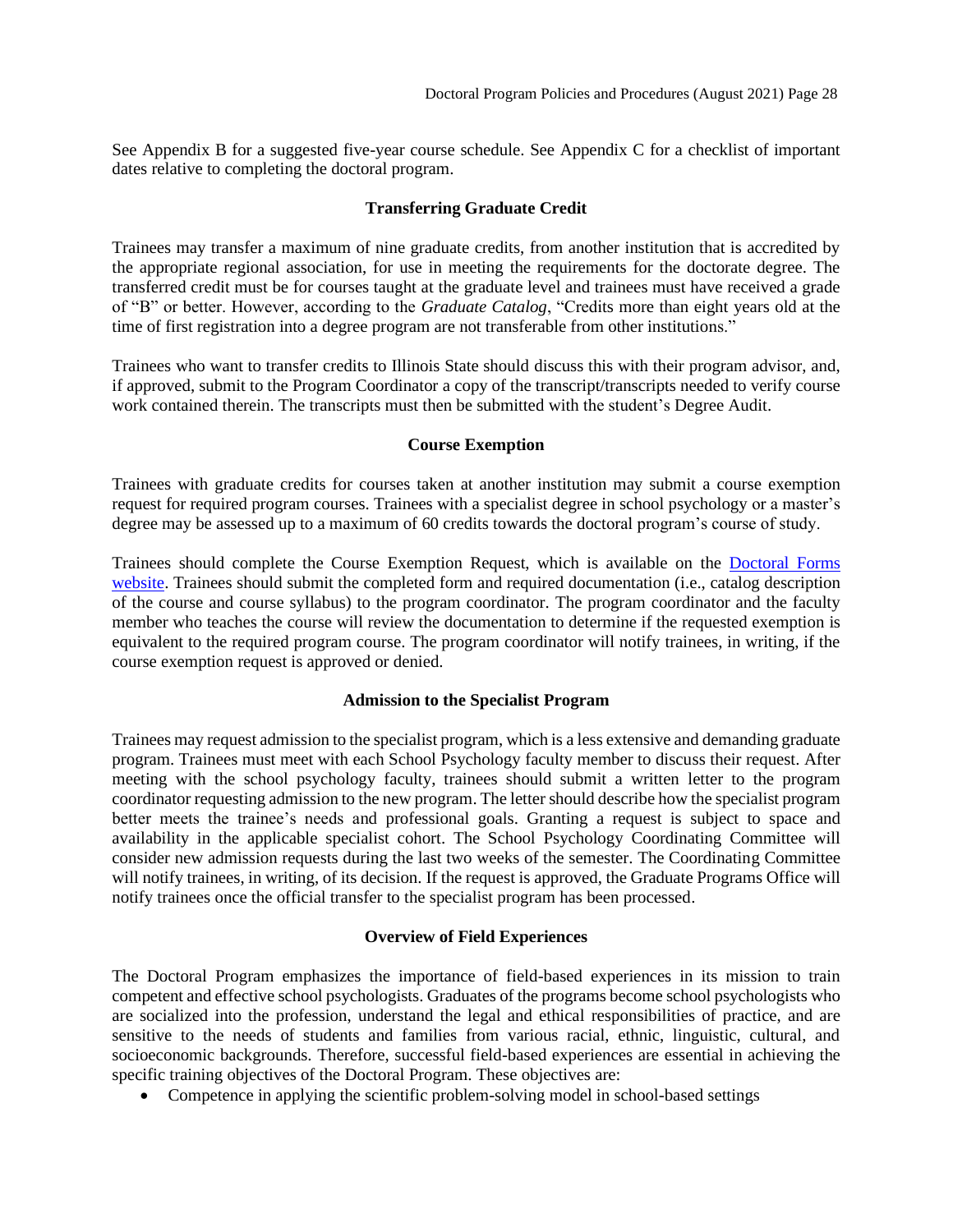- Competence in all areas of service delivery including assessment, direct and indirect intervention, and consultation
- Competence as consumers and distributors of research capable of evaluating current practices and contributing new knowledge to the field
- Competence in ethical and responsible practice
- Competence in acquiring a developing knowledge base in school psychology evolving from the integration of classroom-based learning and field-based experience and stressing practical application of psychological and educational foundations to school-based problems

## **First Year Fieldwork and Practicum**

First year fieldwork and practicum involves a minimum of 180 supervised hours. Trainees enroll in PSY 498A05 First Year Fieldwork in School Psychology for the fall and spring semesters. Trainees are assigned for two hours per week at each placement site: a public school setting, Head Start classroom, and The Autism Place (TAP). The purpose of the fieldwork is to gradually expose trainees to:

- 1. The culture and operation of schools,
- 2. Becoming familiar with the role and function of school personnel (e.g., school psychologist, principal, teacher, speech therapist, school social worker, etc.), and
- 3. Becoming familiar with other settings where school psychologists may work (i.e., TAP).

The first-year fieldwork offers trainees the opportunity to gain exposure to basic skills in observation, assessment, and academic intervention, and to apply the skills associated with a data-oriented collaborative problem-solving model. Trainees should develop an awareness of professional issues and broader concerns facing general and special education in conjunction with their first-year courses. Trainees also gain experience with children from preschool through early adolescence and with children of different racial, ethnic, linguistic, cultural, and socioeconomic backgrounds. Trainees comment on diversity issues in their required weekly logs submitted as part of this experience.

## **Practica**

During the second year of graduate study, trainees enroll in PSY 436A05 Practicum: Psychosocial Assessment and Intervention and PSY 436A04 Practicum: Psychoeducational Assessment and Intervention for the fall and spring semesters. The objectives of practica are to provide trainees an opportunity to perform as school psychologists under close supervision in general and special education settings, and to establish the foundation for more advanced skills. In both practicum courses, trainees are supervised by School Psychology faculty members. Completing PSY 436A05 Practicum: Psychosocial Assessment and Intervention and PSY 436A04 Practicum: Psychoeducational Assessment and Intervention requires 250 supervised hours for each practicum.

Trainees enroll in PSY 536 Seminar and Practicum in Supervision of School Psychological Services during the spring semester of their third year and PSY 590A03 Advanced Practicum Supervision during their fourth year in the doctoral program. Enrollment in PSY 590A03 is required in order for advanced doctoral trainees to supervise first year fieldwork trainees during their first semester in the program. Both practica require advanced doctoral trainees to complete at least a minimum of 90 supervised hours.

Trainees are also required to enroll in an additional six credits of advanced practica (PSY 590 courses), which are selected in consultation with their program advisor. The following 3-credit practicum experiences require a minimum of 120 supervised hours or a total of 240 hours for the required six credits:

- PSY 590A01 Advanced Practicum Intervention
- PSY 590A02 Advanced Practicum Assessment
- PSY 590A04 Advanced Practicum Consultation/Program Evaluation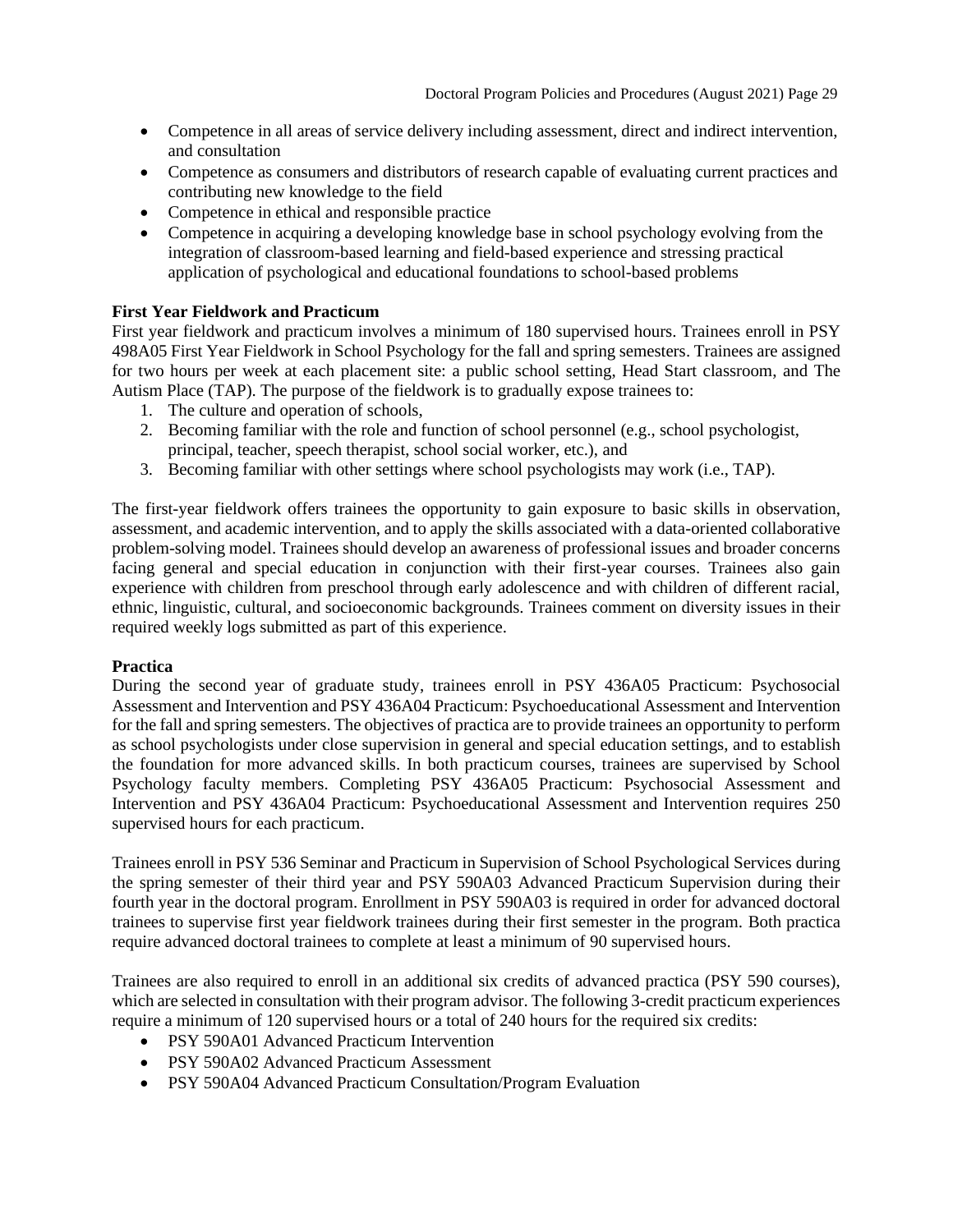#### **Internship**

Trainees enroll in PSY 598 Doctoral Internship in School Psychology for three or four credits to complete a 1750-hour full time 12-month internship during their fifth or sixth year in the Doctoral Program. The doctoral internship setting should be consistent with the vocational goals of each intern. The doctoral internship must include at least 600 supervised hours in a school setting or an equivalent experience that includes advanced integrative school-based fieldwork and practicum experiences that are supervised by a licensed school psychologist. The internship is the capstone experience of the Doctoral Program where interns begin to function independently as a school psychologist while demonstrating competency in assessment, intervention, consultation, and research over a wide range of situations.

#### **Training Sites**

<span id="page-29-0"></span>The Graduate Programs in School Psychology have a well-established relationship with training sites in local public school districts, private schools, and agencies that are approved for first year fieldwork and practicum experiences. These training sites include:

**Local Public and Private Elementary and Secondary Schools:** First year trainees are assigned to Unit 5 (McLean County) and District 87 (Bloomington) public schools, member schools of the Livingston County Special Services Unit, Tri-County Special Education Association, Woodford County Special Education Association, and at local private schools. Trainees are assigned to elementary schools for two hours per week for their first-year fieldwork (PSY 498A05), and for one day per week for one semester during their second year psychoeducational practicum (PSY 436A04) in school buildings implementing Multi-Tiered System of Support (MTSS)/Response to Intervention (RtI).

**Heartland Head Start (Bloomington-Normal):** Trainees are assigned to a Head Start classroom for two hours per week during their first-year fieldwork.

Laboratory Schools: Trainees may work with students enrolled in Illinois State's laboratory schools: Thomas Metcalf School (grades pre-K-8) and University High School (grades 9-12). Trainees have an opportunity to observe effective teaching practices and consult with teachers, conduct psychoeducational evaluations, provide counseling services to children and their parents, and develop preventative mental health programs and classroom-based interventions (e.g., social skills training groups for children).

**Psychological Services Center (PSC):** The PSC is operated and maintained by the Department of Psychology for training, service, and research purposes. The PSC occupies the entire fourth floor of Fairchild Hall. The facility consists of ten rooms, a large waiting area, and the director's office. The interview and testing rooms are equipped with video cameras connected to supervision rooms. A large room provides space for children to play and for family meetings. Rooms are also available for individual consultation. See the [PSC website](https://psychology.illinoisstate.edu/centers/psc/) for more information about the services identified below:

[Academic Intervention Consultation Services:](https://psychology.illinoisstate.edu/centers/psc/academicIntervention/) The service provides academic assessment and intervention services for students who demonstrate difficulty with basic academic skills, such as math, reading, spelling, and writing. This service also provides consultation services to parents and teachers of students who are struggling academically. Consultations and workshops on various topics are also provided at schools and for school districts.

[Child/Adolescent Intervention Services:](https://psychology.illinoisstate.edu/centers/psc/childAdolIntervention/) The PSC provides either clinic-based, school-based, or classroombased intervention services. Clinic-based and school-based intervention involve individual counseling for students with troubling behaviors who are referred for treatment as a result of an evaluation or by a parent, school representative, physician, or social service agency. This service also provides group counseling.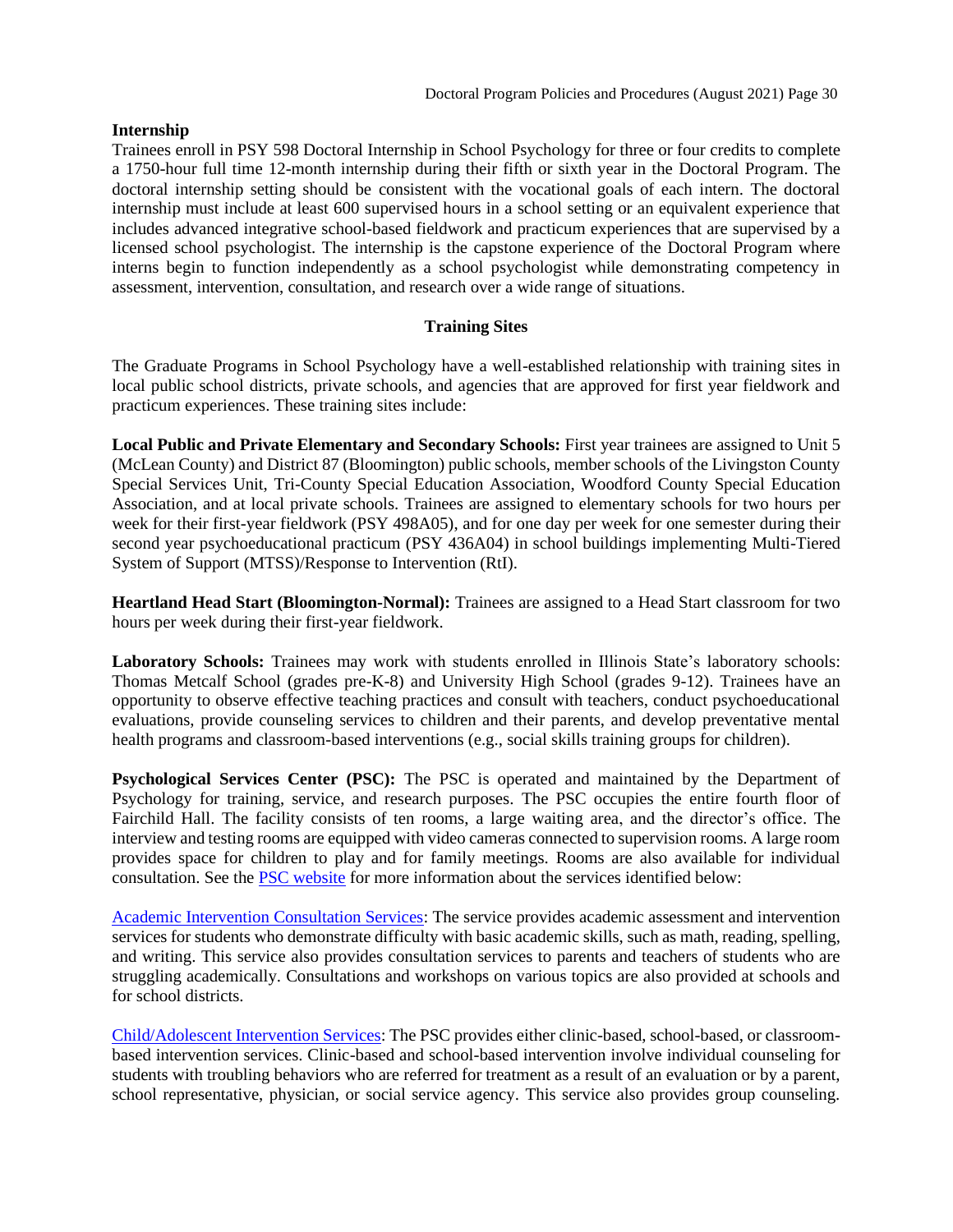Classroom-based intervention involves addressing a focal concern within a classroom group, such as [social/communication skills or compliance with directions from a teacher.](https://psychology.illinoisstate.edu/psc/childAdolAssessment/)

[Child and Adolescent Assessment Service:](https://psychology.illinoisstate.edu/psc/childAdolAssessment/) This service provides psychological assessment for children and adolescents who are experiencing learning and/or adjustment problems. Also, assessment and parent/school consultation services are provided for children and adolescents gifted with advanced development.

[College Learning Assessment Service:](https://psychology.illinoisstate.edu/centers/psc/childAdolAssessment/) This service offers standardized testing primarily for college students with a history of learning disabilities or who think they might have learning disabilities. The value of testing is that results often clarify for college students exactly what, if any, diagnosable learning disabilities they might have. Plans can be designed for college students to adjust to new learning techniques and, if indicated, to seek assistance with the learning process.

[Multidisciplinary Psychoeducational Assessment Service:](https://psychology.illinoisstate.edu/centers/psc/multidisPsychAssessment/) This service includes staff representing the disciplines of school psychology, speech and audiology, special education, social work, and literacy. The primary objective of this service is the training of future school-based, pupil-personnel services, and educational specialists who function with an interdisciplinary orientation towards assessment and intervention. The multidisciplinary service provides these services for school-age children, adolescents, and their families.

The department also provides autism services through [The Autism Place,](https://psychology.illinoisstate.edu/centers/psc/autism/) which is funded by grants, donations, and the University. Autism services include parent and teacher consultation, individualized intervention services in both clinic and home settings for children with autism, social skills groups, and specialized services for early childhood-age children. Trainees are assigned to The Autism Place for two hours per week during their first year. Trainees also receive supervised experiences at The Autism Place during their second-year PSY 436A05 psychosocial practicum.

Other doctoral practicum sites may include, but are not limited to:

- The Baby Fold Foster Care Program
- Hammitt School/The Baby Fold (local school/agency for children with severe behavior disorders)
- Mental Health Consultant for Heartland Head Start
- OSF Children's Hospital of Illinois Psychological Assessment Center
- Southern Illinois University School of Medicine/St. John's Hospital in Springfield
- Pontiac Township High School Student Health Center
- University of Illinois at Champaign/Urbana Division of Rehabilitative and Educational Services
- The ABLE Center

#### **Program Logs**

<span id="page-30-0"></span>Trainees must prepare logs related to their fieldwork, practica, and internship. The Program Logs are used to monitor fieldwork and practicum activities by the University supervisor, and to provide information for internship and licensure applications. The Program logs should be maintained as a Microsoft Excel spreadsheet. Trainees should design the Program Log to aggregate the data and summarize information based on the focus of interest; categories should be are operationally defined. Trainees should periodically print their logs as a back-up record. The Program Log is available on the [Doctoral Forms website.](https://psychology.illinoisstate.edu/graduate/school-psychology/doctorate-in-school-psychology/forms-and-agreements/)

#### **Portfolio**

<span id="page-30-1"></span>Trainees must develop a portfolio that includes a collection of their work samples completed during their doctoral training and internship. This portfolio is discussed in PSY 472 Legal, Ethical, and Professional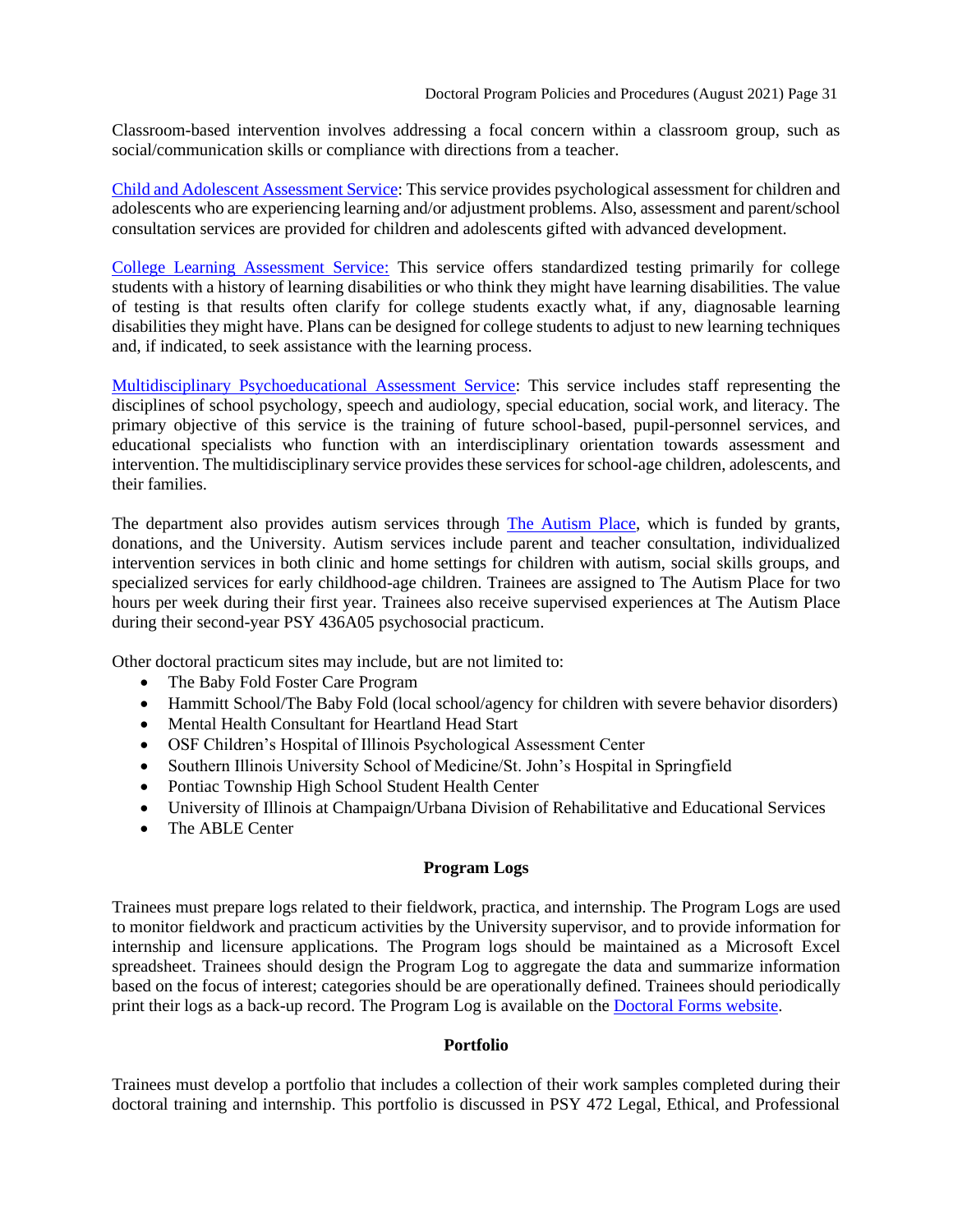Issues in School Psychology during the first year in the Doctoral Program. Artifacts should be added to the portfolio at the end of the first semester, second year practica, and during the internship. The portfolio must include:

- A cover page and table of contents
- Curriculum vitae
- A personal statement (1-2 pages) of the trainee's philosophy of school psychology and goals for practice
- A practicum log summary (first year fieldwork, practica, and advanced practica) that identifies areas of counseling, assessment/intervention, age groups, referral concerns, types of referral (e.g., individual, group, family), and consultation information
- The internship log
- A selection of artifacts that reflect the trainee's best work related to program objectives and competencies (e.g., written case samples, videos, statements from supervisor, evaluation letters, etc.)

Portfolio sections should be included as they are developed and periodically updated. The portfolio sections should address the following areas:

# **Professional Development**

- Curriculum vitae
- Undergraduate and graduate transcripts
- Program of study
- Statement of professional philosophy
- Statement of professional goals and competencies
- Description of practica and internship
- Community involvement projects
- Memberships in professional organizations (include copies of membership letter or card)
- Journal and/or newsletter descriptions
- Attendance or presentation (include any bulletins, outlines, notes of personal reactions, and presentation evaluation, if applicable, etc.) at:
	- o Conferences
	- o Workshops
	- o University events

## **Functional Assessment—direct measures of academic and psychosocial problems**

- Position papers and reaction papers
- Observation protocols
- Teacher interviews (forms)
- Psychoeducational reports (e.g., observations, interviews, CBA/CBM, functional analysis, etc.)
- CBM Data (e.g., Survey Level Assessment, Goals, Progress Monitoring Graphs, Report, etc.)

## **Published Norm-Referenced Assessment**

- Position papers and reaction papers
- Protocols
- Psychoeducational reports
- Critiques of assessment tools and test reviews

## **Consultation**

- Videotapes, DVDs, or audio tapes of interviews and consultative meetings
- Evaluation forms
- Consultation reports (e.g., behavioral, academic, etc.)

## **Intervention**

• Social skills training (videotapes, DVDs, checklists, handouts, etc.)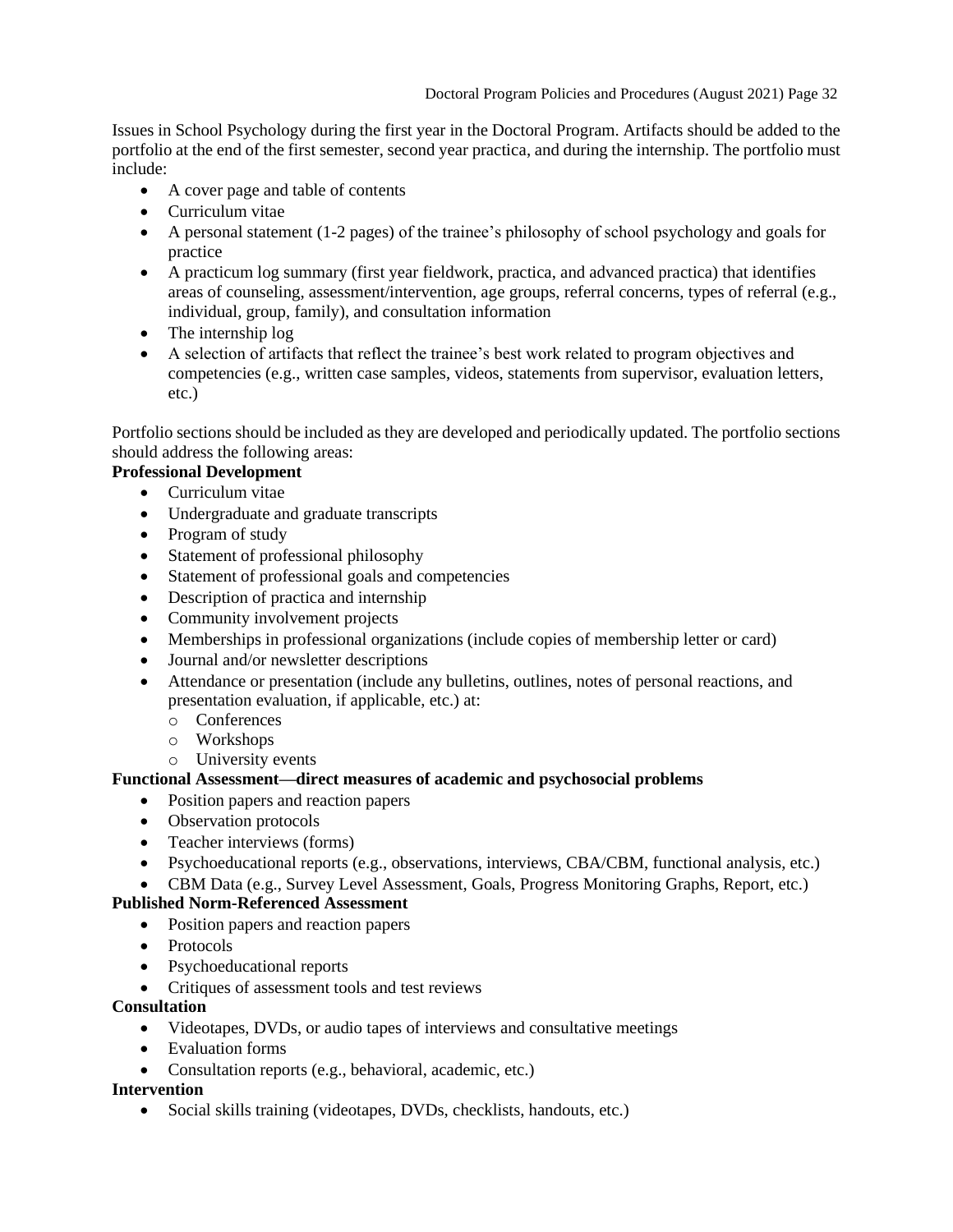• Report of intervention implementation and evaluation for academic and psychosocial concerns and problems (i.e., impact data)

## **Research**

- Papers
- Thesis, if applicable, and dissertation (abstracts and table of contents only, if space is limited)
- Annotated log of readings

# **Publications**

- Articles
	- Book chapters
- Reviews and critiques

After selecting artifacts to demonstrate each competency, trainees should write (a) a brief description of the artifact and (b) a comprehensive account of how the artifact demonstrates competency. If a single artifact is used across different competencies, a rationale must be provided explaining how the artifact relates to and illustrates each competency. For example, if a paper is used to demonstrate competency related to diversity, data based decision-making, and consultation, a different rationale must be written that identifies how the paper demonstrates competency across each of the three areas.

## **First Year Fieldwork/Practicum**

<span id="page-32-0"></span>The purpose of the fieldwork and practicum experience is to expose trainees to the culture and operation of schools and the role and function of school personnel (e.g., school psychologist, principal, teacher, speech therapist, school nurse, school social worker, etc.). Trainees are also exposed to other settings where school psychologists may work (i.e., The Autism Place).

Trainees are supervised in a school setting and in a Head Start classroom by a site supervisor. Trainees and their site supervisors should complete a fieldwork/practicum agreement for each of the placement sites. If the fieldwork site does not have an agreement, trainees and their supervisors should modify the appropriate PSY 498A05 First Year Fieldwork/Practicum Agreement (i.e., for a public school, a Head Start classroom, or The Autism Place) to identify the specific learning experience that is provided at the practicum site. Sample agreements are available on the **Doctoral Forms website**. The completed agreement should be submitted to the program coordinator by September 1.

# **Elementary School Field Placements**

At their field placements, trainees should observe in classrooms, at problem solving team meetings, and during parent conferences, etc. After approximately 10-12 weeks of observation during the fall semester, trainees should participate more directly in consultation with advanced doctoral trainee supervisors, as deemed appropriate by the site supervisor. Direct participation may include tutoring, assisting with group interventions such as social skills training, and collecting observational data for planning, implementing, and evaluating interventions developed by the building-based intervention teams. It should be noted that some training activities may require permission from the parent(s). Trainees should consult with the site supervisor to determine if permission is needed.

Elementary school placement may include:

- Compose a letter introducing yourself to the school faculty and staff
- Meet the placement site supervisor (school psychologist, guidance counselor, social worker, or principal) to explain your role and schedule; obtain a copy of the school calendar (including teacher meetings), school policies and handbooks; ask for a mailbox or space for messages
- Ask the site supervisor to ask the principal to make you part of the building e-mail list
- Attend an early teachers' meeting to introduce yourself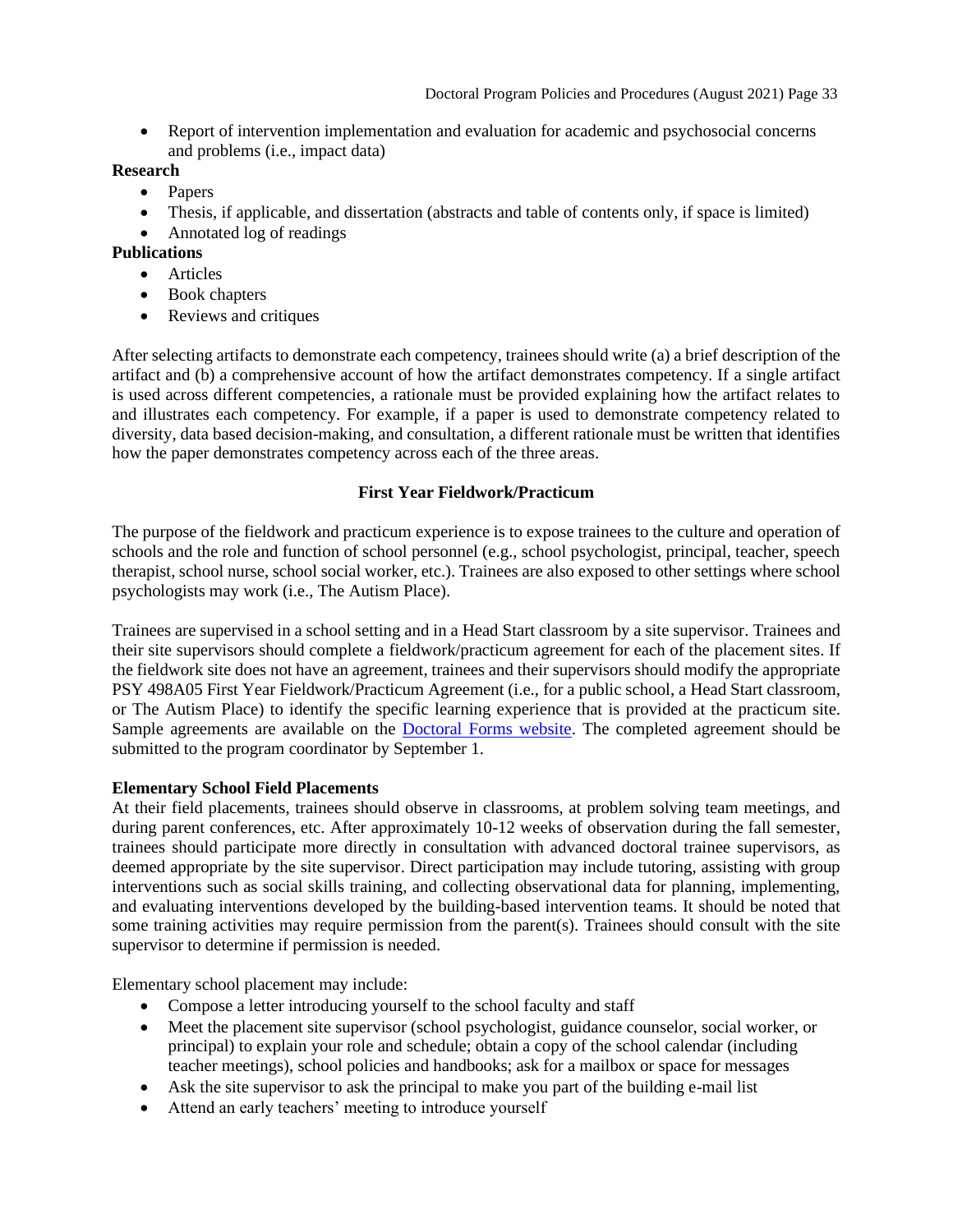- Schedule a meeting with Dr. Swerdlik, the site supervisor, and yourself
- Interview the school principal or assistant principal about their role and function
- Interview a school staff member about their role and function in the school
- Review the building's crisis intervention plan; obtain a copy of the plan from the site supervisor or building principal
- Interview a general education teacher about their role and perceptions
- Interview a special education teacher about their role and perceptions
- Interview a school psychologist about their role and perceptions
- Interview another school professional (school nurse, social worker, speech pathologist, etc.) about their role and perceptions
- Interview the person who coordinates the school's group-testing program
- Inspect a student's cumulative file, paying particular attention to school policy regarding these files (e.g., types of information in the file, provisions for the release of information, etc.)
- Review the school's discipline policy
- Determine avenues of parent-school communication
- Attend a school board meeting
- Attend a policy council meeting (e.g., Head Start)
- Attend a PTA or PTO meeting
- Attend one teachers' meeting (in addition to the meeting where you were introduced)
- Observe a parent-teacher conference
- Observe a vision-hearing screening or speech-language screening
- Observe bus, lunch, or recess supervision
- Review scope and sequence of reading curriculum for all grades at the school
- Review scope and sequence of math curriculum for all grades at the school
- Review scope and sequence of the written expression curriculum for all grades at the school
- Observe a reading class in at least two different grade levels
- Observe a math class in at least two different grade levels
- Observe written language (written expression) instruction
- Observe the various components of a prevention programs such as Positive Behavioral Supports (PBIS), I Can Problem Solve, or other social skills prevention programs
- Observe effective teaching strategies
- Conduct a curriculum-based measurement during the spring semester
- Observe a preschool assessment
- Observe a low-incidence assessment (e.g., vision, hearing-impaired, EMD/TMD)
- Attend a problem-solving team meeting (which may have a different title in each building)
- Eat breakfast or lunch with teachers in the school building
- Tutor a student in reading and use a progress monitoring system
- Tutor a student in math and use a progress monitoring system
- Tutor a student in written language and use a progress monitoring system
- Observe a classroom at each grade in the school; pay particular attention to characteristics of the students, peer interactions, classroom environment, classroom discipline
- Observe a special education classroom in the school; pay particular attention to characteristics of the students, peer interactions, classroom arrangement, classroom discipline
- Attend an annual review of a student receiving special education services
- Attend an IEP meeting for a student being considered for special education services
- Adopt a classroom (i.e., spend extra time in one classroom to become familiar with the teacher and students)
- Spend a half-day with a school psychologist from the school district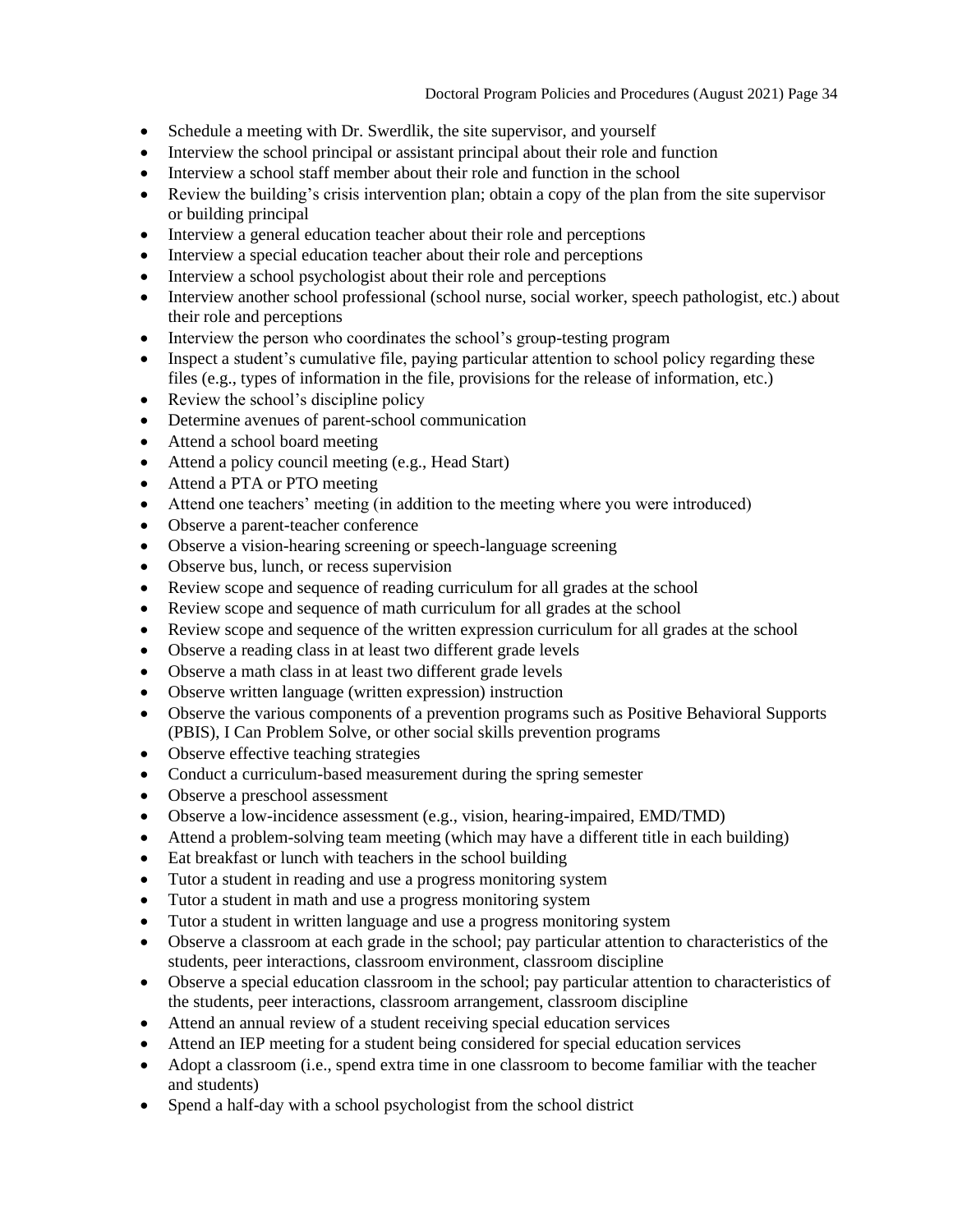- Observe special education programs at the junior and senior level
- Observe a session conducted by a speech pathologist
- Teach a lesson to a class
- Complete other activities as discussed with the site supervisor

Head Start placement may include:

- Observe pre-school age children from diverse racial, ethnic, and socioeconomic backgrounds and note the rate of learning among the children (e.g., Do they seem to comprehend and remember certain lessons better than others? Is there a pattern among these lessons? Are there similarities within groups of children who learn quickly and within groups of children who learn slowly? Are there social implications for different rates of learning?)
- Observe the levels and types of play among the children (e.g., solitary, parallel, associative, constructive, sociodramatic, games with rules, etc. If a child is engaging in a higher or lower level of play than average, do other activities or behaviors differ from the norm?)
- Note the gender, age, and cultural differences and similarities so you can develop an understanding of norms among preschool-age children
- Determine if antecedent conditions precipitate aggressive or noncompliant behavior by difficult children and, if possible, try to alter the conditions and then observe the effects
- Notice children with symptoms of anxiety or depression, which is often overlooked, and research appropriate interventions
- Note children who might be ignored or rejected (e.g., If cliques form and some children are regularly left out, ask the teacher if he/she would approve of you structuring play situations to include the children who are ignored or rejected)
- Assist the Head Start school mental health consultants in completing their psychological assessments by observing children in the classroom, reviewing records, etc.
- Complete the ECKRES (classroom environment scale) in selected classrooms
- Tutor individual children in meeting their goals in their individualized plans
- Co-lead classroom sessions or conduct small group "booster sessions" of a social skills training program (e.g., Second Step) (trainees should be trained before implementing this activity in the classroom)
- Assist the Head Start teacher as appropriate
- Attend at least one center meeting for parents and one Head Start board meeting
- Assist with early literacy activities in the classroom
- Attend consistently and complete case presentations on children as part of Head Start supervision

Trainees are required to keep a log of each public school, Head Start classroom, and TAP field experience. At the end of each week of their fieldwork experience, trainees should complete the PSY 498A05 First Year Fieldwork/Practicum Weekly Reflection Log for their public school placements. Trainees should submit Head Start and TAP logs on alternate weeks. Both Reflection Log is available on th[e Doctoral Forms](https://psychology.illinoisstate.edu/graduate/school-psychology/doctorate-in-school-psychology/forms-and-agreements/)  [website.](https://psychology.illinoisstate.edu/graduate/school-psychology/doctorate-in-school-psychology/forms-and-agreements/) Trainees should submit their weekly reflection logs to their advanced doctoral trainee supervisors.

# **The Autism Place placement**

First year trainees are assigned to work two hours per week at The Autism Place (TAP). The TAP placement training goals include gaining experience with the following:

- Working with children with autism
- Working in a social skills group or individual treatment team with a team of graduate and undergraduate clinicians
- Working with various methods of assessment and data collection procedures
- Using data to inform treatment plans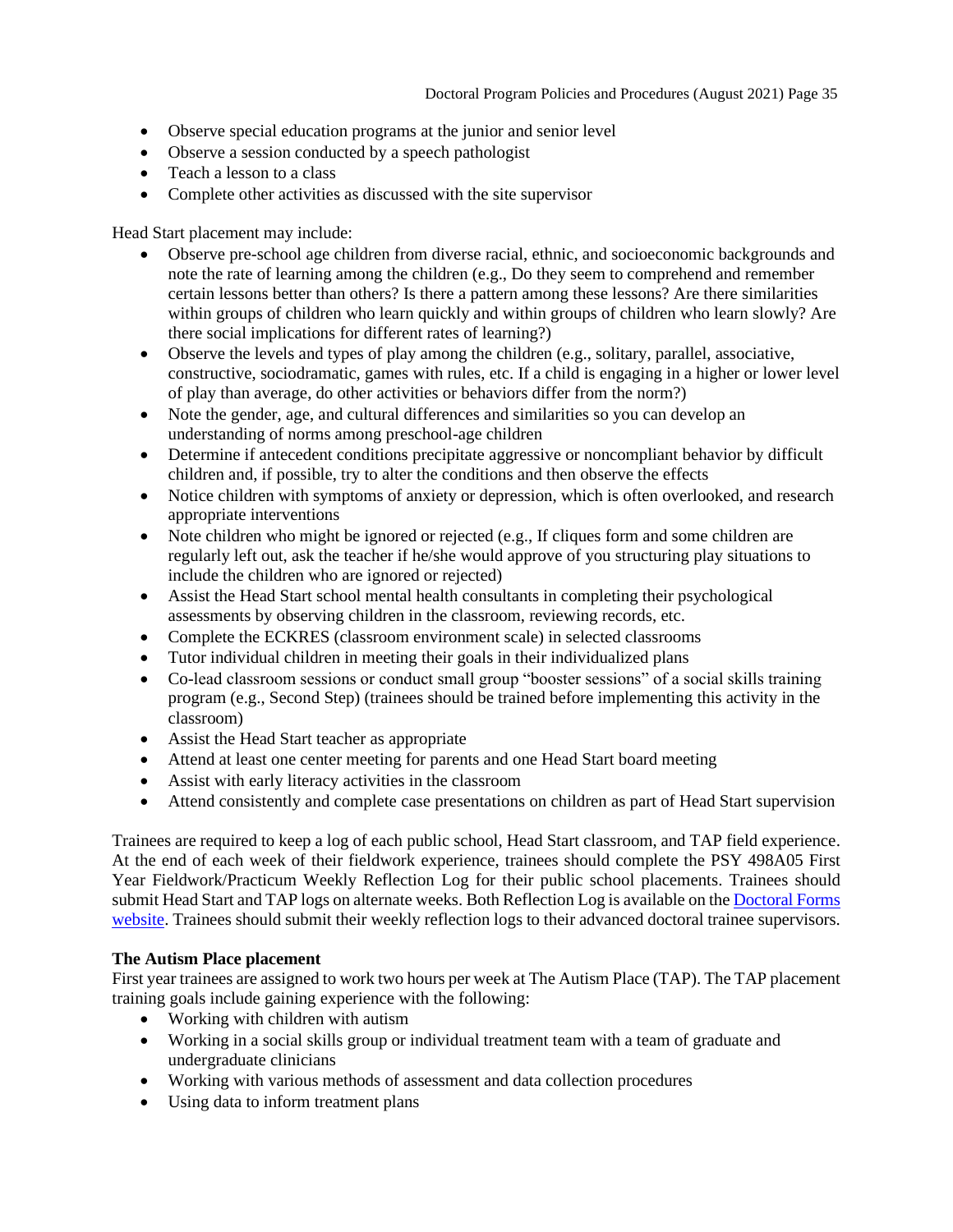- Working with applied behavior analysis, discrete trail training, pivotal response training, prompting, reinforcement procedures, and treatment goal formation
- Planning and leading activities within a treatment session
- Writing final reports
- Learning to form group and individualized behavior plans
- Collaborating with parents
- Overall professional development in a clinic setting

During the fall semester at TAP, trainees are expected to:

- Attend the TAP autism orientation session
- Participate in their assigned social skill group, sibling group, or individual treatment team
- Attend weekly treatment sessions and treatment planning meetings
- Help with data collection procedures
- Assist the second-year graduate trainee during each treatment (e.g., helping to set up the room before the session begins, helping with treatment session activities, preparing progress notes, cleaning up the room after the treatment session)
- Help the second-year graduate trainee, during November and December, with planning one treatment activity each week

During the spring semester at TAP, trainees are expected to:

- Attend weekly treatment sessions and treatment planning meetings
- Provide assistance with data collection procedures
- Assist the second-year trainee during the treatment sessions (e.g., help with setting up the room before the session begins, help with treatment session activities, preparing progress notices, and cleaning up the room after the treatment session)
- Attend a parent meeting with a second-year clinician to introduce yourself and your role in the treatment process
- Attend at least one supervision session with the second-year clinician and their supervisor
- Gradually take an active role in leading social skills groups by mastering each of the following skills one at a time
	- o Plan a treatment activity
	- o Lead a treatment activity
	- o Write home connections
	- o Run a before group team meeting
	- o Summarize treatment data
	- o Make suggestions for at least one final report

## **First Year Fieldwork Supervision and Evaluation**

<span id="page-35-0"></span>First year trainees assigned to public school placements are supervised by advanced doctoral trainees who have completed supervision training and practice or are concurrently enrolled in PSY 536 Seminar and Practicum in Supervision of School Psychological Services. Advanced doctoral trainees meet every week with their first-year trainees for individual supervision. On-site supervision in the public school is also provided by the building school psychologist or other designated school personnel. On-site supervision at each Head Start placement is provided by the Head Start classroom teacher, and University supervision is provided by the Head Start Mental Health Consultant who is assigned to trainees' classrooms. Trainees receive on-site supervision at TAP by advanced doctoral trainees and weekly group supervision by second year clinicians.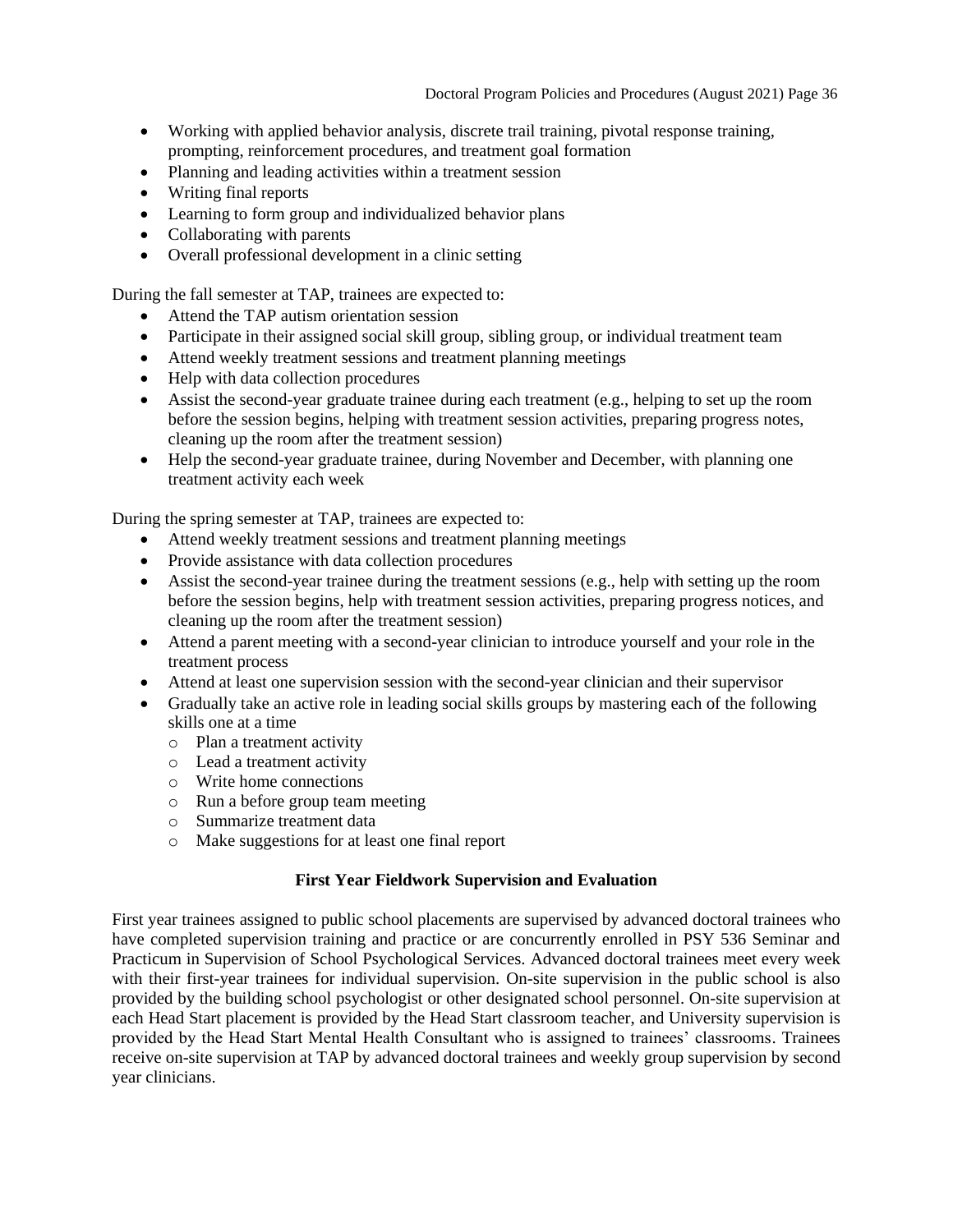First year trainees are evaluated by designated University and site supervisors. Trainees also evaluate the quality their fieldwork placement sites, which includes a list of activities performed at each site. All of the fieldwork evaluations are used to determine trainees' grades for each semester of PSY 498A05. The following evaluation forms must be completed for the first-year fieldwork:

- First Year Head Start Site Supervisor Evaluation (Qualtrics)
- School Psychology Program Practicum Evaluation (Qualtrics) (completed by university and site supervisors in each of the trainees' three placements)

A mid-year evaluation is also completed by psychology faculty members for fall semester courses and by faculty supervisors for trainees who are graduate assistants. A sample copy of the First Year Trainee Mid-Year Evaluation form is available on the [Doctoral Forms website.](https://psychology.illinoisstate.edu/graduate/school-psychology/doctorate-in-school-psychology/forms-and-agreements/) All of the completed evaluation forms should be submitted to the program coordinator by the end of each semester.

When all of the evaluation forms are received for the fall semester, the program coordinator will complete the PSY 498A05 First Year Trainee Mid-Year Feedback Conference Summary for each trainee. The program coordinator will review the summary with each trainee and trainees will receive a copy of their Conference Summary. All of the first year fieldwork and practicum forms are available on the [Doctoral](https://psychology.illinoisstate.edu/graduate/school-psychology/doctorate-in-school-psychology/forms-and-agreements/)  [Forms website.](https://psychology.illinoisstate.edu/graduate/school-psychology/doctorate-in-school-psychology/forms-and-agreements/)

## **Entry-Level Practicum**

<span id="page-36-0"></span>The Doctoral Program practicum courses are taught in conjunction with ongoing courses in psychosocial interventions, human development, and physiological psychology. Trainees enroll, during the fall and spring semesters of their second year in PSY 436A05 Practicum: Psychosocial Assessment and Intervention and PSY 436A04 Practicum: Psychoeducational Assessment and Intervention.

The PSY 436A05 psychosocial practicum allows trainees to work in the specialty services provided at the Psychological Services Center (PSC) such as Child/Adolescent Intervention Services, where trainees deliver mental health services at the PSC and in the schools through the school-linked outreach service. As part of this practicum, trainees work with cases referred to the PSC for psychosocial concerns; trainees conduct assessments and generate a variety of interventions. Direct and indirect interventions may include individual and group counseling, behavior management, collaborative consultation, and preventative mental health services. Enrollment in PSY 436A05 requires a minimum of 250 supervised hours.

The PSY 436A04 psychoeducational practicum also includes working at the PSC. Trainees are assigned for one semester to the following PSC services: Child/Adolescent Psychoeducational Assessment Service, Multidisciplinary Psychoeducational Assessment Service, and Academic Intervention Consultation Services. Trainees are also assigned, for one semester, to a local school that is implementing a Multi-Tiered System of Support (MTSS)/Response to Intervention (RtI) school service organization. Trainees are supervised by a school psychologist at the school. This field placement is at a school where the supervising school psychologist is involved in psychoeducational problems and uses functional behavior assessment for academic behaviors and curriculum-based measures. Enrollment in PSY 436A.04 requires a minimum of 250 supervised hours.

The psychoeducational practicum allows trainees to work with children and adolescents referred to the PSC for a variety of educational problems. This work includes comprehensive psychoeducational assessment, and the development and implementation of direct and indirect academic interventions. Trainees also receive experiences related to the assessment for and development and implementation of interventions by participating in school-based intervention teams.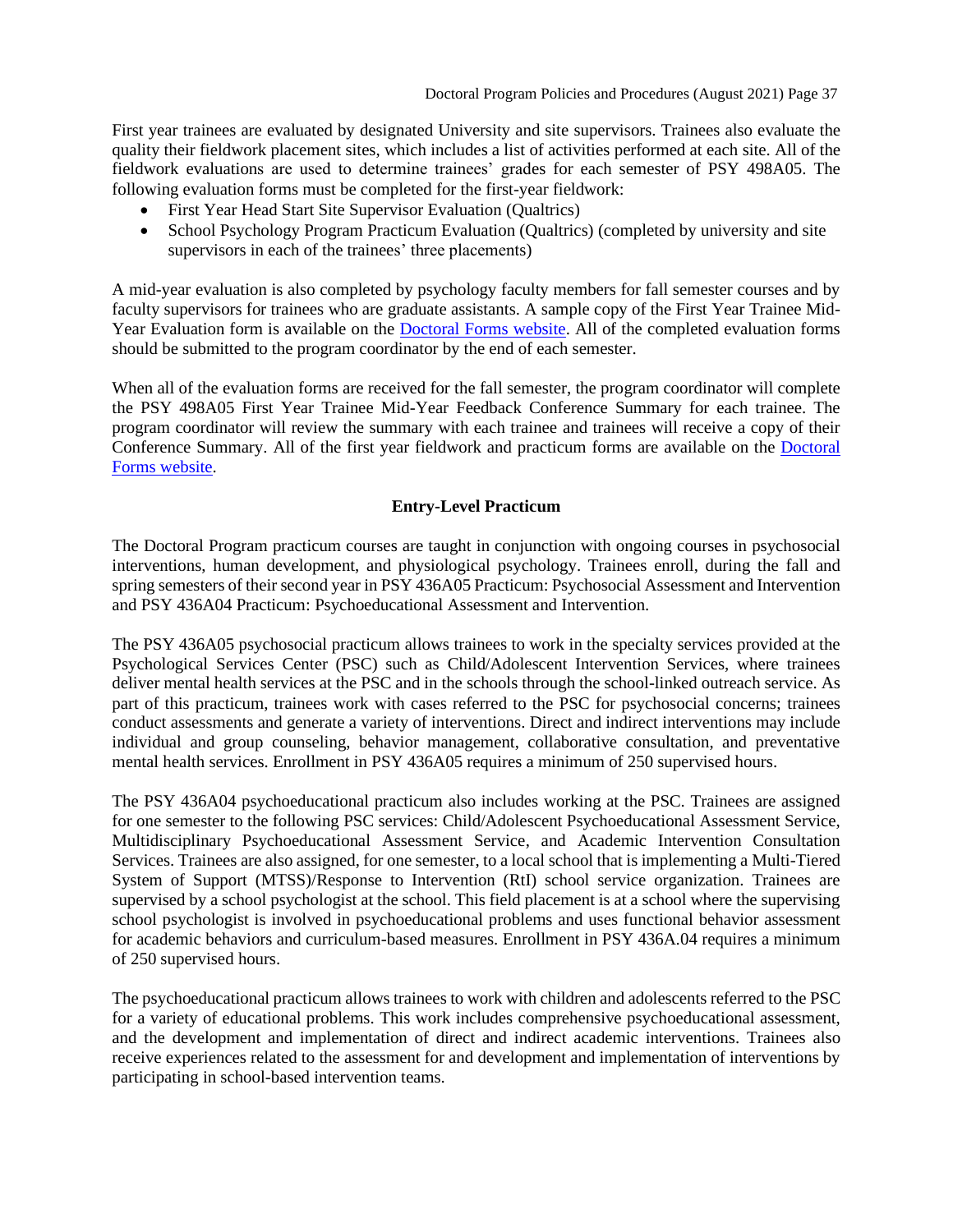To be eligible for the psychoeducational practicum experience in local public schools implementing Multi-Tiered System of Support (MTSS)/Response to Intervention (RtI), the trainee, school district field supervisor and/or district administrator, and University supervisor should complete a practicum agreement. If the public school does not have a practicum agreement, trainees and their supervisors should modify the PSY 436A04 Psychoeducational Practicum RtI Agreement to identify the parties and specific learning experience that is provided at the practicum site. A sample agreement is available on the [Doctoral Forms](https://psychology.illinoisstate.edu/graduate/school-psychology/doctorate-in-school-psychology/forms-and-agreements/)  [website.](https://psychology.illinoisstate.edu/graduate/school-psychology/doctorate-in-school-psychology/forms-and-agreements/) The signed PSY 436A04 RtI Agreement should be submitted to the program coordinator by September 1.

#### **Entry-Level Practicum Supervision and Evaluation**

<span id="page-37-0"></span>School Psychology faculty members, who are appropriately licensed, supervise the second-year trainees at the PSC and in the public schools. Appropriately licensed/credentialed school psychologists also supervise trainees in the school-based psychoeducational assessment Response to Intervention practicum sites for one semester. Typically, two School Psychology faculty members are assigned to supervise the PSY 436A04 psychoeducational practicum and three faculty members supervise the PSY 436A05 psychosocial practicum.

The psychosocial and psychoeducational practica are evaluated by trainees and the practicum supervisors at the end of the fall and spring semesters. Trainees are also required to evaluate each practicum site and the experiences and opportunities that were provided at each site. The practicum evaluation form is available via Qualtrics, and should be completed by trainee and the site supervisor(s) and submitted to the program coordinator before the end of each semester. A sample copy of the School Psychology Program Practicum Evaluation form (Qualtrics) is available on th[e Doctoral Forms website.](https://psychology.illinoisstate.edu/graduate/school-psychology/doctorate-in-school-psychology/forms-and-agreements/)

#### **Advanced Practicum**

<span id="page-37-1"></span>Doctoral trainees must consult with their program advisors before registering for any PSY 590 advanced practicum course. The Doctoral Program will provide a list of advanced practica sites. This list includes a description of each site, credits, time commitment, prerequisite courses or other special requirements, university and site supervisors, and current trainee(s) at the practica sites. When the specific PSY 590 course and a practicum site is selected by trainees and their program advisors, trainees should complete a PSY 590 Advanced Practicum Request. Trainees must also complete the PSY 590 Advanced Practicum Agreement with the University and site supervisors. The PSY 590 Request and Agreement are available on the Doctoral [Forms website.](https://psychology.illinoisstate.edu/graduate/school-psychology/doctorate-in-school-psychology/forms-and-agreements/) Trainees should submit the signed Request and Agreement to the program coordinator for approval before the Graduate Programs Office will process an override for the PSY 590 course. The Graduate Programs Office will notify trainees when to register for PSY 590.

Trainees must enroll in PSY 590A03 Advanced Practicum Supervision, during the fall semester of their fourth year, in order to supervise trainees during first-year fieldwork placements. Metasupervision is provided to the advanced doctoral trainee supervisors by a School Psychology faculty member.

#### **Advanced Practicum Supervision and Evaluation**

<span id="page-37-2"></span>Advanced practicum courses are jointly supervised by program faculty members and field supervisors who have the appropriate training and credentials, or by program faculty who supervise trainees in the faculty member's specialty clinics (e.g., Autism services, Academic Intervention and Consultation Service, Child and Adolescent Intervention Service, College Learning Assessment Service) at the PSC. After trainees complete any PSY 590 advanced practicum course, University and field supervisors should complete the School Psychology Program Practicum Evaluation form (Qualtrics). A sample copy of the evaluation form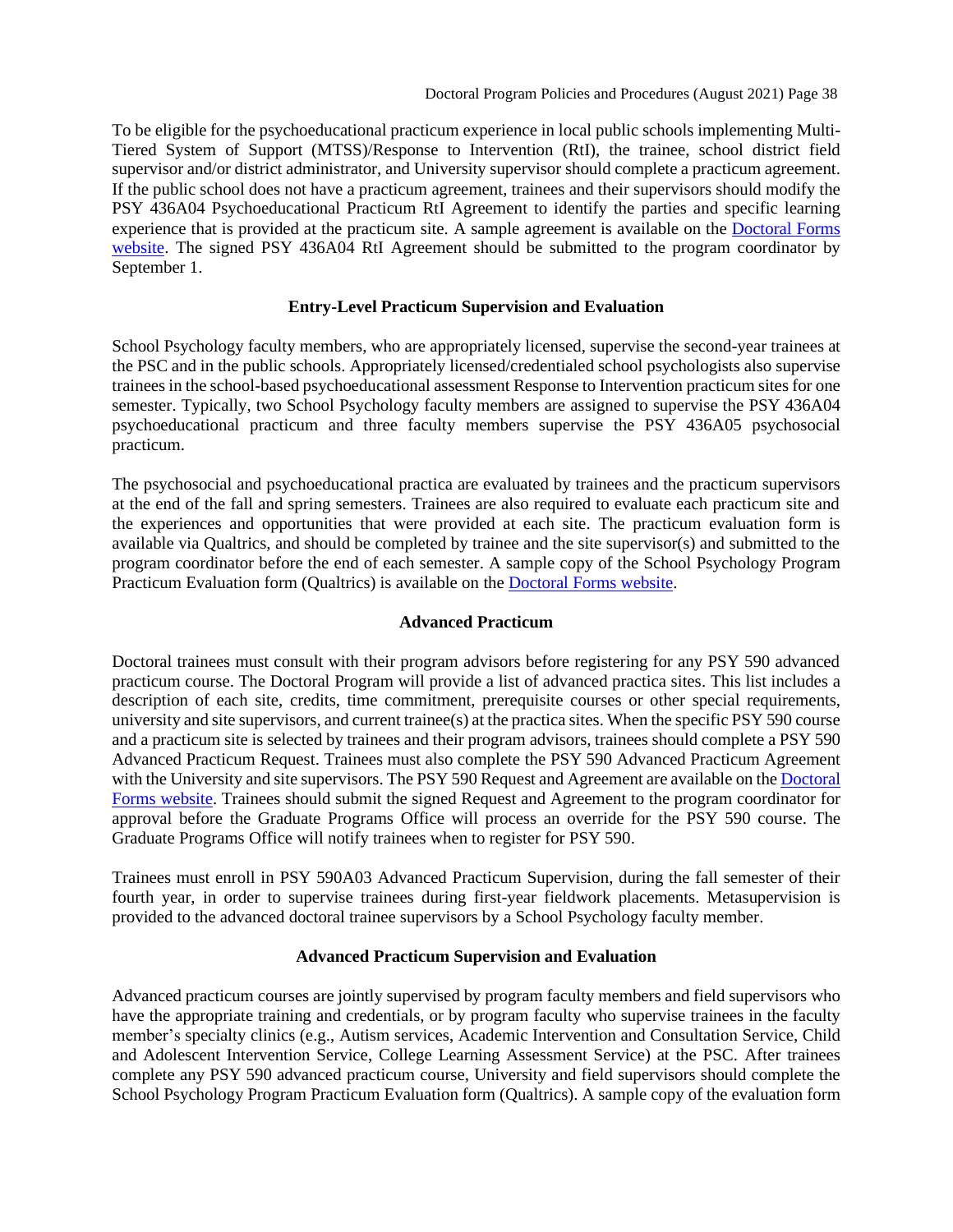is available on th[e Doctoral Forms website.](https://psychology.illinoisstate.edu/graduate/school-psychology/doctorate-in-school-psychology/forms-and-agreements/) The completed evaluations should be submitted to the program coordinator by the end of each semester of the advanced practicum.

#### **Annual Progress Reports**

<span id="page-38-0"></span>Trainees must submit annual progress reports to the Doctoral Program. The reports are:

- Academic Professional Development Information
- Apprenticeship/Thesis/Dissertation Progress Report
- Current curriculum vitae
- Unofficial transcript of coursework

The Academic Professional Development Information form and Apprenticeship/Thesis/Dissertation Progress Report are available on the [Doctoral Forms website.](https://psychology.illinoisstate.edu/graduate/school-psychology/doctorate-in-school-psychology/forms-and-agreements/) Trainees should submit this information to the Graduate Programs Office by April 1. The Graduate Programs Office will submit the reports to the program coordinator.

Each year to satisfy its accreditation requirements, the Doctoral Program submits its Annual Report Online (ARO) to the American Psychological Association. In the ARO, the program reports on the activities and accomplishments of it students, faculty, and alumni during the academic year. The Graduate Programs Office will send trainees a survey based on the APA's Student Data Sheet. Trainees should complete the survey and submit it to the Graduate Programs Office by August 1.

## **Doctoral Degree Audit Worksheet**

<span id="page-38-1"></span>Trainees must complete, with the assistance of their program advisors, the Doctoral Degree Audit Worksheet, which is available on the [Doctoral Forms website.](https://psychology.illinoisstate.edu/graduate/school-psychology/doctorate-in-school-psychology/forms-and-agreements/) The completed worksheet should be approved by trainees' program advisors and the program coordinator by April 15 of trainees' second year in the doctoral program. Trainees may not register for any 500-level course (excluding PSY 547) or the comprehensive examination until the Doctoral Degree Audit Worksheet is approved. The approved Worksheet should be used to complete the Graduate School's Doctoral Degree Audit; see Doctoral Degree Audit section below.

## <span id="page-38-2"></span>**Research Apprenticeship or Master's Thesis**

Trainees must complete either a research apprenticeship or a master's thesis. Trainees must decide which option during their first semester in the doctoral program. Trainees should indicate either the apprenticeship or thesis option on the Apprenticeship/Thesis/Dissertation Progress Report.

## **Research Apprenticeship**

PSY 502 Research Apprenticeship provides trainees an intensive experience in the development and implementation of an empirical research project. Trainees should solicit a faculty member as the apprenticeship supervisor. Trainees and their faculty supervisors should complete the PSY 502 Research Apprenticeship form and submit it to the program coordinator for approval. The form is available on the [Doctoral Forms website.](https://psychology.illinoisstate.edu/graduate/school-psychology/doctorate-in-school-psychology/forms-and-agreements/) The program coordinator will submit the approved Apprenticeship form to the Graduate Programs Office.

Trainees must conduct an independent data-based investigation as the research apprenticeship. Additional faculty members may be selected to assist in the conceptualization and implementation of the research project. Once the apprenticeship project is completed, trainees must present the results of their investigations at the Doctoral Research Apprenticeship Colloquium during the spring semester. After February 15 of the second year in the program, trainees may not decide to switch to the master's thesis.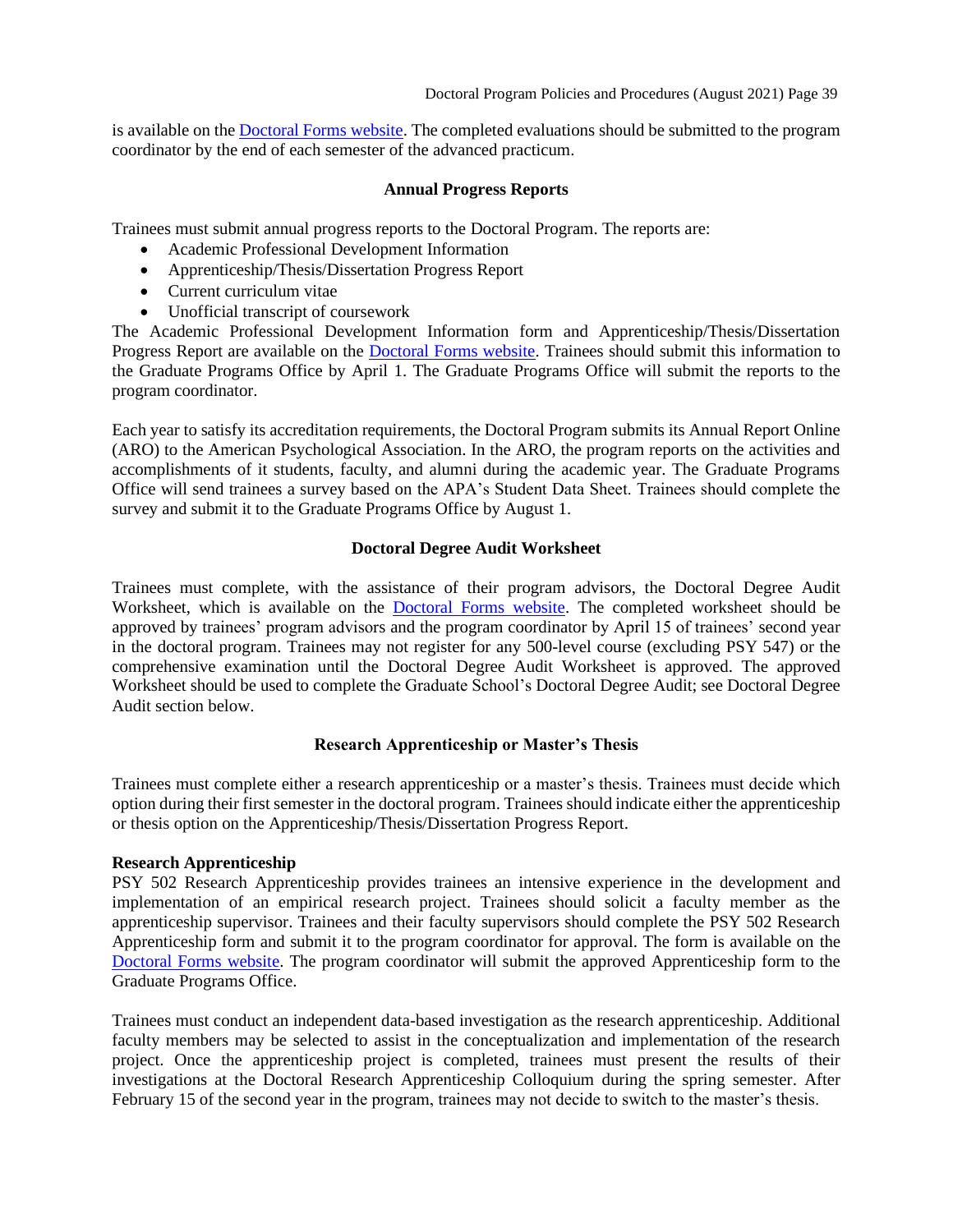Doctoral trainees must also prepare a manuscript (limited to a brief report length) explaining the results of their investigations. The manuscript requirement is waived if trainees present their apprenticeship project at a national conference. Trainees should complete their research apprenticeship by December 1 of their third year in the program.

For trainees entering the Doctoral Program with a master's degree that included an empirical master's thesis, the Research Apprenticeship option may be waived. Trainees should contact the program coordinator about a PSY 502 course exemption; see the Course Exemption section above. Trainees requesting an exemption may be required to submit a copy of their master's thesis for evaluation. The School Psychology Coordinating Committee will decide if the submitted thesis qualifies for the course exemption.

#### **Master's Thesis**

Trainees may earn a master's degree in Psychology prior to earning their doctorate. For the master's degree, trainees must complete a minimum of 32 graduate credits, (i.e., the first two years of the doctoral curriculum) including PSY 418 Learning and Cognition, PSY 420 Theories of Personality, and PSY 440 Statistics: Data Analysis and Methodology. Trainees must also write and defend a master's thesis (4-6 credits of PSY 499). A list of recommended school psychology courses is available in Appendix B.

Trainees should review the [Doctoral Thesis](https://psychology.illinoisstate.edu/graduate/school-psychology/doctorate-in-school-psychology/thesis/) website for a thorough explanation of the department's procedures. The University's thesis formatting requirements are identified on the Graduate School's [Academics \(Thesis Assistance\)](https://grad.illinoisstate.edu/students/thesis-dissertation/) website. Trainees must also follow the writing style outlined in the *Publication Manual of the American Psychological Association* (7th edition, 2019) and must comply with the APA's [Ethical Principles of Psychologists and Code of Conduct](http://www.apa.org/ethics/code2002.html) (2010) when conducting research.

#### **Forming a Thesis Committee**

Trainees should discuss their research interests with department faculty and solicit a Graduate Faculty member to serve as the thesis committee chair. After a faculty member agrees to serve as the thesis chair, trainees should complete the Department Approval of Thesis Committee Chair form, which is available on the [Doctoral Thesis website](https://psychology.illinoisstate.edu/graduate/school-psychology/doctorate-in-school-psychology/thesis/) under the Forming a Committee link Trainees should obtain the faculty member's signature and submit the signed form to the program coordinator. This form also includes an override request to enroll in PSY 499 Master's Thesis for the first thesis credit. After the Committee Chair form is approved by the program coordinator, the Graduate Programs Office will process a PSY 499 course override. The Graduate Programs Office will notify trainees when to register for PSY499.

Trainees should work with their committee chair to select a second Graduate Faculty member to serve on the thesis committee. When the second Graduate Faculty member has agreed to serve on the thesis committee, trainees should complete the Department Approval of Thesis Committee form, which is available on the [Doctoral Thesis website.](https://psychology.illinoisstate.edu/graduate/school-psychology/doctorate-in-school-psychology/thesis/) Trainees should obtain the faculty member's signature and submit the signed form to the Graduate Programs Office for approval from the department chair. Based on Graduate School policy, a majority of the thesis committee must be full members of the Graduate Faculty. Therefore, if the thesis committee has only two committee members, both committee members must have full Graduate Faculty status. If the thesis committee has an associate member of the Graduate Faculty, the thesis committee must have a second committee member who has full Graduate Faculty status.

After the thesis committee has been approved, trainees may request a change in their committee or research topic. Trainees should discuss any changes with their thesis committee chair. Trainees should complete the Change of Thesis Committee form, which is available on the [Doctoral Thesis website.](https://psychology.illinoisstate.edu/graduate/school-psychology/doctorate-in-school-psychology/thesis/) If the requested change includes a new committee chair or member, trainees must obtain the signatures of all committee members (i.e., current, past, and future members). The signed form should be submitted to the Graduate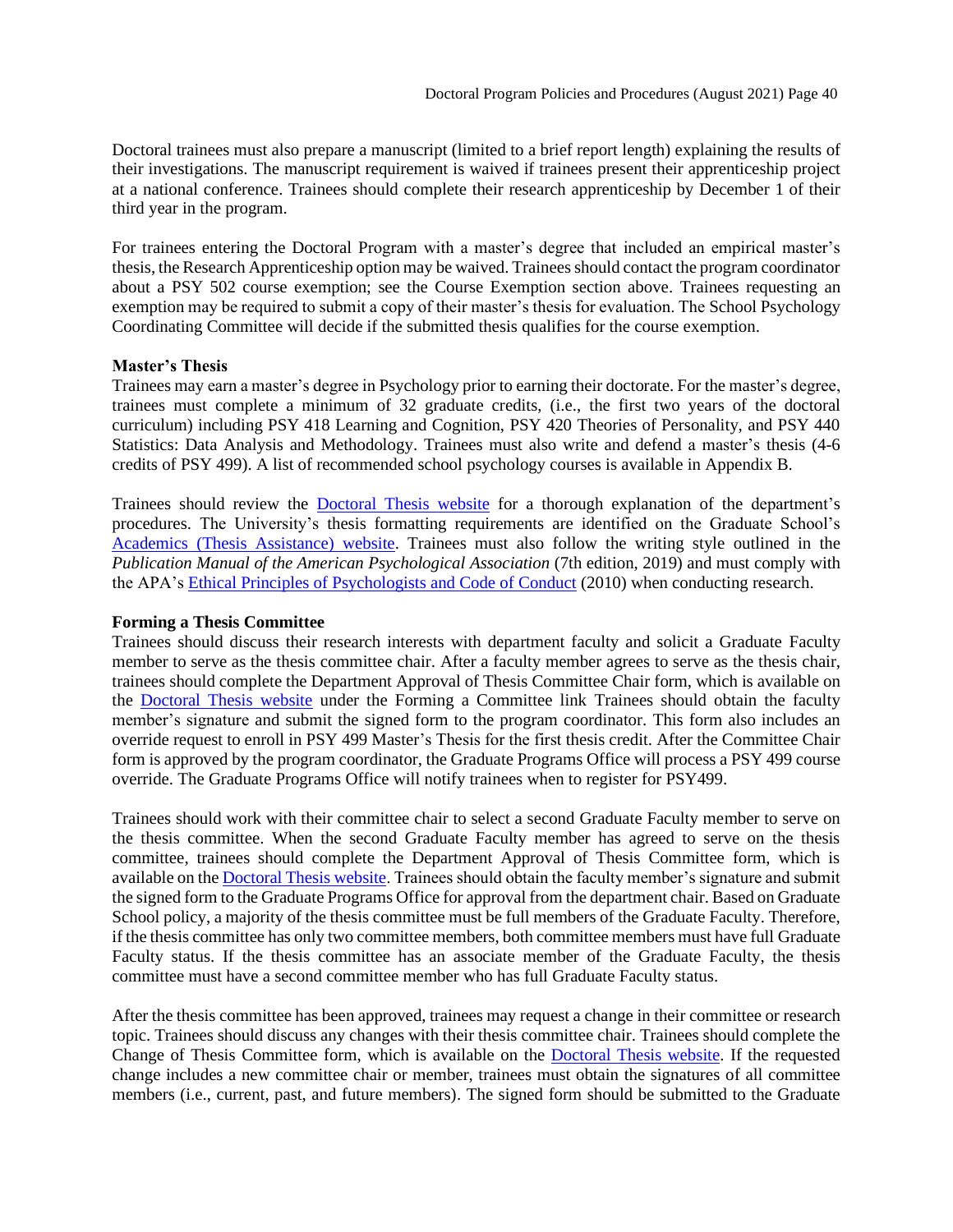Programs Office for approval from the department chair.

#### **Thesis Proposal**

Trainees should work with their thesis committee chair to review relevant literature and develop a thesis proposal. Trainees must register for PSY 499 the semester trainees plan to publicly propose their theses. Trainees must complete a copyright check before proposing their thesis. The information about a copyright check is on the Proposal Approval Form, which is available on the Graduate School's [Academics \(Forms\)](https://grad.illinoisstate.edu/students/forms/)  [website.](https://grad.illinoisstate.edu/students/forms/) Trainees must complete page 2 of the Proposal Approval Form. If any of the boxes in the Copyright Checklist section are marked, trainees must discuss their thesis with the [Copyright Officer](https://grad.illinoisstate.edu/contact/) and obtain the Copyright Officer's signature on the Proposal Approval Form before trainees can schedule their thesis proposal.

When they are ready to present their thesis proposal, trainees should contact the Graduate Programs Office to request a reader. The Graduate Programs Office will request the department assign a reader. The reader is a psychology faculty member who is not affiliated with the graduate program of the trainee or thesis committee members. Readers are selected to represent the department in the thesis process. The Graduate Programs Office will notify trainees when a reader is assigned. Trainees must work with their thesis committee and reader to determine a mutually acceptable date and time for the thesis proposal. The thesis proposal must be presented between 8:00 a.m. and 5:00 p.m. Monday through Friday when classes are in session (i.e., excluding University holidays, final exams week, and semester breaks). When a date and time has been selected, trainees must contact the Graduate Programs Office to reserve a room for the thesis proposal. The Graduate Programs Office will notify the trainee when a room has been reserved.

Trainees must prepare a written version of their thesis proposal. On page 3 of the Proposal Approval Form, trainees should fill in the information for their thesis committee chair and member(s), the department, and the Graduate Faculty status. The reader is not identified on the Proposal Approval Form. If the thesis committee includes an individual who is not a member of the Graduate Faculty at Illinois State, trainees must request an exception for their thesis committee. The Proposal Approval Form includes a section on page 3 that must be completed to request the exception for the committee member. In this section, trainees must explain the qualifications of the individual to serve on the thesis committee. Trainees must also obtain the curriculum vitae from the committee member that must be attached to the Proposal Approval Form. Trainees must submit a printed copy of the thesis proposal and the Proposal Approval Form to the Graduate Programs Office at least seven days before the proposal date. The only signature on the Proposal Approval Form should be the Copyright Officer, if applicable. The Graduate Programs Office will announce the thesis proposal date on the department's email listservs and the University's Events website. The proposal date is also posted on the bulletin board across from the department's office.

After the proposal has been presented and approved by the thesis committee, the committee chair, member(s), and trainee should sign the Proposal Approval Form. If trainees need to amend the thesis proposal, the Proposal Approval Form should not be signed until the thesis chair verifies the changes were made. When the Proposal Approval Form has been signed by the thesis committee, trainees should submit the signed Form to the Graduate Programs Office. The Graduate Programs Office will submit the Proposal Approval Form to the department chair for approval. When approved by the department chair, the Graduate Programs Office will submit the Proposal Approval Form to the Graduate School for final approval. When the thesis proposal is approved by the Graduate School, trainees will receive a copy of the approved Proposal Approval Form in an email from the Graduate School. Thesis proposals must be approved by February 15 of trainees' second year in the doctoral program. No exceptions, extensions, waivers, etc., are granted for this deadline. After their thesis proposal is approved by the thesis committee, trainees may not decide to switch to the research apprenticeship.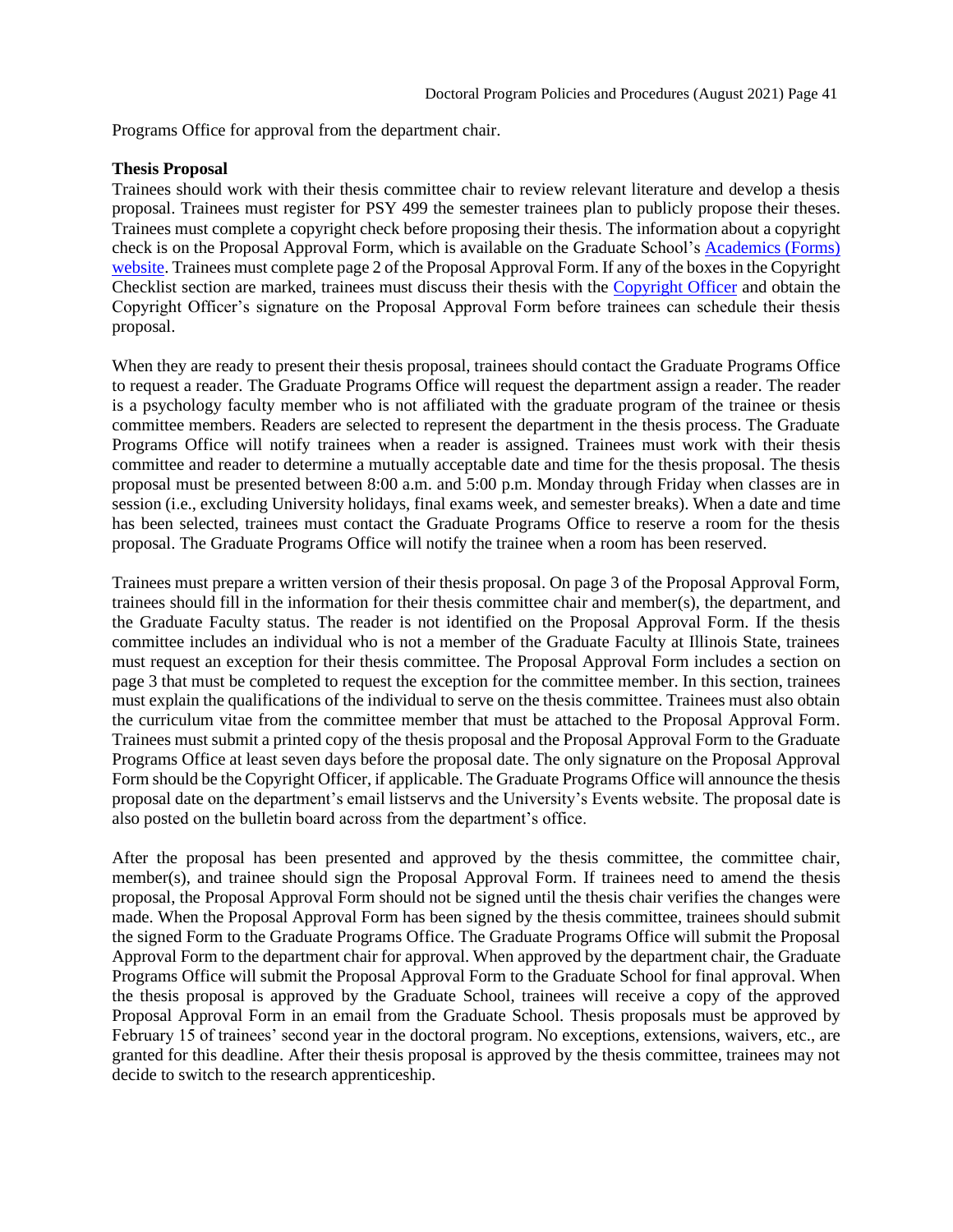#### **Establishing a ProQuest Account**

The University uses ProQuest, a national electronic database, for the submission of all theses. The department recommends trainees establish a ProQuest account after the thesis committee approves their proposal. The ProQuest link is available on the Graduate School's Academics (Thesis [Assistance\) website](https://grad.illinoisstate.edu/students/thesis-dissertation/) under the Defense and Thesis/Dissertation Revision section. The approved proposal should be uploaded to ProQuest. If a ProQuest account is not created when the proposal is approved, trainees must establish the account and upload their theses to ProQuest before the Right to Defend form is submitted to the Graduate School for permission to schedule a thesis defense.

#### **Thesis Research**

Before conducting any thesis research involving human participants, trainees must receive approval of their research project from The University's [Institutional Review Board.](https://research.illinoisstate.edu/ethics/human-subjects/) The thesis proposal must include, in the methods section, a detailed explanation of how ethical requirements are satisfied (e.g., possible risks to participants, how such risks are minimized, confidentiality procedures, informed consent and debriefing procedures, etc.). Trainees must also comply with the department's [Ethical Guidelines and Procedures for](https://psychology.illinoisstate.edu/research/tools-and-links/ethical-guidelines-and-procedures/)  Research [Using Human Participants](https://psychology.illinoisstate.edu/research/tools-and-links/ethical-guidelines-and-procedures/) guidelines and procedures.

Before conducting any research involving animals, trainees must receive approval of the research project from The University's [Institutional Animal Care and Use Committee \(IACUC\).](https://www.aalas.org/iacuc) The thesis proposal must include, in the method section, a detailed explanation of how the ethical requirements for the care and use of animals will comply with the IACUC procedures.

#### **Admission to Master's Program in Psychology**

Trainees must apply for admission to the master's degree program in Psychology at the beginning of the semester trainees plan to defend their master's thesis. Trainees should contact the Graduate Programs Office for information about completing the master's degree program application. When the application is approved by the department and University, the Graduate Programs Office will notify trainees of their master's status. Trainees must be admitted to the master's degree program in Psychology before scheduling their thesis defenses. Trainees will have dual graduate program status (master's and doctoral) until the master's degree is conferred.

#### **Master's Degree Audit**

Trainees must also complete a Master's Degree Audit at the beginning of the semester they plan to defend their theses. Information about the Degree Audit is available on the department's [Degree Audit website.](https://psychology.illinoisstate.edu/graduate/advising-resources/degree-audit/) The Degree Audit should identify only 300- and 400-level courses that were completed to satisfy the master's degree requirements. The completed Degree Audit should be saved as an editable document and submitted as an email attachment to the program coordinator for approval. If approved, the program coordinator will submit the Degree Audit to Evaluation Services (Graduate Programs) at [grad.degree.audit@ilstu.edu](mailto:grad.degree.audit@ilstu.edu) for preliminary and final reviews. The trainee should have an approved Degree Audit on file before defending the thesis.

## **Applying for Graduation**

To graduate with a master's degree, doctoral trainees must meet all master's curriculum requirements and have an approved master's thesis. At the beginning of the semester in which the master's thesis will be defended, trainees must complete the Application for Completion of Degree, which is available on the Graduate School's [Graduation and Commencement website.](https://grad.illinoisstate.edu/students/graduation/) The completed form and application fee must be submitted to the Graduate School by the application deadline. See the Dates and Deadlines link on the Graduation and Commencement website.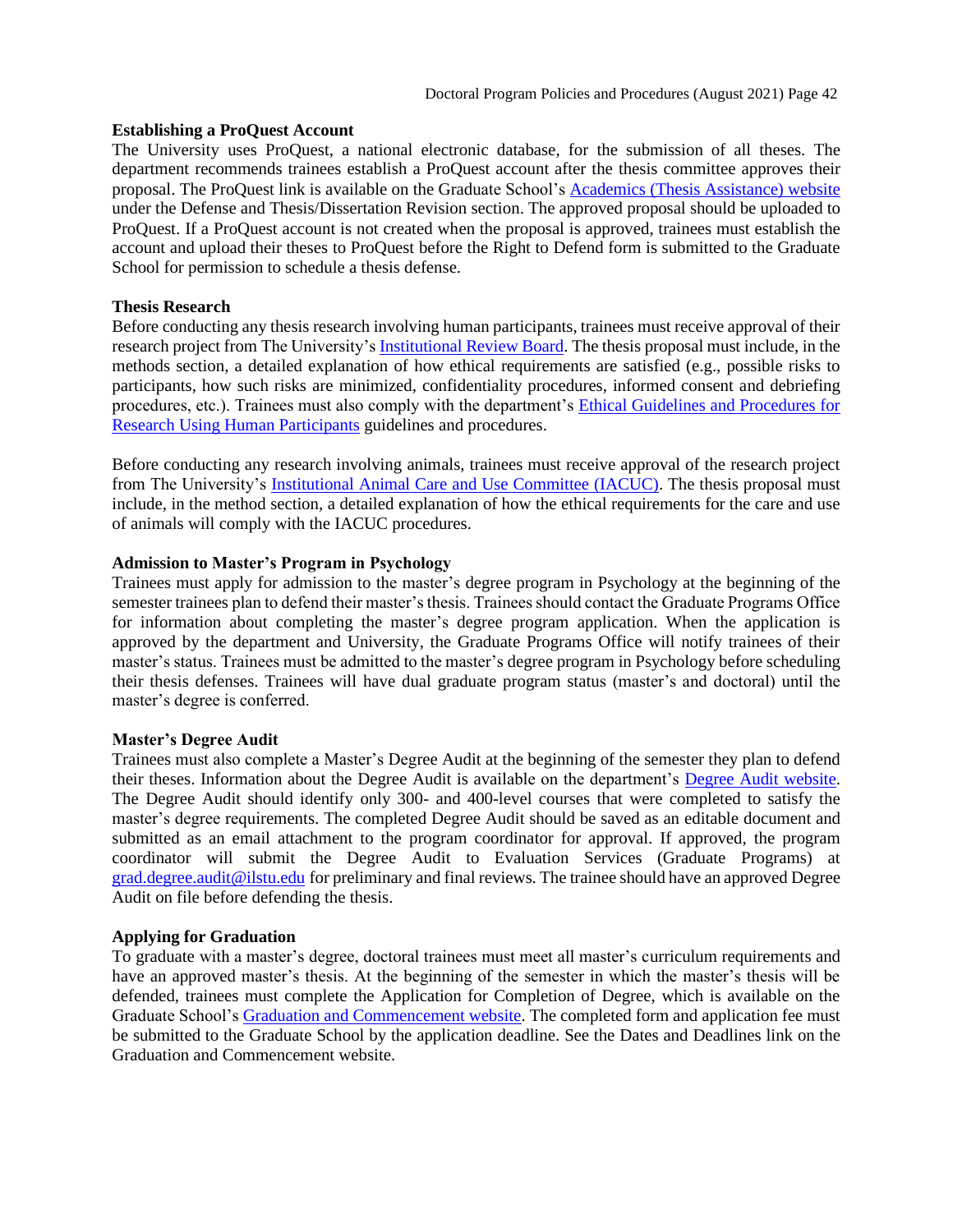#### **Defending a Thesis**

After the research has been conducted and data collected and analyzed, trainees must publicly defend their thesis. Trainees must register for PSY 499 the semester trainees plan to defend their theses. Trainees must have a current thesis uploaded to ProQuest. The thesis should contain all of the required thesis chapters. Trainees must complete the Right to Defend form, obtain the thesis chair's signature, and submit the form to the Graduate School. The Right to Defend form is available on the Graduate School'[s Academics \(Forms\)](https://grad.illinoisstate.edu/students/forms/)  [website.](https://grad.illinoisstate.edu/students/forms/) The Graduate School will review the thesis in ProQuest. If the thesis is acceptable, the Graduate School will notify trainees by email that they may schedule their thesis defense. If the Graduate Programs Office is not copied on this email, trainees must forward the Graduate School's email to the Graduate Programs Office at [psygrad@ilstu.edu.](mailto:psygrad@ilstu.edu) The Graduate School's right to defend email must be received by the Graduate Programs Office before trainees can schedule a thesis defense.

The thesis must be defended at a time that is mutually agreeable to the trainee, thesis committee, and reader. The thesis defense must be presented between 8:00 a.m. and 5:00 p.m. Monday through Friday when classes are in session (i.e., excluding University holidays, final exams week, and semester breaks). When trainees, their thesis committee, and reader have determined an acceptable date and time for the defense, trainees should contact the Graduate Programs Office to reserve a room. The Graduate Programs Office will notify trainees when a room has been reserved for the defense. Trainees must submit a printed copy of their thesis to the Graduate Programs Office at least seven days before the defense date. The Graduate Programs Office will announce the thesis defense on the department's email listservs. The Graduate School will post the defense date on the University's Events website. The defense date is also posted on the bulletin board across from the department's office.

Trainees must bring an Outcome of Defense form to the defense. The Outcome of Defense form is available on the Graduate School's [Academics \(Forms\) website.](https://grad.illinoisstate.edu/students/forms/) After the thesis is defended and any changes, if required by the thesis committee, are made, the Outcome of Defense form should be signed by the thesis committee, but not the reader. Trainees must submit a copy of the signed Outcome of Defense form to the Graduate Programs Office. Trainees must upload their final thesis to ProQuest to satisfy graduation requirements. The final thesis uploaded to ProQuest must be fully formatted and have a different submission date than the thesis reviewed by the Graduate School for the right to defend.

Trainees must submit the original signed Outcome of Defense form to the Graduate School. Trainees must also complete the Final Deposit Checklist, which is available on the Graduate School's [Academics \(Forms\)](https://grad.illinoisstate.edu/students/forms/)  [website.](https://grad.illinoisstate.edu/students/forms/) Trainees should follow the directions on the Checklist and submit the required documentation to the Graduate School.

In addition to the oral defense of a master's thesis, doctoral trainees are also required to present their theses research at the Doctoral Research Apprenticeship Colloquium during the spring semester. Trainees should defend the master's thesis by December 1 of their third year in the doctoral program.

#### **Doctoral Program Status**

After the master's degree is conferred, trainees' master's standing will become part of their graduate record. Trainees will continue their graduate standing in the doctoral program. The thesis defense must be approved by trainee's thesis committee before starting work on their doctoral dissertation.

#### <span id="page-42-2"></span><span id="page-42-0"></span>**[Dissertation](#page-42-1)**

<span id="page-42-1"></span>Doctoral program requirements include writing and defending a dissertation. Trainees must complete their research apprenticeship or defend their master's thesis prior to starting a dissertation. The doctoral dissertation is an original and independent research project that is expected to make a substantive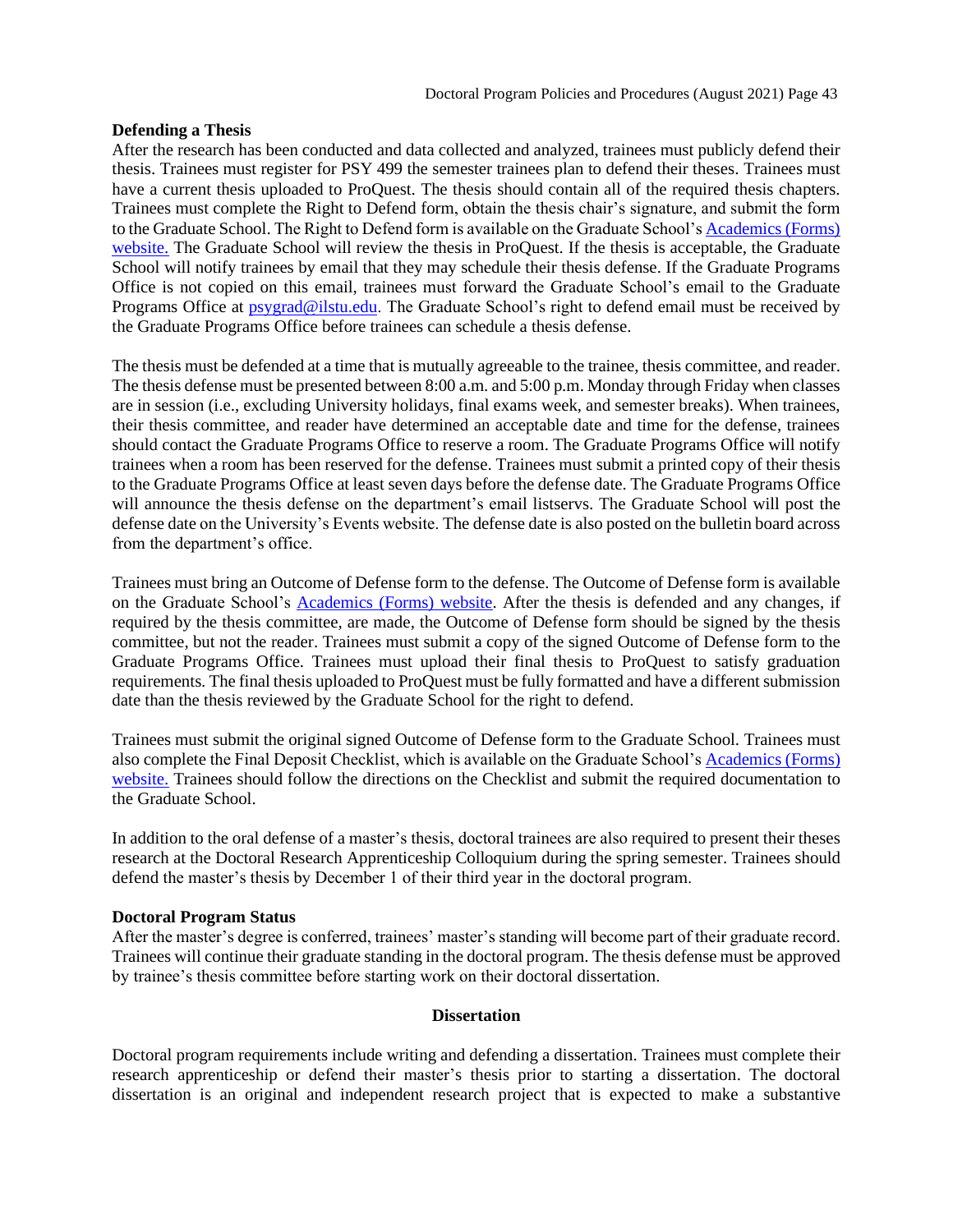contribution to the research literature in the area of study. The scope of an empirical dissertation is significantly broader, more complex, and more innovative than a master's thesis. Trainees should critically evaluate relevant literature and develop a compelling research design, implement an appropriate research protocol, collect and analyze data, and present their findings in a dissertation. Trainees should review the [Doctoral Dissertation](https://psychology.illinoisstate.edu/graduate/school-psychology/doctorate-in-school-psychology/dissertation/) website for a thorough explanation of the department's dissertation procedures. The University's dissertation format requirements are identified on the Graduate School's [Academics](https://grad.illinoisstate.edu/students/thesis-dissertation/)  [\(Dissertation Assistance\) website.](https://grad.illinoisstate.edu/students/thesis-dissertation/) Trainees must also follow the writing style outlined in the *Publication Manual of the American Psychological Association* (7th edition, 2019) and must comply with the APA's [Ethical Principles of Psychologists and Code of Conduct](http://www.apa.org/ethics/code2002.html) (2010) when conducting research. Doctoral trainees must enroll in PSY 599 Doctoral Research for a total of 15 credits.

#### **Forming a Dissertation Committee**

Trainees should discuss their research interests with department faculty and solicit a Graduate Faculty member to serve as the dissertation committee chair. After a faculty member agrees to serve as the committee chair, trainees should complete the Department Approval of Dissertation Committee Chair form, which is available on the [Doctoral Dissertation](https://psychology.illinoisstate.edu/graduate/school-psychology/doctorate-in-school-psychology/dissertation/) website. Trainees should obtain the signature of their committee chair and submit the signed form to the program coordinator for approval. This form includes an override request for PSY 599 Doctoral Research for the first dissertation credit. The Graduate Programs Office will process the overrides and notify trainees when they can register for PSY 599.

Trainees should work with the committee chair to select other Graduate Faculty members to serve on their dissertation committee. The committee includes at least four members of the Graduate Faculty with one member from outside the Department of Psychology. After all of the committee members are selected and the research topic is clarified, trainees should complete the Department Approval of Dissertation Committee form, which is available on th[e Doctoral Dissertation](https://psychology.illinoisstate.edu/graduate/school-psychology/doctorate-in-school-psychology/dissertation/) website. Trainees should obtain the signatures of their dissertation committee members and submit the signed form to the Graduate Programs Office for approval from the department chair.

After the dissertation committee has been approved, trainees may request a change in their committee or dissertation topic. Trainees should discuss any changes with their dissertation committee chair. Trainees should complete the Change of Dissertation Committee/Project form, which is available on the [Doctoral](https://psychology.illinoisstate.edu/graduate/school-psychology/doctorate-in-school-psychology/dissertation/)  [Dissertation](https://psychology.illinoisstate.edu/graduate/school-psychology/doctorate-in-school-psychology/dissertation/) website. If the requested change includes a new committee member, trainees must obtain the signatures of all committee members (i.e., current, past, and new members). The signed form should be submitted to the Graduate Programs Office for approval from the department chair.

#### **Dissertation Proposal**

Trainees should work with their dissertation committee chair to review relevant literature and develop a proposal. Trainees must register for PSY 599 the semester trainees plan to publicly propose their dissertations. The information about the copyright check is on the Proposal Approval Form, which is available on the Graduate School's [Academics \(Forms\) website.](https://grad.illinoisstate.edu/students/forms/) Trainees must complete page 2 of the Proposal Approval Form. If any of the boxes are marked in the Copyright Checklist section of the Form, trainees must discuss their dissertation with the [Copyright Officer](https://grad.illinoisstate.edu/contact/) and obtain the Copyright Officer's signature on the Proposal Approval Form before trainees can schedule their dissertation proposal.

When ready to present the dissertation proposal, trainees must contact their dissertation committee to determine a mutually acceptable day and time for the proposal. The dissertation proposal must be presented between 8:00 a.m. and 5:00 p.m., Monday through Friday when classes are in session (i.e., excluding University holidays, final exams week, and semester breaks). When a day and time is determined, trainees should contact the Graduate Programs Office to reserve a room for their dissertation proposal. The Graduate Programs Office will notify the trainee when a room has been reserved.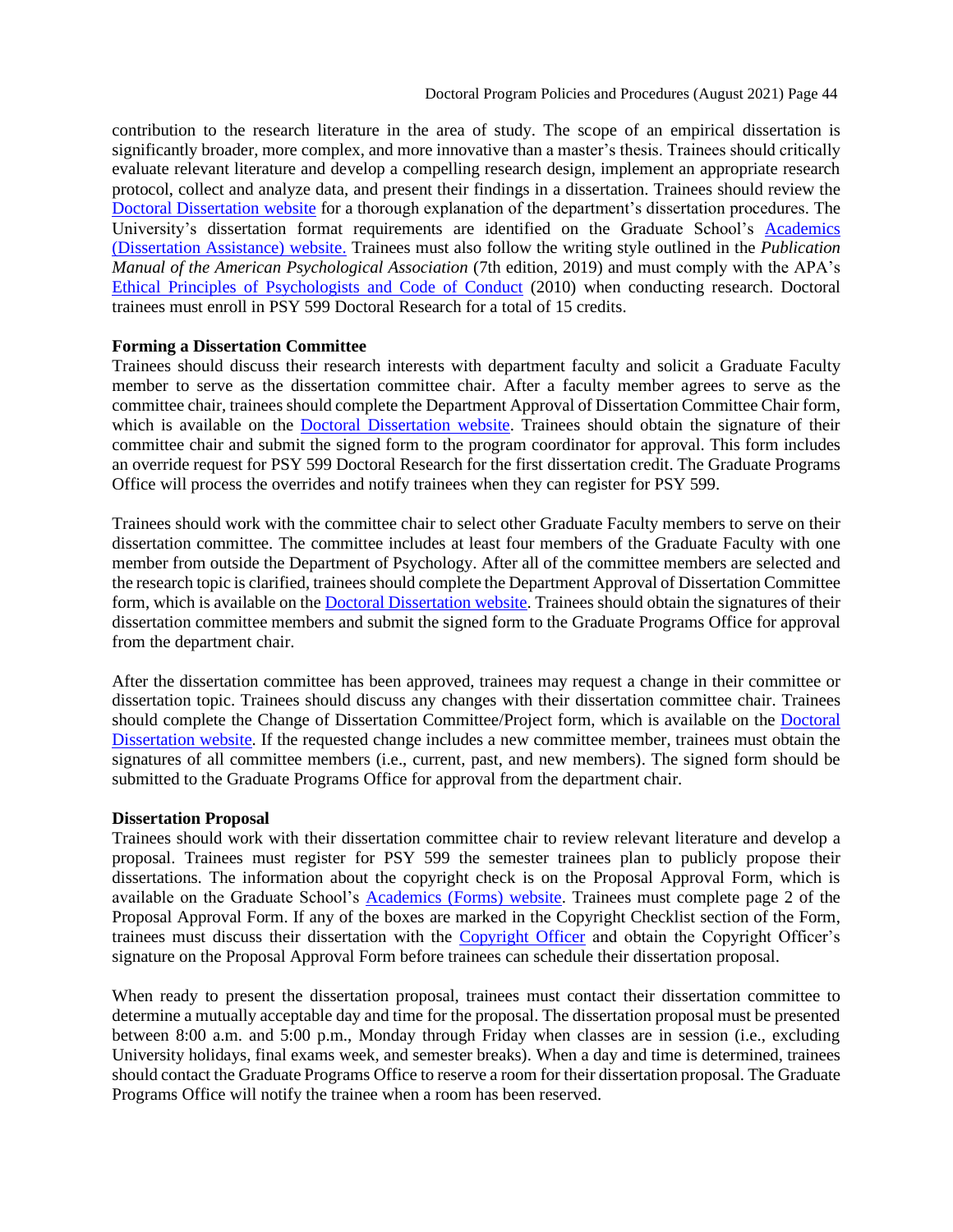Trainees must prepare a written version of their dissertation proposal. On page 3 of the Proposal Approval Form, trainees should fill in the information for their dissertation committee chair and members, the department, and Graduate Faculty status. If the dissertation committee includes an individual who is not a member of the Graduate Faculty at Illinois State, trainees must request an exception for their dissertation committee. The Proposal Approval Form includes a section on page 3 that must be completed to request the exception for the committee member. Trainees must explain the qualifications of the individual to serve on the dissertation committee. Trainees must also obtain curriculum vitae from the committee member, which should be attached to the Proposal Approval Form. Trainees must submit a printed copy of the dissertation proposal and the Proposal Approval Form to the Graduate Programs Office at least seven days before the proposal date. The only signature on the Proposal Approval Form should be the Copyright Officer, if applicable. The Graduate Programs Office will announce the proposal date on the department's email listservs and on the University's Events website. The proposal date is also posted on the bulletin board across from the department's office.

After the proposal has been presented and approved by the dissertation committee, the committee members and trainee should sign the Proposal Approval Form. If trainees need to amend their dissertation proposal, the Proposal Approval Form should not be signed until the changes are made. When the dissertation committee signs the Proposal Approval Form, trainees should submit the signed Forms to the Graduate Programs Office. The Graduate Programs will submit the signed Form to the department chair for approval. When the department chair approves the Form, the Graduate Programs Office will submit the Proposal Approval Form to the Graduate School for final approval. When the dissertation proposal is approved by the Graduate School, trainees will receive a copy of the approved Proposal Approval Form in an email from the Graduate School.

Note: For approval to seek an internship, trainees must have passed the comprehensive examination and have a dissertation proposal approved by their committee by October 31 of the academic year trainees plan to apply for an internship. Trainees may not submit internship applications or request letters of recommendation from the faculty until these two requirements are completed.

#### **Establishing a ProQuest Account**

The University is using ProQuest, a national electronic database, for submission of all dissertations. The department recommends trainees establish a ProQuest account after the dissertation committee approves their proposal. The ProQuest link is available on the Graduate School's [Academics \(Dissertation](https://grad.illinoisstate.edu/students/thesis-dissertation/)  [Assistance\) website](https://grad.illinoisstate.edu/students/thesis-dissertation/) under the Plan Your Defense section. The approved proposal should be uploaded to ProQuest. If a ProQuest account is not created when the proposal is approved, trainees must establish the account and upload their dissertations before the Right to Defend form is submitted to the Graduate School for permission to schedule a dissertation defense.

#### **Maintaining Continuous Registration**

Illinois State has a continuous registration policy that takes effect after the dissertation proposal is approved and all program coursework is completed. Trainees must register for at least one credit of PSY 599 each semester after they complete their coursework until their dissertation is defended. According to the *Graduate Catalog*:

**Continuous Registration:** Once admitted to candidacy in a Doctor of Philosophy degree program, as defined by the Admission to Candidacy policy, and after the student has completed all course work on the Degree Audit and the required number of hours (15) of 599 Doctoral Research, the student is required to maintain continuous registration until the deposit of the final dissertation on ProQuest and in the Graduate School. The requirement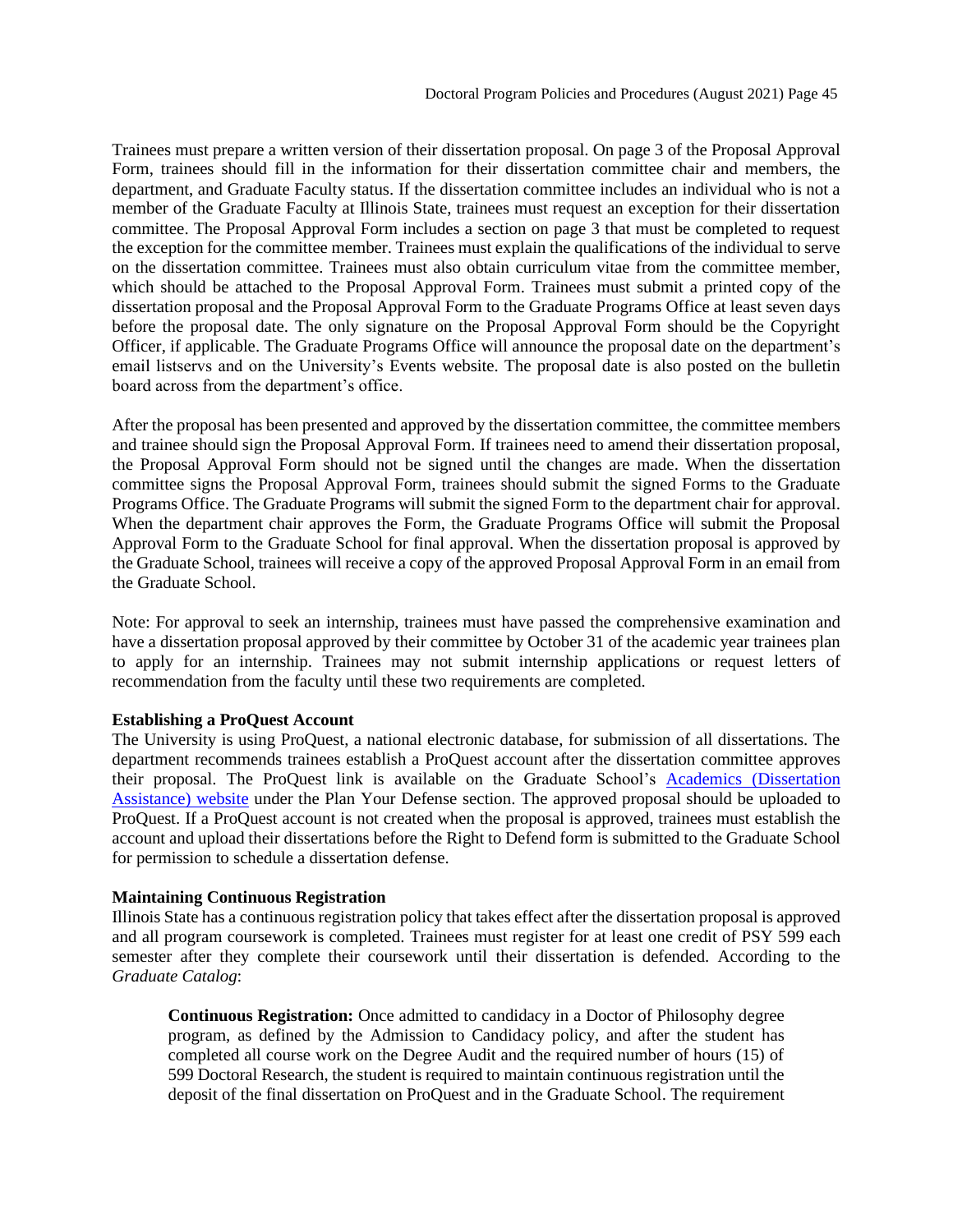for continuous registration may be fulfilled by maintaining registration of 1 hour of 599 each semester through the semester of degree completion. (Students registering for less than 9 credit hours in fall or spring, or less than 6 credit hours in summer will not have the insurance fee automatically assessed. See the Health Insurance section for further information.) The requirement for continuous registration does not apply during the summer term unless the student is graduating that term. Registration for 599 may be in absentia. If circumstances prohibit continuous registration a student must request a leave of absence from the department and then from the Graduate School. Any student interrupting registration without obtaining a leave of absence, upon reenrollment and/or reinstatement, must pay tuition for one credit hour of 599, at the current tuition and fee rates, for each of the delinquent semesters. Any student requesting reinstatement in a degree program after a lapse of one calendar year must direct an application for readmission to the Admissions Office.

#### **Dissertation Research**

Before conducting any dissertation research involving human participants, trainees must receive approval of their research project from The University's [Institutional Review Board.](https://research.illinoisstate.edu/ethics/human-subjects/) The dissertation proposal must include, in the methods section, a detailed explanation of how ethical requirements are satisfied (e.g., possible risks to participants, how such risks are minimized, confidentiality procedures, informed consent and debriefing procedures, etc.). Trainees must also comply with the department's [Ethical Guidelines and](https://research.illinoisstate.edu/ethics/training/human-subjects/)  [Procedures for Research Using Human Participants](https://research.illinoisstate.edu/ethics/training/human-subjects/) guidelines and procedures.

#### **Defending a Dissertation**

After the research has been conducted, and data collected and analyzed, trainees must publicly defend their dissertation. Trainees must register for PSY 599 the semester trainees plan to defend their dissertations. Trainees must have a current dissertation uploaded to ProQuest. The dissertation should contain all of the required dissertation chapters. Trainees must complete and submit the Right to Defend form to the Graduate School. The form is available on the Graduate School's [Academics \(Forms\) website.](https://grad.illinoisstate.edu/students/forms/) The Graduate School will review the dissertation in ProQuest. If the dissertation is acceptable, the Graduate School will notify trainees by email that they may schedule their dissertation defense. If the Graduate Programs Office is not copied on this email, trainees must forward the Graduate School's email to the Graduate Programs Office at [psygrad@ilstu.edu.](mailto:psygrad@ilstu.edu) The Graduate School's right to defend email must be received by the Graduate Programs Office before trainees can schedule a dissertation defense.

The dissertation must be defended at a time that is mutually agreeable to the trainee and dissertation committee. Trainees must schedule the defense at least three weeks in advance of the defense date. The dissertation must be defended between 8:00 a.m. and 5:00 p.m. Monday through Friday when classes are in session (i.e., excluding University holidays, final exams week, and semester breaks). When a defense date and time is determined, trainees should contact the Graduate Programs Office to reserve a room. The Graduate Programs Office will notify trainees when a room has been reserved for the defense.

Trainees must submit to the Graduate Programs Office, at least three weeks in advance of the scheduled defense date and by 12:00 p.m. (Noon), a printed copy of their dissertation. The Graduate Programs Office will announce the scheduled defense to the department's email listservs. The Graduate School will post the dissertation defense on the University's Events website. The defense date is also posted on the bulletin board across from the department's office. Trainees must provide a copy of the dissertation to their committee; the copy may be printed or sent electronically, based on the preferences of the committee members.

Trainees must bring an Outcome of Defense form to the defense. The Outcome of Defense form is available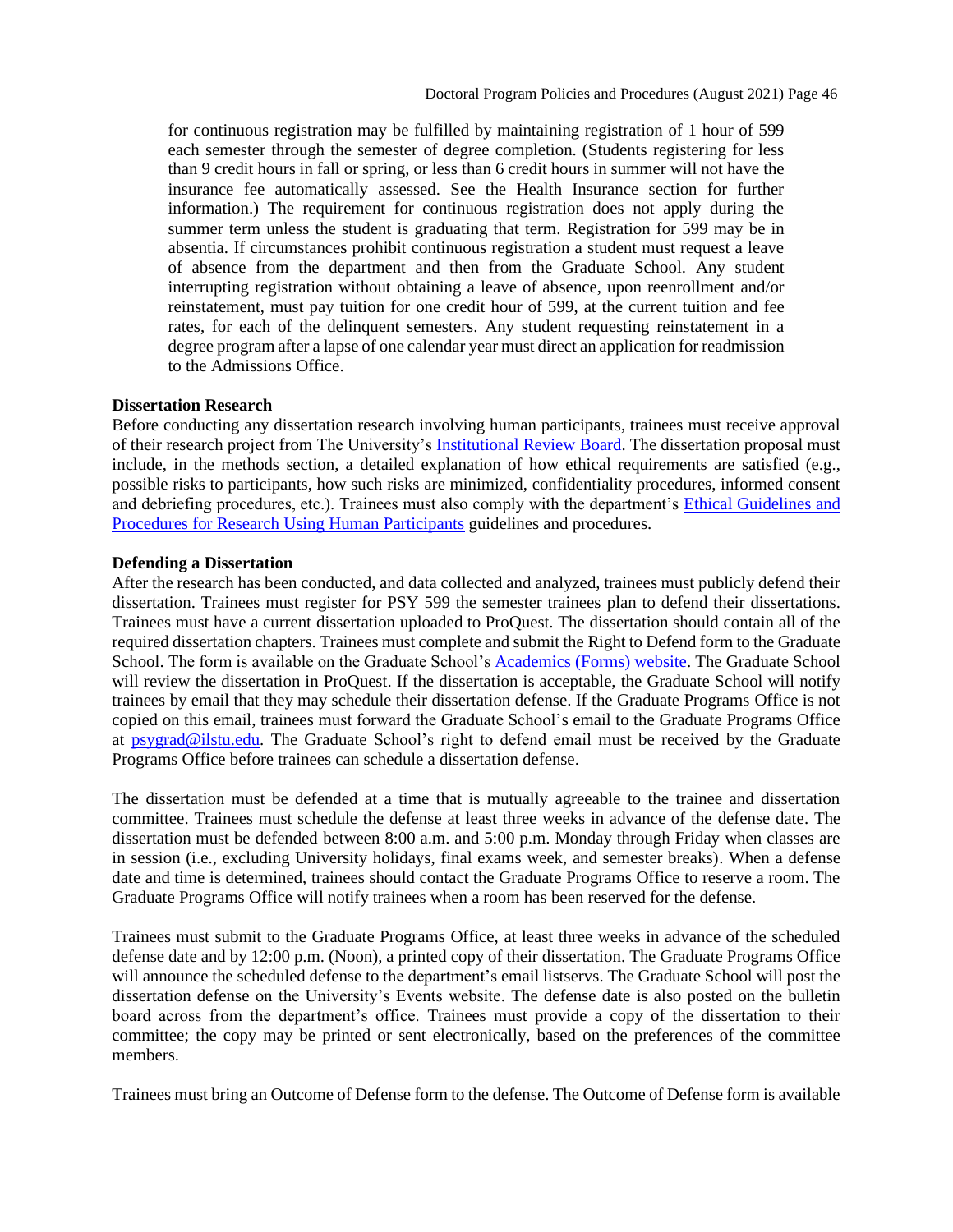on the Graduate School's [Academics \(Forms\) website.](https://grad.illinoisstate.edu/students/forms/) After the dissertation is defended and any changes, if required by the committee, are made, the Outcome of Defense form should be signed by the dissertation committee. Trainees must submit a copy of the signed Defense form to the Graduate Programs Office. Trainees must upload their final dissertation to ProQuest to satisfy graduation requirements. The final dissertation uploaded to ProQuest must be fully formatted and have a different submission date than the dissertation reviewed by the Graduate School for the right to defend.

Trainees must complete the Final Deposit Checklist, which is available on the Graduate School's [Academics \(Forms\) website.](https://grad.illinoisstate.edu/students/forms/) Trainees should follow the directions on the Checklist and submit the required documentation to the Graduate School.

#### <span id="page-46-0"></span>**[Comprehensive Examination](#page-42-2)**

The purpose of the comprehensive examination is to assess trainees' ability to integrate, at an advanced level, research and theory from multiple basic areas of psychology. The comprehensive examination samples Discipline Specific Knowledge from the areas of history and systems of psychology and the specialty of school psychology, knowledge of research and theory pertaining to the affective, biological, cognitive, developmental and social aspects of behavior, and knowledge of research methods, statistics and psychometrics. The comprehensive exam also assesses a sample of knowledge related to the Professional Wide Competencies of professional ethics and standards, diagnosis and assessment, evidence-based intervention, consultation, prevention, and supervision.

Trainees should take the exam before the start of their fourth year in the doctoral program. If admitted with a master's degree or a specialist degree in school psychology, trainees should take the exam before the start of their third year in the doctoral program.

In order to take the comprehensive examination, trainees must have completed their research apprenticeships or defended their theses, completed six credits each of the PSY 436A04 psychoeducational and PSY 436A05 psychosocial practica, and have an approved Doctoral Degree Audit Worksheet on file in the Graduate Programs Office. Trainees should complete the Comprehensive Examination Registration form, which is available on the [Doctoral Comprehensive Examination website.](https://psychology.illinoisstate.edu/graduate/school-psychology/doctorate-in-school-psychology/comprehensive-exam/) The completed form should be submitted to the Graduate Programs Office by May 1.

The comprehensive examination is administered for four hours on two consecutive days in August before the start of the fall semester. Trainees should consult with School Psychology faculty members about the scope of the exam questions and appropriate study materials. Consistent with the requirements of the Americans with Disabilities Act, reasonable accommodations are provided through th[e Student Access and](https://studentaccess.illinoisstate.edu/)  [Accommodation Services](https://studentaccess.illinoisstate.edu/) for trainees with documented disabilities. Trainees should contact the Student Access and Accommodation Services by the end of the spring semester in order to request services. Trainees must comply with established procedures to determine eligibility for reasonable accommodations. Student Access and Accommodation Services will determine what qualifies as reasonable accommodations and will develop appropriate plans for providing such accommodations.

## **Exam Questions and Grading**

The School Psychology Coordinating Committee (SPCC) write the examination questions. The exam will include at least two questions that assess trainees' knowledge of the core areas of psychology including (a) biological bases of behavior, (b) learning and cognition, (c) personality, (d) developmental psychology, (e) social psychology, (f) measurement, statistics and experimental design and the application of these core areas to doctoral-level training of school psychologists. Three school psychology faculty members evaluate each trainees' answers to each exam question. Trainees' answers are evaluated on a variety of factors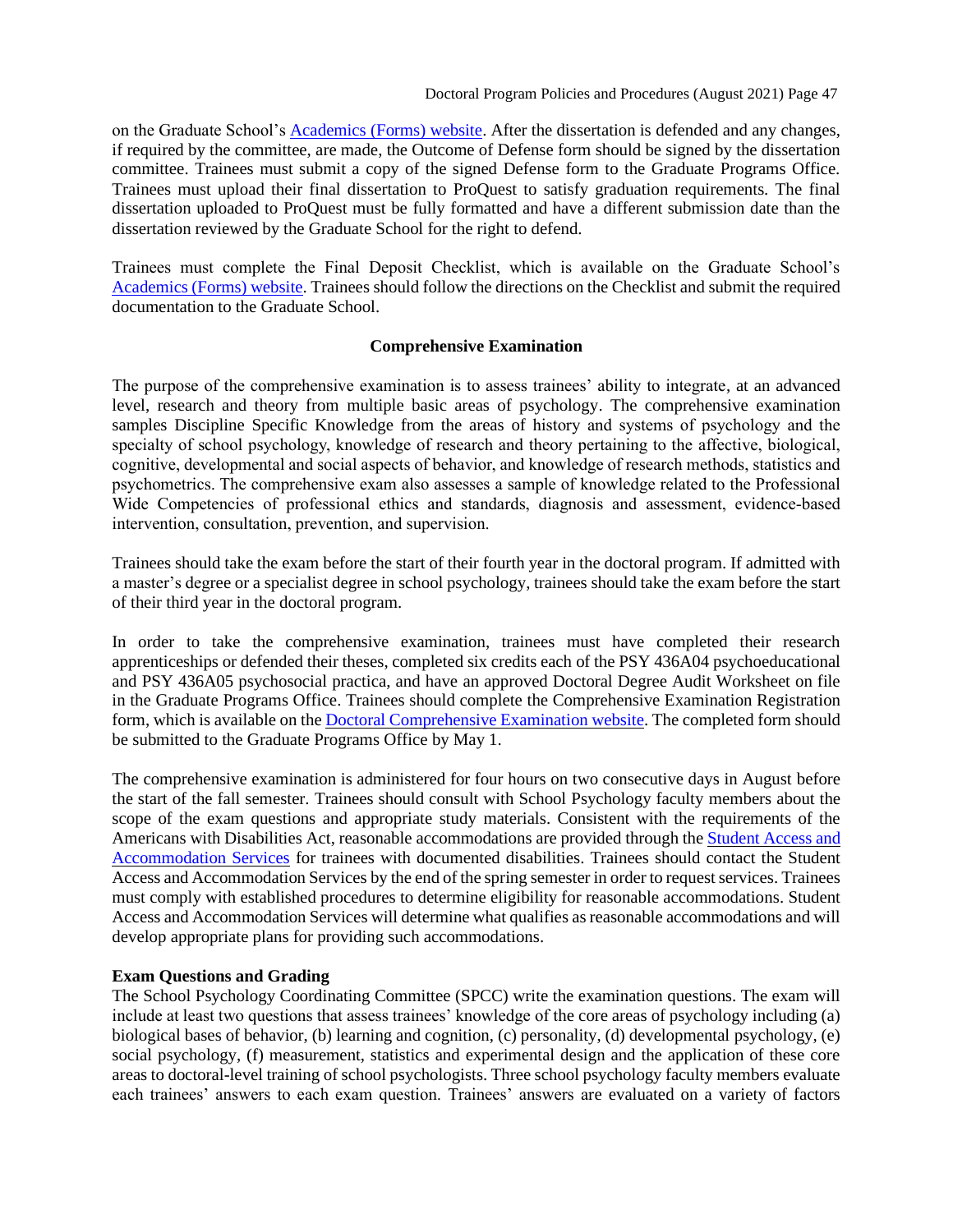including accuracy, direct (i.e., clear writing style) and complete responses, and documentation of responses with sufficient and appropriate references to current research literature. The SPCC will notify trainees, in writing, of their examination results. Passing the comprehensive exam requires a passing score on each question. Trainees must pass the comprehensive examination to receive approval to seek a doctoral internship and before defending their dissertation.

If trainees do not pass the exam, it should be retaken during the spring semester. Trainees may request feedback from the SPCC that includes mean scores across three faculty evaluators for each question, as well as a justification for these scores. The SPCC has the discretion to require trainees who do not pass the exam to retake the entire examination, retake specific areas of the examination, or take an oral examination. If performance in an oral examination is not satisfactory, the SPCC may require trainees to retake some or all of the written comprehensive examination. Trainees who fail to pass a second administration of the comprehensive examination are dismissed from the Doctoral Program.

## <span id="page-47-0"></span>**[Pre-Internship Certification](#page-42-2)**

Trainees must complete the Intent for Licensure form by December 1 of the year before internship (i.e.,before the end of the fall semester of the fourth or fifth year in the program). The form and instructions are available on the College of Education's Cecil J. Lauby Teacher Education Center's Get Licensed website under Graduate/Advanced Licensure section. This Licensure form authorizes the Lauby Teacher Education Center to complete a preliminary evaluation of trainees' eligibility for state licensure. Trainees should receive a copy of their evaluation approximately four weeks after submitting the Licensure form.

Trainees must pass the Content Area Test in School Psychology by August 15 of their fourth year in the program, even if they are not seeking licensure as a school psychologist. The Content Test is administered by the Illinois State Board of Education and it is required by the state of Illinois for a public school internship and licensure eligibility. Trainees must register for this test on the **Illinois Licensure Testing** [System \(ILTS\) website.](http://www.icts.nesinc.com/) Trainees can access and download test frameworks, study guides, and practice tests, and may review their test results on the ILTS website.

# **Internship Selection Process**

Information about potential internship sites is available in the [APPIC Directory.](https://www.appic.org/Directory) Internship sites are selected by trainees with the approval of their program advisors. The internship site should be chosen to meet the program training requirements and be consistent with a trainee's career goals. Trainees are strongly encouraged to apply to and accept internships approved by the American Psychological Association.

Trainees must participate in the Association of Psychology Postdoctoral and Internship Centers (APPIC) matching process. Details related to the internship application process and deadlines are available on the [APPIC Internship Matching Program website.](http://www.natmatch.com/psychint/) Trainees must register and complete the APPIC application by November 15. Individual internship sites may have different application deadlines, but not before November 1. Doctoral trainees' interviews with internship sites that are part of the **Illinois School** [Psychology Internship Consortium](https://psychology.illinoisstate.edu/ispic/) are conducted at Illinois State University in January before the start of the spring semester.

Trainees who are interested in an internship that is not part of APPIC may request permission from the School Psychology Coordinating Committee (SPCC) to opt out of the APPIC match process. Trainees should request the waiver in writing by September 1 of the year in which trainees are applying for the doctoral internship. Trainees should submit the request to the program coordinator. SPCC will notify trainees in writing if the waiver is approved or denied. If a waiver is approved and/or if trainees seek an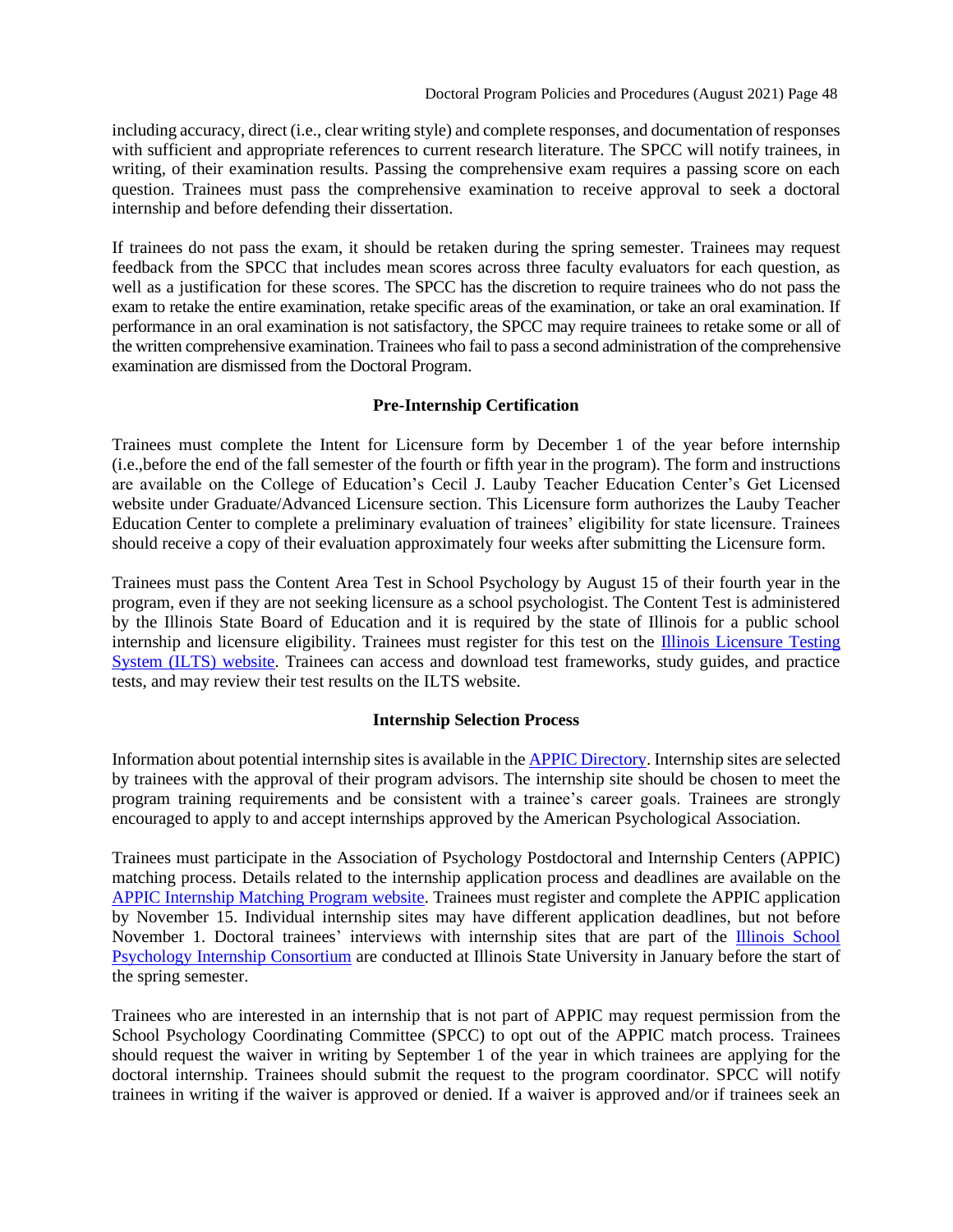internship site that is not APA Accredited, trainees must obtain approval of the proposed site and the site supervisor(s) from their program advisor and the ISU University Internship Supervisor. The internship site and the site supervisor(s) must meet the internship approval criteria of the [Council for Directors of School](https://sites.google.com/site/cdspphome/2012guidelines)  [Psychology Programs](https://sites.google.com/site/cdspphome/2012guidelines) (CDSPP).

For a non-APA Accredited internship site, the site supervisor(s) should complete Internship Site Eligibility Criteria form, which is available on the [Doctoral Forms website.](https://psychology.illinoisstate.edu/graduate/school-psychology/doctorate-in-school-psychology/forms-and-agreements/) Trainees should submit the form and a curriculum vitae for each site supervisor to the program coordinator at least 30 days before the internship begins. The internship site and internship site supervisor(s) must be approved by the program coordinator before trainees can begin the internship.

The Graduate Programs in School Psychology have adopted the internship site and supervisor approval policy developed by the CDSPP and NASP. When approving school-based internship sites that meet Illinois State Board of Education licensure requirements, the doctoral program has adopted the NASP definition of a school setting, which states:

"A setting in which the primary goal is the education of P-12 students of diverse backgrounds, characteristics, abilities, disabilities, and needs. The school setting has available an internal or external pupil services unit that includes at least one credentialed school psychologist and provides a full range of services."

The Doctoral Program is committed to encouraging trainees to accept high quality internships. Most doctoral internships start the following July or August.

#### **Internship**

Trainees typically enroll for an internship during the fifth or sixth year of doctoral training. During the supervised internship, interns are required to function as scientists/practitioners by applying psychological knowledge to solve learning and mental health problems among children and teens. The doctoral internship is full time for 12 months for a minimum of 1750 supervised hours.

For interns to qualify for the Illinois Professional Educator License endorsement in School Psychology, Pre-K through 12th grade, the internship must include at least 600 hours (out of the 1750 total supervision hours) in a school setting. If an internship is completed in a non-school setting (e.g., hospital or mental health center), interns may still qualify for the Illinois Professional Educator License if at least 600 hours of the internship is an acceptable equivalent experience for a school setting. An acceptable equivalent experience includes completing a combined supervised part-time specialist-level internship and a supervised school-related experience as part of an advanced practicum. For example, advanced practicum trainees could complete a maximum of 200 hours at a Head Start educational program, The Autism Place, a therapeutic day school such as the Hammitt School at The Baby Fold in Normal, Ill., or another approved school-related experience, and a minimum of 400 hours in a school-based setting as part of a part-time specialist-level internship. The program coordinator, in consultation with an intern's program advisor, determines if the equivalent experience is sufficient to meet the 600-hour school-based internship requirement.

For interns who choose to complete a non-school-based internship, a school-based internship (for 600 hours) may also be completed after graduation to qualify for the Illinois Professional Educator License with a school psychology endorsement. Before accepting an internship in a non-school setting, trainees should discuss the internship site with their program advisors and the program coordinator. Trainees who choose to complete internships in non-school settings must complete the Non-Licensure Internship Acknowledgement form, which is available on the **Doctoral Forms website**. By signing this form, trainees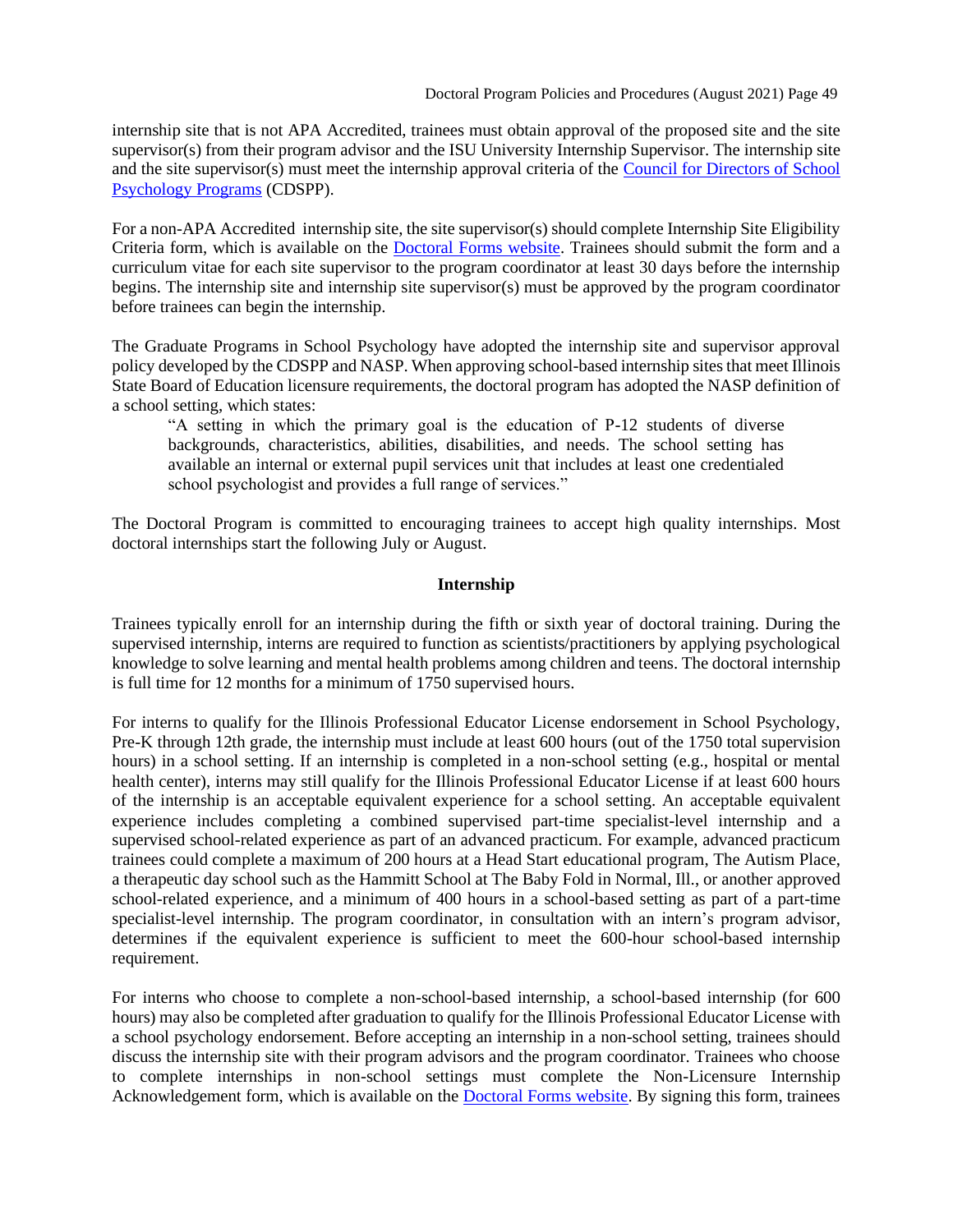acknowledge that their chosen internship does not qualify as school-based and that the supervised hours will not satisfy licensure requirements.

Interns enroll for one credit of PSY 598A90 Doctoral Internship in School Psychology for each semester they are on internship. Enrollment in PSY 598A90 qualifies intern for coverage under the University's professional liability insurance policy. With the typical full-time 12-month internship beginning and ending in July or early August, interns must enroll for a total of four credits based on one credit each for the summer, fall, spring, and summer semesters. Interns and their site supervisors should complete an internship plan that clearly outlines the goals and objectives of the internship, the activities and responsibilities of interns, and the performance evaluation procedures. If the internship site does not have its own internship plan, interns and their site supervisors should modify the Doctoral Internship Plan (for non-APA Accredited internship site), which is available on the [Doctoral Forms website.](https://psychology.illinoisstate.edu/graduate/school-psychology/doctorate-in-school-psychology/forms-and-agreements/) The signed Internship Plan should be submitted to the doctoral program's Internship Director by September 1.

#### **Financial Issues during Internship**

Tuition waivers are not usually available for internship. If funding is available for a tuition waiver, the waiver is for only the value of in-state tuition for one credit for the fall, spring, and summer semesters. Trainees should establish Illinois residency at least six months before the start of their internship. Trainees admitted as out-of-state residents without residency reciprocity should review the Registrar's [Residency](https://registrar.illinoisstate.edu/personal-information/residency-petition/)  [Petition website,](https://registrar.illinoisstate.edu/personal-information/residency-petition/) which includes a link for the Petition Residency Status. The Graduate Programs Office will notify trainees if a tuition waiver is available for internship. Trainees should complete the tuition waiver application, which is available on the Graduate School's [Funding website.](https://grad.illinoisstate.edu/funding/aid/) Trainees should complete the tuition waiver application and submit it to the Graduate Programs Office.

Trainees enrolled in internship are eligible for the University's professional practice insurance coverage. Trainees must maintain health insurance either through the University or with private insurance coverage, and must submit the professional practice insurance coverage forms by the deadline for each semester. The Graduate Programs Office will send the insurance forms to trainees enrolled in internship. See the Insurance Coverage section above.

As full-time interns, University fees may be refunded during the internship. However, concurrent enrollment in any other courses, including PSY 599 Doctoral Research, precludes any refund. Interns interested in a refund of University fees should contact [Student Accounts.](https://studentaccounts.illinoisstate.edu/faq/index.php) Interns must have health insurance coverage during their internships. Student Health Insurance can be purchased from the University or interns must have private insurance coverage. Health insurance coverage is also required for the University's professional practice insurance coverage.

#### **Internship Supervision and Evaluation**

<span id="page-49-0"></span>The training goals are tentatively established prior to the beginning of the internship based on the interview process between the prospective intern and the internship site. The training goals are defined in the Doctoral Internship Plan. Overall supervision is provided by a licensed psychologist at the internship site. However, supervision in specific procedures and techniques may be provided by others with the agreement of supervising psychologists. The internship experiences and the competencies developed must occur in settings in which there are opportunities to work with children, teachers, and parents, and where interns supervise others providing psychological services to children.

Progress towards achieving the goals and objectives identified in the Doctoral Internship Plan is assessed at the mid-year and end-of-year written reports (for APA Accredited internships) or through written reports and joint telephone conferences with the University supervisor and the internship site supervisor (for non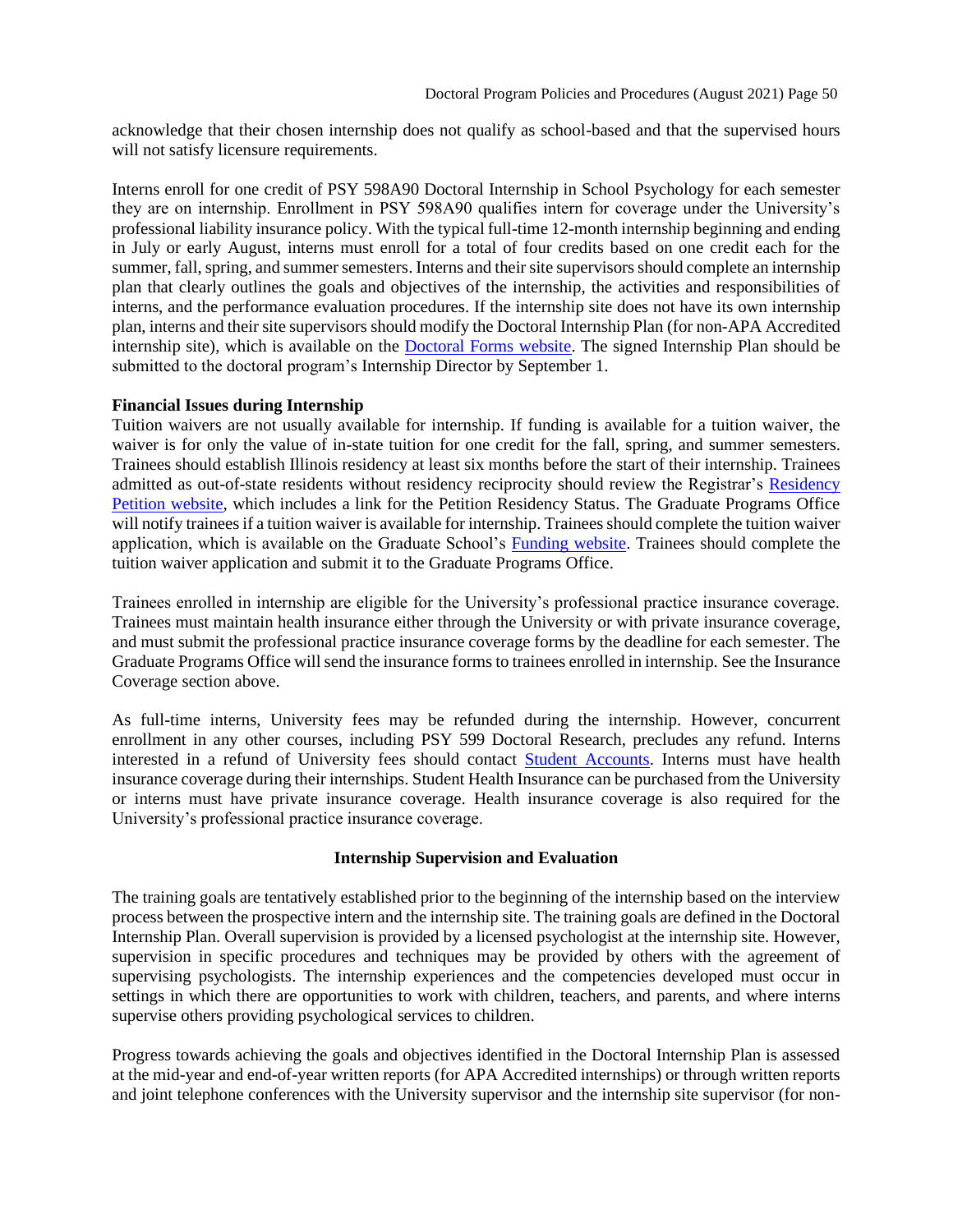APA Accredited internships that meet CDSPP internship criteria). For non-APA Accredited internships, the Doctoral Internship Plan should also be updated twice a year (e.g., mid-year assessment reported in the Plan's Interim column) and submitted to the School Psychology Internship Director with a written evaluation by the supervising psychologists of the training experiences at the end of the internship (e.g., summative column completed in the Plan).

Communication between the doctoral training program and the internship site is critical to the overall development of competent school psychologists. Given this partnership, the Doctoral Program has adopted the following practices:

- 1. Interns are informed of the communication policy between the Doctoral Program's University internship supervisor (or faculty designee) and the internship site supervisor (or designee). Communication between the two supervisors should be consistent with discussion among supervisors throughout trainees' graduate training (e.g., with practicum supervisors).
- 2. After the internship begins, the two supervisors will communicate about the specific training needs of interns, so that the internship supervisor has sufficient information to make training decisions to enhance interns' development.
- 3. During the internship, the supervisors will communicate, as necessary, to evaluate progress in interns' development. This communication will include a minimum of two formal evaluations (one at mid-year and at the end of the academic year), and may also include regular written or informal (oral) communication.
- 4. Interns have the right to know about any written communication that occurs in both the training and internship programs. Interns may request and receive a copy of any written information that is exchanged by the supervisors.
- 5. In the event problems emerge during the internship (e.g., interns fail to make expected progress), the supervisors will communicate and document their concerns and any resolutions for such concerns. The policies of the doctoral program and internship site for resolution of training concerns are considered in preparing any critical skill development plans. Progress under development plans are documented and such information is communicated to the program coordinator.
- 6. Interns participate in meetings with current doctoral trainees and the University internship supervisor through telephone conference calls or on campus once each semester.

At the end of each semester, interns will automatically receive a "deferred credit" grade from the University internship supervisor. The following evaluation forms should be completed and submitted to the University supervisor by August 1:

- Interns should submit the Doctoral Internship Site Evaluation and the Doctoral Intern Case Impact Rating Form (Qualtrics)
- Site supervisors should submit the summative information of the Doctoral Internship Plan The internship evaluation forms are available on the [Doctoral Forms website.](https://psychology.illinoisstate.edu/graduate/school-psychology/doctorate-in-school-psychology/forms-and-agreements/)

After the University Internship supervisor has received all of the evaluation reports, the trainee's deferred grade is replaced with the earned grade for the internship. In the final evaluation report, the internship supervisors should include their recommendations for endorsing their interns for licensure. If the internship supervisor(s), PSY 598A90 course instructor, and School Psychology Coordinating Committee agree interns should be licensed, the program coordinator submits the final recommendation to Illinois State's Clinical Experiences and Certification Processes Office for licensure through entitlement as a school psychologist.

If there is a conditional endorsement or no endorsement, interns and the University Internship supervisor should be aware of this fact before the submission of the final evaluation report. Every effort should have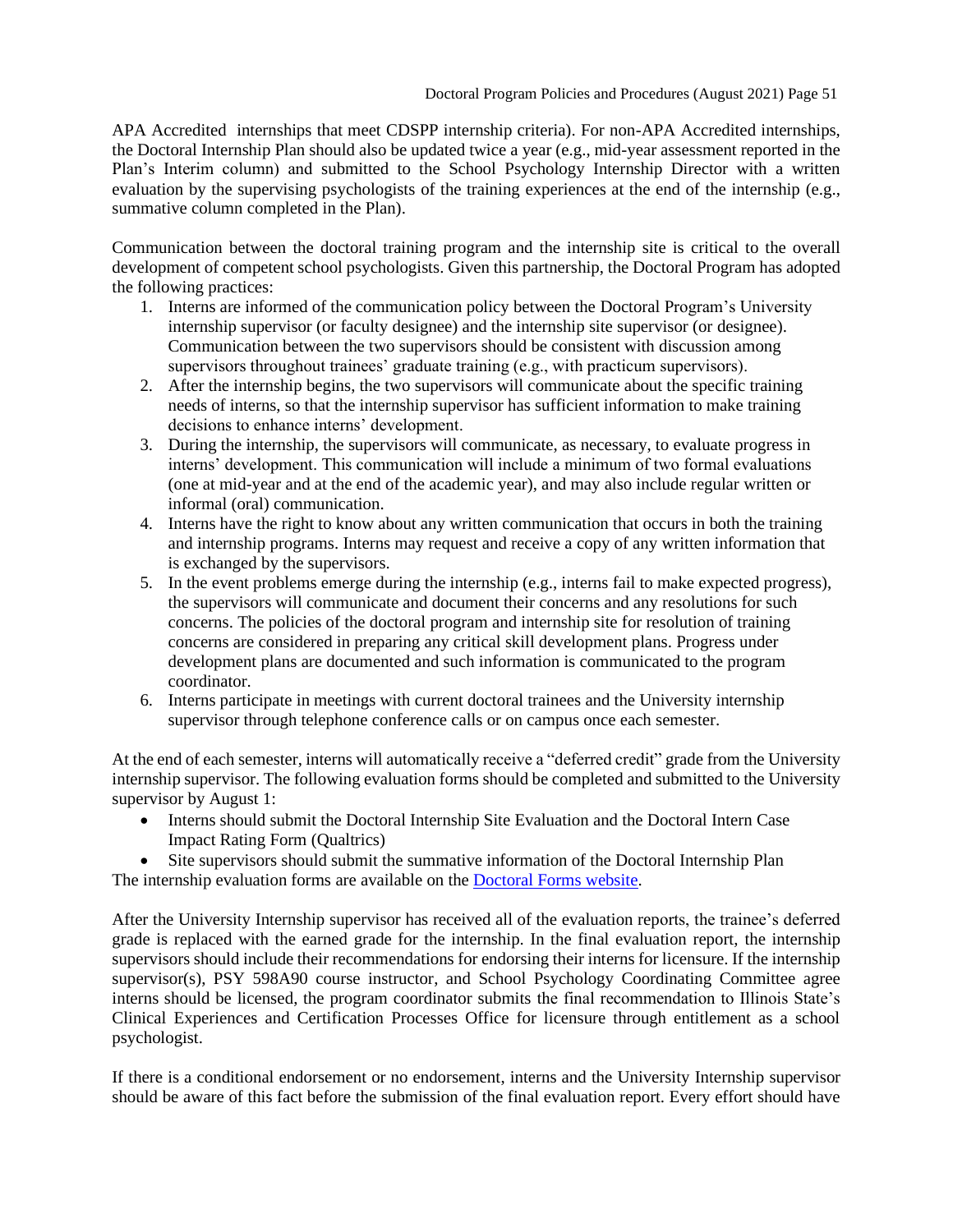been made to help interns complete their internship. If the University Internship supervisor and School Psychology Coordinating Committee concur with recommendations to deny licensure and interns disagree with the recommendation, interns may initiate appeal procedures as provided by the department and University policies. The appeal process is discussed in the Retention Standards and Evaluation section above. Interns may also ask an Illinois State Board of Education staff member to serve as a mediator.

Interns must maintain continuous registration until defending their dissertations. Interns who have exhausted their PSY 599 credits (a total of 15 credits required) may apply for an economic hardship deferment, which will halt interest accruing on student loans. Interns should contact the Loan Servicing Center (1-800-848-0979 or 1-800-557-7394) to request an application.

For purposes of program accountability and self-assessment, trainees must complete the Praxis II School Psychologist test, even if they are not seeking the Nationally Certified School Psychologist credential. The test is available on the Educational Testing Service [ETS PRAXIS](http://www.ets.org/praxis/nasp) website. The website also provides testing preparation materials. Trainee should submit a copy of their Praxis II test results to the program coordinator by July 31 of the end of the internship year.

#### <span id="page-51-0"></span>**Degree Audit**

Trainees must complete the Doctoral Degree Audit at the beginning of their last semester prior to graduation. The approved Doctoral Degree Audit Worksheet should be used to complete the Doctoral Degree Audit. Information about the form is available on the department's [Degree Audit website.](https://psychology.illinoisstate.edu/graduate/gradAdvisingResources/degreeAudit/) Trainees should review the deadline for submitting the Degree Audit before graduation, which is available on the Graduate School'[s Academic \(Graduation and Commencement\) website.](https://grad.illinoisstate.edu/students/graduation/) Any courses including transferred credits that are beyond the 8-year degree limit should not be identified on the Degree Audit. The completed Degree Audit should be sent as an editable document as an email attachment to the program coordinator. The program coordinator will submit the Degree Audit to the Graduate School. The Graduate School must approve the Degree Audit before trainees are eligible for graduation.

Trainees can amend an approved Degree Audit by completing the Request for Change in Graduate Degree Audit form. Information about the form is available on the [Degree Audit website.](https://psychology.illinoisstate.edu/graduate/gradAdvisingResources/degreeAudit/) Trainees should discuss any changes to the Degree Audit with the program coordinator. Trainee should print the completed form and submit it to the program coordinator, who will submit the signed Request for Change form to the Graduate School. The Graduate School has final approval of any change in the Degree Audit.

#### <span id="page-51-2"></span><span id="page-51-1"></span>**[Licensure](#page-51-2)**

#### **Licensure to work as a School Psychologist in Illinois Public Schools**

After completing the Doctoral Program including all required ISBE exams, trainees receive a recommendation for the Professional Educator License endorsement in School Psychology, Pre-K through 12th grade. The Professional Educator License allows graduates to work as a school psychologist in public schools in Illinois. Due to ISBE licensure requirements, a doctorate degree must be conferred before Illinois State provides a recommendation for licensure. Certain criminal convictions may preclude eligibility for a Professional Educator license in Illinois.

The steps to obtain ISBE licensure are provided below.

1. Trainees should complete the Intent for Licensure form by December 1 before their internship year. The form and instructions are available on the College of Education's Cecil J. Lauby Teacher Education Center's [Get Licensed website](https://education.illinoisstate.edu/teacher/licensures/) under Graduate/Advanced Licensure section.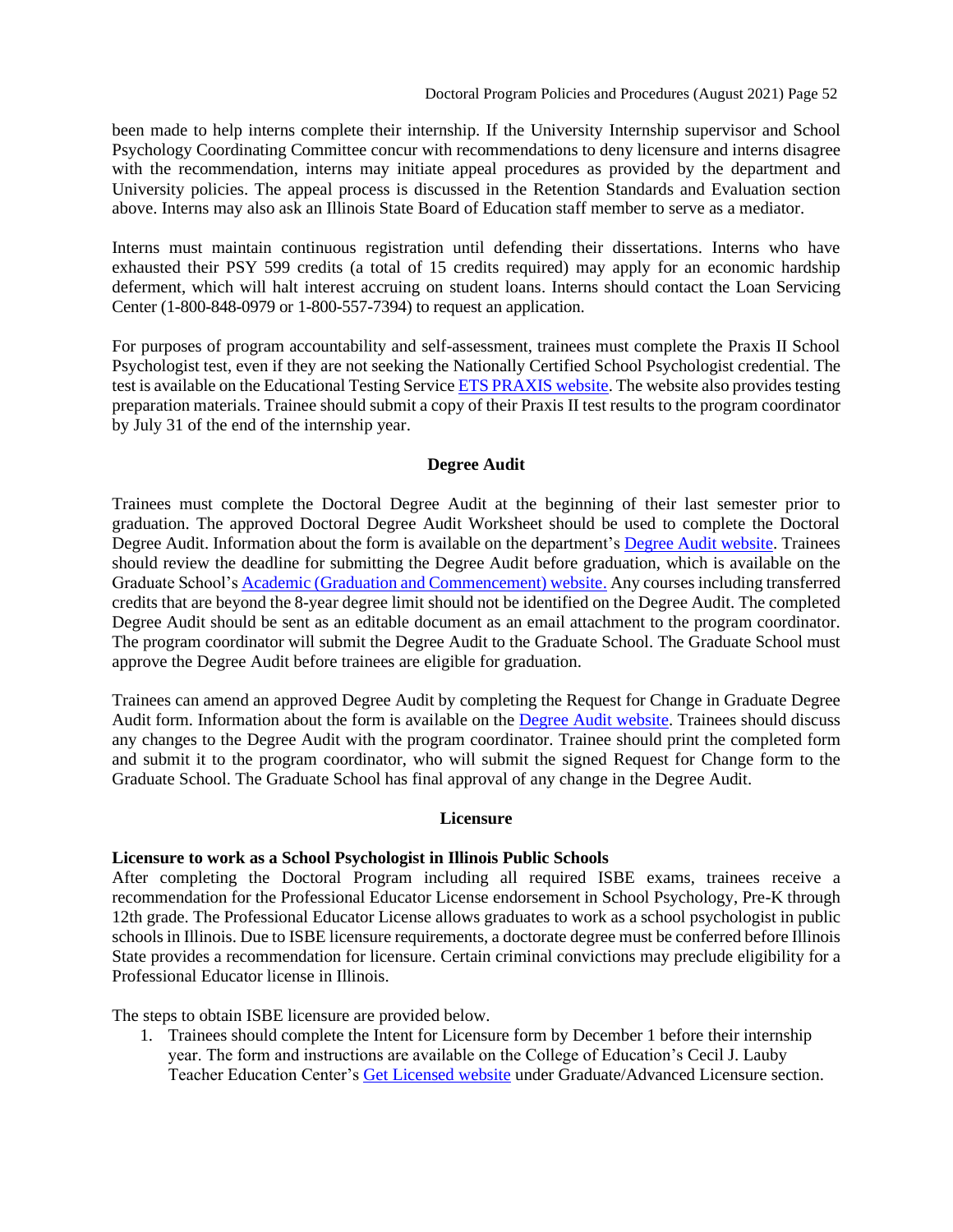- 2. Trainees should create an Educator Licensure Information System Account (ELIS) through ISBE. Information about creating an ELIS account is available on the [Lauby Teacher Education Center](https://education.illinoisstate.edu/teacher/gateways/elis.php)  [website.](https://education.illinoisstate.edu/teacher/gateways/elis.php)
- 3. Trainees must pass all required ISBE tests. Testing includes the Content Test in School Psychology.
- 4. Trainees must send proof of all test scores to Illinois State, which should be directly linked to trainee's ELIS account, for verification by the Lauby Teacher Education Center.
- 5. Trainees should send an email to [TeacherEdCenter@ilstu.edu](mailto:TeacherEdCenter@ilstu.edu) at the beginning of the spring semester of their internship year, and authorize the Lauby Teacher Education Center to examine trainee's file and communicate any licensure deficiencies that may exist.
- 6. Trainees must order an Illinois State transcript for ISBE. The transcript should be ordered from the Registrar's [Transcripts website.](http://registrar.illinoisstate.edu/transcripts/) After completing the internship, the transcript is uploaded directly to trainee's ELIS account.
- 7. The Teacher Education Center will notify trainees when entitlement is complete. Trainees should log in to their ELIS account and apply for licensure.

If trainees have any questions about the licensure process, trainees should contact the Lauby Teacher Education Center at [TeacherEdCenter@ilstu.edu](mailto:TeacherEdCenter@ilstu.edu) or (309) 438-3541. The Lauby Teacher Education Center is located in 56 DeGarmo Hall.

## **Licensure as a Psychologist for Independent Practice in Illinois**

A Doctoral Program graduate is eligible to sit for the clinical psychology licensing examination in Illinois and other states. Passing this examination and completing an appropriate post-doctoral experience enables graduates to work in an independent practice. Information about requirements for licensure for independent practice is available on the [Illinois Department of Financial and Professional Regulation website.](https://www.idfpr.com/licenselookup/licenselookup.asp) This website also includes information about employment services for school psychologists.

Doctoral trainees may register with an association that maintains records for psychology licensing boards. According to th[e Association of State and Provincial Psychology Board \(ASPPB\) website,](http://www.asppb.org/) "ASPPB created the Examination of Professional Practice in Psychology, which is used by licensing boards to assess candidates for licensure and certification." ASPPB also developed a "mobility program" that assists practitioners who want to become licensed in a different state.

## <span id="page-52-0"></span>**[Graduation](#page-52-2)**

<span id="page-52-2"></span>To graduate, trainees must meet all curriculum requirements, complete the internship, and defend the dissertation. Trainees should complete the Application for Degree Completion and Commencement Participation, which is available on the Graduate School's [Academics \(Graduation and Commencement\)](https://grad.illinoisstate.edu/students/graduation/)  [website.](https://grad.illinoisstate.edu/students/graduation/) The completed form and application fee should be submitted to the Graduate School by the application deadline. See the Graduation and Commencement website for the application deadline.

## **Alumni Employment**

<span id="page-52-1"></span>Many of our alumni are employed as administrators of school psychological services, as school psychologists in public and private schools, in independent practices, in medical settings, and as educators of school psychologists in colleges and universities. Contact the School Psychology program coordinator for a list of Doctoral Program alumni.

The [NASP Career Center website](https://nasponline-jobs.careerwebsite.com/) has a list of nationwide employment sites for school psychologists. The [Illinois School Psychologists Association website](http://www.ilispa.org/) also includes a list of job openings in Illinois. The [APA](https://www.apa.org/monitor)  [Monitor on Psychology](https://www.apa.org/monitor) is the best source for employment opportunities in higher education.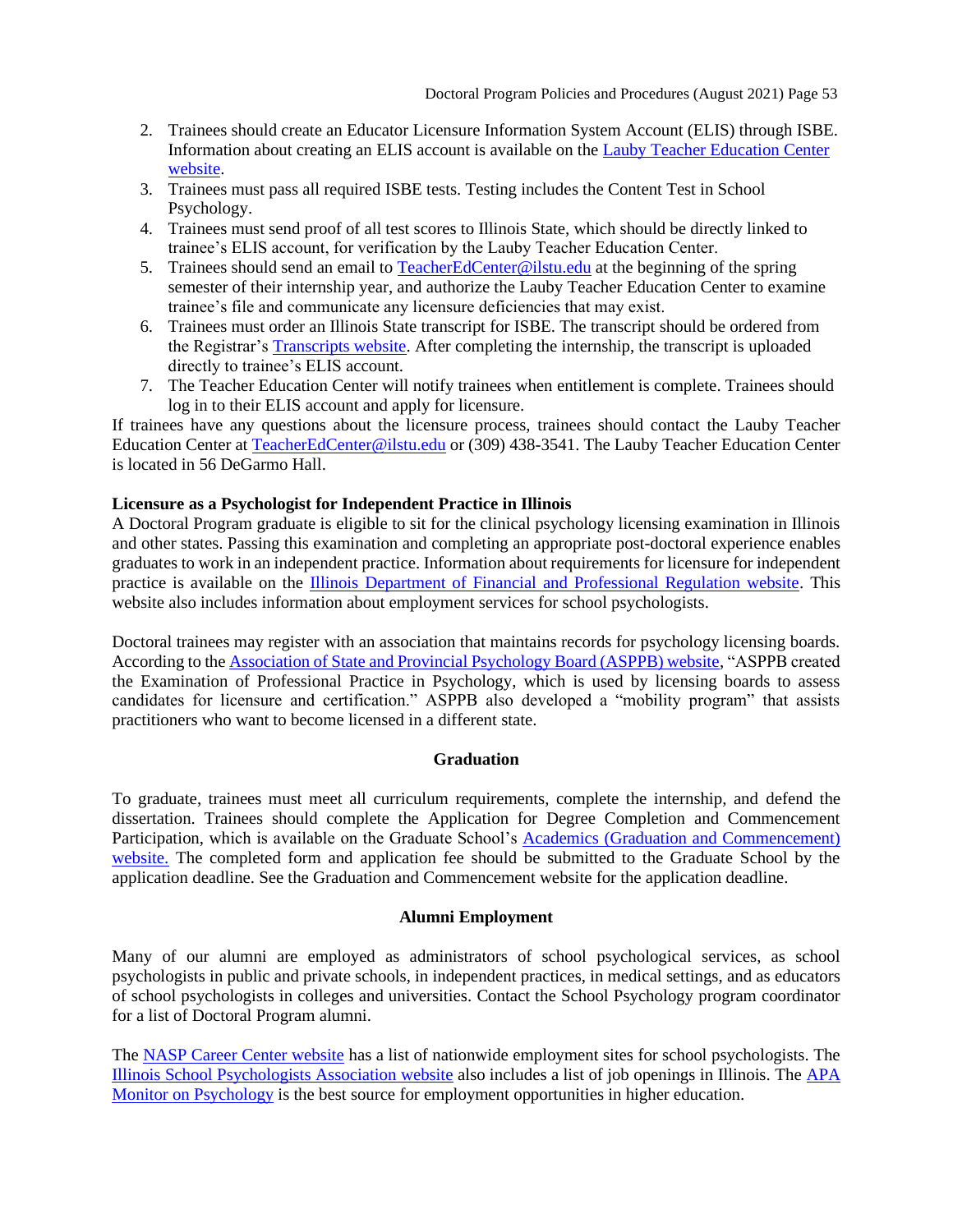## <span id="page-53-0"></span>**[Continuing Professional Development](#page-53-0)**

The Graduate Programs in School Psychology are committed to providing continuing professional development for licensed school psychologists. School Psychology faculty members provide "contract" courses for local school districts based on their specific needs (e.g., a recent course was offered on databased decision making). The Graduate Programs also sponsor an annual School Psychology Institute. The Institute consists of a free half-day skill-based workshop for local school psychologists and an afternoon research colloquium. Recent Institute presenters have included Drs. Desiree Vega (Assessment of Emergent Bilingual Students), Sherrie L. Proctor (Identity Matters), Leandra Parris (crisis prevention and preparedness in the schools), Patrick Friman (advanced treatment concepts), Kris Varjas (assessing legal and medical issues in practice), and Heather Ringeisen (child maltreatment and well-being). Other workshops for area professionals occur throughout the year. The Graduate Programs in School Psychology is a NASP-approved continuing education provider and Continuing Education Units are offered for qualifying professional development events.

## <span id="page-53-1"></span>**[Annual Program Assessment](#page-53-2)**

<span id="page-53-2"></span>The Graduate Programs in School Psychology are committed to the goal of continuous self-evaluation in order to meet training needs of the field. The School Psychology Coordinating Committee annually reviews all program evaluation data. School Psychology retreats are typically held annually. The self-evaluation plan is presented below with each review completed annually unless otherwise stated.

#### **Program Assessment Methods and Frequency**

- Review grade point averages each semester for all trainees; a minimum 3.0 out of 4.0 is required
- The SPCC conducts annual reviews of all students currently enrolled in the Doctoral Program. This review includes all faculty and practicum supervisor evaluations\* , progress on apprenticeship or thesis and dissertation research requirements to assess trainees' progress including achieving predetermined Minimal Levels of Achievement for each Discipline Specific Knowledge area and Profession Wide competency.
- Hold at least one meeting or phone conference with internship supervisors each year and more if concerns develop based on quarterly evaluations; review final internship evaluation for all interns
- Hold individual meetings, at least annually, with the school psychologist and or other designated site supervisor at field sites about first year trainee placements
- Review the results of the comprehensive exam completed by advanced trainees
- Review the School Psychology Content Area Test and Praxis II exam results for all students and Exam for Professional Practice in Psychology (EPPP) results for graduates who apply for licensure
- Convene the School Psychology Coordinating Committee at least monthly with agenda items devoted to trainee concerns articulated by trainee representatives
- Convene the School Psychology Community Advisory Committee meetings once a year in the fall
- Distribute alumni surveys 2 and 5 years post degree
- Review annual APA ARO data of graduates including employment status, professional accomplishments, and licensure status

<sup>\*</sup> For any items rated below 3 (meets expectations for stage of training), measures are taken to support students in improving their demonstrated performance (see the section on Minimal Levels of Achievement above).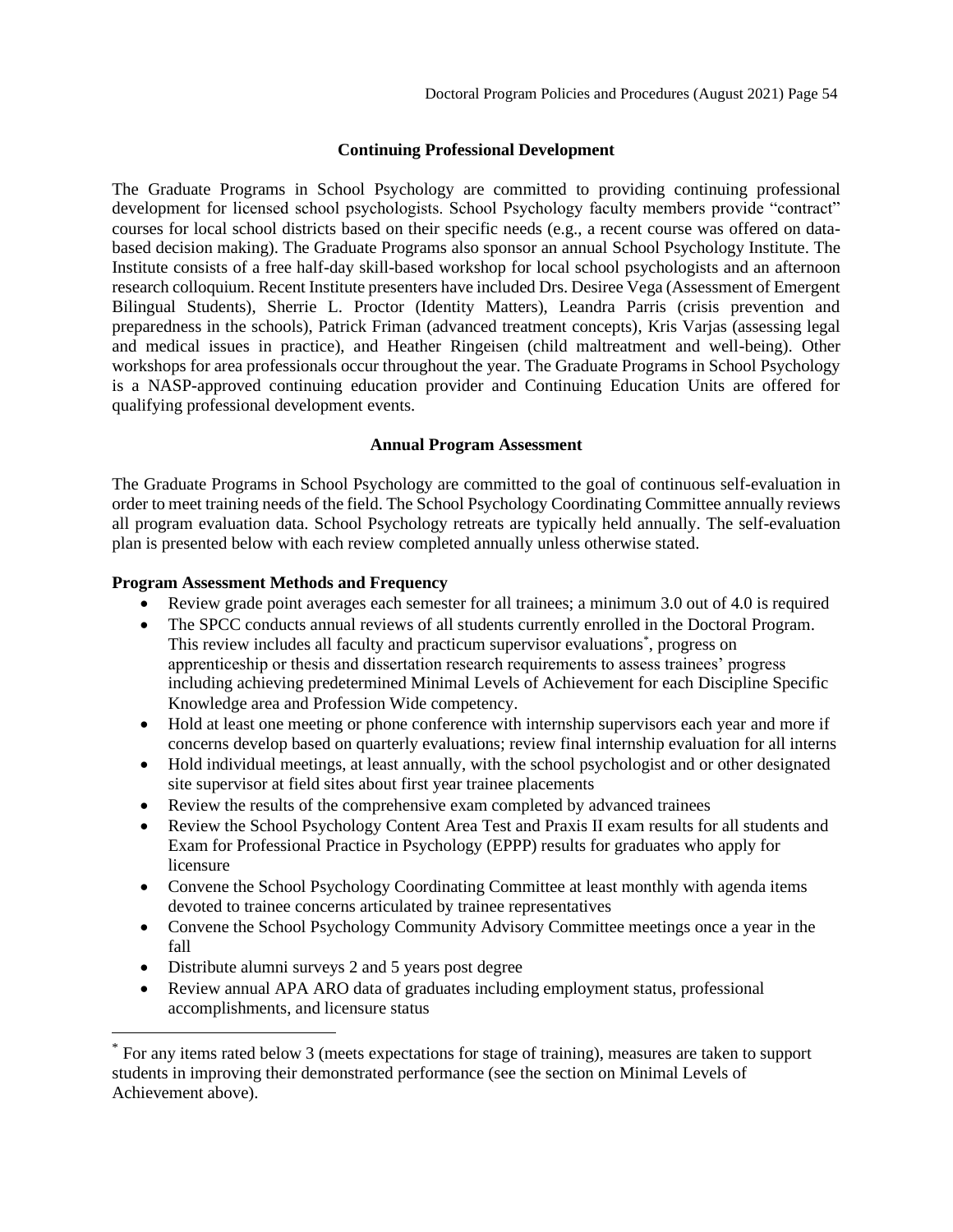Doctoral Program Policies and Procedures (August 2021) Page 55

- Complete the APA accreditation self-study periodically as required by APA
- Complete the Doctoral Program review by internal review committees of Illinois State University every seven years, with a report to the Illinois Board of Higher Education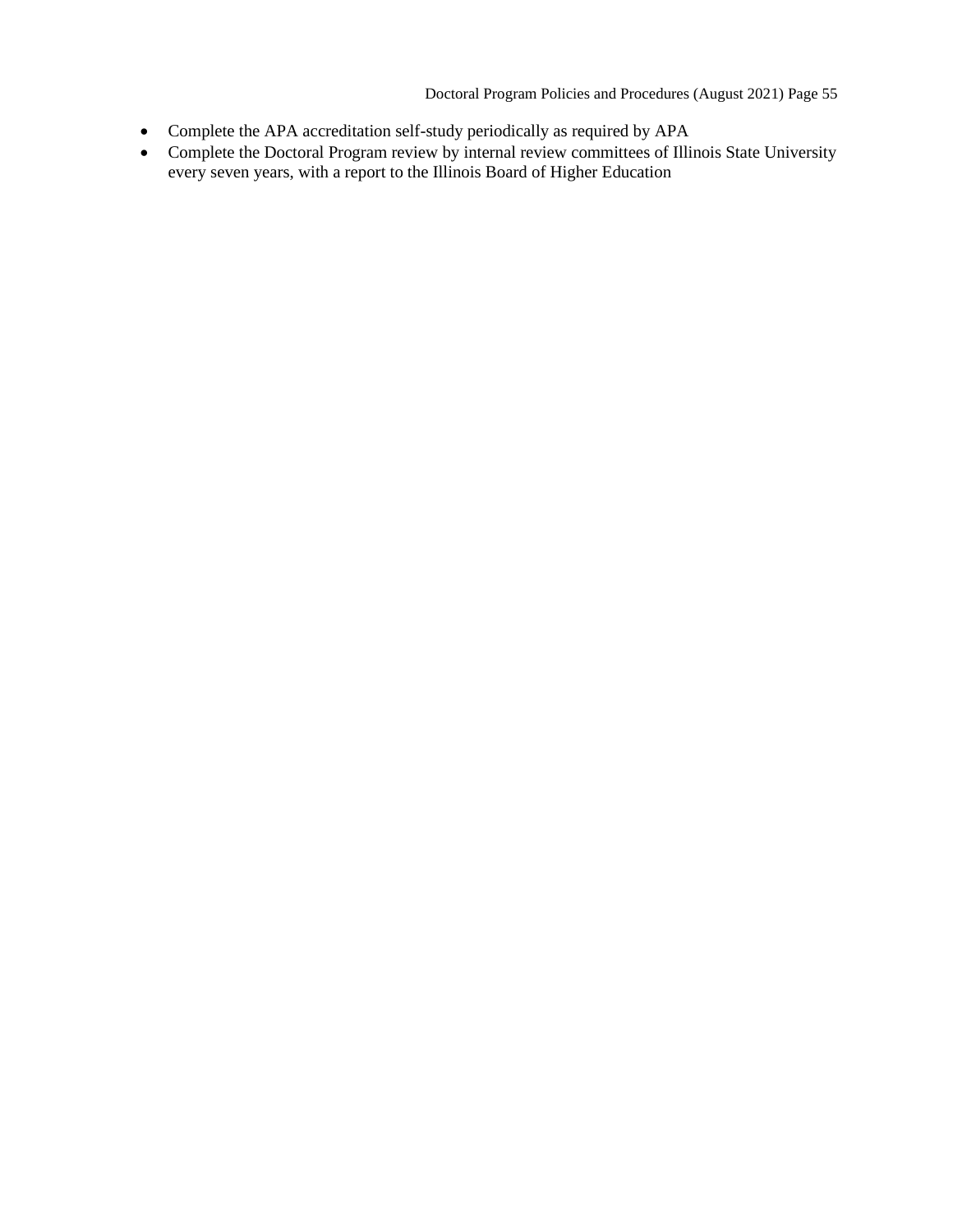<span id="page-55-0"></span>

| Admission     | Year 1                          | Year 2                 | Year 3                      | Year 4                                    | Year 5<br>Assessments         | Post-<br>graduate  |
|---------------|---------------------------------|------------------------|-----------------------------|-------------------------------------------|-------------------------------|--------------------|
|               | Assessments                     | <b>Assessments</b>     | Assessments                 | Assessments                               | (if appropriate)              | follow-up          |
| Review all    | 3.0 or better                   | 3.0 or better          | 3.0 or better               | 3.0 or better GPA                         | 3.0 or better                 | Review             |
| completed     | <b>GPA</b>                      | <b>GPA</b>             | <b>GPA</b>                  |                                           | <b>GPA</b>                    | annual APA         |
| doctoral      |                                 |                        |                             | B or better grade in                      |                               | ARO data           |
| program       | B or better grade               | <b>B</b> or better     | <b>B</b> or better          | all DSK and PWC                           | Trainee self-                 | including          |
| applications  | in all required                 | grade in all           | grade in all                | courses & practica                        | assessment of                 | employment         |
|               | DSK and PWC                     | required               | DSK and PWC                 |                                           | internship                    | status.            |
| Personal      | courses                         | DSK and                | courses &                   | Pass                                      | performance                   | professional       |
| interview     |                                 | <b>PWC</b> courses     | practica                    | comprehensive                             |                               | achievements,      |
| with invited  | In January, mid-                | and practica           |                             | exam before fall                          | Formative                     | and licensure      |
| applicants    | vear assessment<br>of trainees: | (436A04 an<br>436A05)  | GA supervisor<br>evaluation | semester                                  | and<br>summative              | status             |
| Current       | program                         |                        |                             | GA supervisor                             | evaluations                   | Complete           |
| student       | coordinator                     | <b>GA</b>              | Complete                    | evaluation                                | by internship                 | Alumni             |
| feedback on   | meets with                      | supervisor             | research                    |                                           | site                          | Surveys every      |
| interviewed   | trainees; trainees              | evaluation             | apprenticeship              | Dissertation                              | supervisors                   | 2 and 5 years      |
| applicants    | receive a written               |                        | project or                  | proposal must be                          |                               | post-degree        |
|               | summary of the                  | Assessment             | defend                      | approved by                               | Defend                        |                    |
| Faculty       | meeting                         | of trainees'           | master's thesis             | October 31 to                             | dissertation                  | Solicit            |
| deliberations |                                 | PWCs by                | by Dec. 1                   | apply for                                 |                               | graduate           |
| related to    | GA supervisor                   | faculty and            |                             | internship                                | SPCC annual                   | updates for        |
| admission     | evaluation                      | practicum              | Assessment of               |                                           | trainee                       | annual alumni      |
|               |                                 | supervisors            | trainees'                   | Approval required                         | evaluation,                   | newsletter         |
| List required | Assessment of                   |                        | PWCs by                     | to seek an                                | program                       |                    |
| foundational  | trainees' PWCs                  | Trainee's              | faculty and                 | internship                                | advisor                       | <b>Review EPPP</b> |
| courses       | by faculty,                     | Degree Audit           | practicum                   |                                           | reviews                       | exam pass          |
| For           | advanced<br>doctoral            | Worksheet is           | supervisors                 | Assessment of<br>trainees' PWCs by        | progress with<br>trainee, who | rate of            |
| admission,    | supervisors, and                | approved by<br>program | SPCC annual                 | faculty and                               | receives a                    | graduates          |
| require the   | fieldwork                       | advisor                | trainee                     | practicum                                 | written                       |                    |
| equivalent of | supervisors                     |                        | evaluation,                 | supervisors                               | summary of                    |                    |
| a minor in    |                                 | SPCC annual            | program                     |                                           | evaluation                    |                    |
| psychology    | SPCC annual                     | trainee                | advisor                     | SPCC annual                               | and meeting                   |                    |
| (21 credits)  | trainee                         | evaluation,            | reviews                     | trainee evaluation,                       |                               |                    |
|               | evaluation,                     | program                | progress with               | program advisor                           | Complete                      |                    |
|               | program advisor                 | advisor                | trainee, who                | reviews progress                          | Praxis II                     |                    |
|               | reviews progress                | reviews                | receives a                  | with trainee, who                         | exam by July                  |                    |
|               | with trainee,                   | progress with          | written                     | receives a written                        | $31$ of                       |                    |
|               | who receives a                  | trainee, who           | summary of                  | summary of                                | internship                    |                    |
|               | written                         | receives a             | evaluation and              | evaluation and                            | year                          |                    |
|               | summary of                      | written                | meeting                     | meeting                                   |                               |                    |
|               | evaluation and                  | summary of             |                             |                                           |                               |                    |
|               | meeting                         | evaluation             |                             | Complete ISBE<br><b>Content Area Test</b> |                               |                    |
|               |                                 | and meeting            |                             | in School                                 |                               |                    |
|               |                                 |                        |                             | Psychology by                             |                               |                    |
|               |                                 |                        |                             | August 15                                 |                               |                    |

# **Appendix A: Doctoral Program Schematic of Performance-based Assessments**

Acronyms:

DSK – Discipline Specific Knowledge

GPA – Grade Point Average

PWC – Profession-Wide Competency

SPCC – School Psychology Coordinating Committee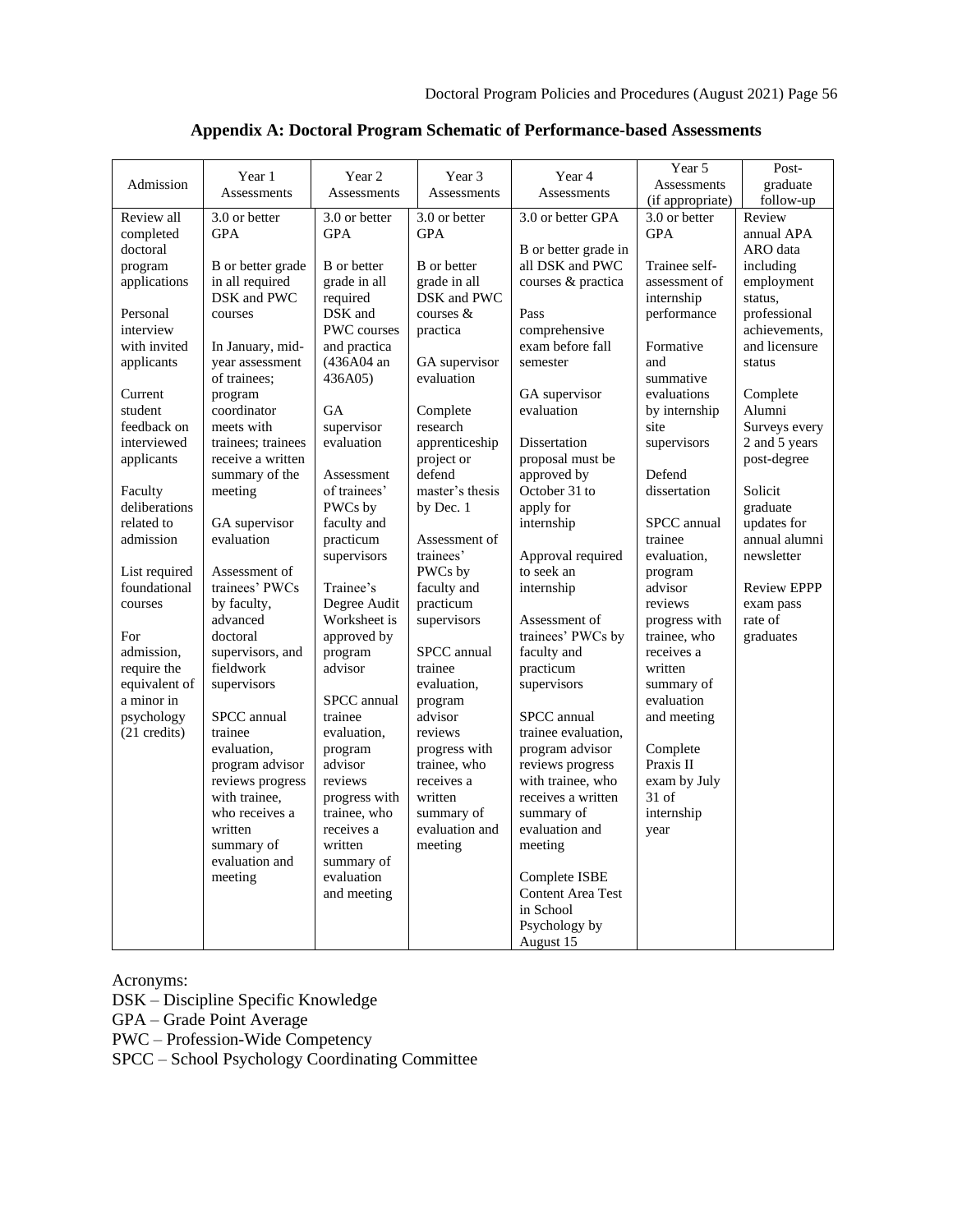## **Appendix B: Suggested Five-Year Course Sequence**

<span id="page-56-0"></span>The following sequence is based on a 5-year program (4 years in residence followed by a 1-year internship). Trainees are strongly encouraged to discuss with their program advisors the possibility of extending their residency to six years in order to facilitate completion of the dissertation (an approved defense) prior to leaving for internship.

All of the courses are for three credits unless otherwise noted. Course availability per semester is subject to department resources. Some courses may be scheduled during different semesters to accommodate teaching schedules and sabbatical leaves.

## **First Year, FALL—15 credits**

PSY 421 Advanced Behavior Modification PSY 432 Theory and Practice of Cognitive Assessment PSY 440 Statistics: Data Analysis and Methodology PSY 472 Legal, Ethical, and Professional Issues in School Psychology PSY 498A05 First Year Fieldwork in School Psychology (2 credits) PSY 503 Doctoral Research Proseminar (1 credit)

# **First Year, SPRING—15 credits**

PSY 433 Social Emotional and Behavioral Assessment and Intervention PSY 435 Academic Assessment and Intervention PSY 442 Test Theory PSY 474 Theory and Practice of Mental Health Consultation in the Schools PSY 498A05 First Year Fieldwork in School Psychology (2 credits) PSY 499 Master's Thesis (1 credit) **or** PSY 502 Research Apprenticeship (1 credit)

## **First Year, SUMMER—credits vary**

PSY 473 Theories and Techniques of Counseling: Children and Adolescents PSY 499 Master's Thesis (1 credit) **or** PSY 502 Research Apprenticeship (1 credit) PSY 547 Advanced Child and Adolescent Psychopathology

## **Second Year, FALL—credits vary**

PSY 436A04 Practicum: Psychoeducational Assessment and Intervention PSY 436A05 Practicum: Psychosocial Assessment and Intervention PSY 452 Seminar in Developmental Psychology PSY 499 Master's Thesis (1 credit) or PSY 502 Research Apprenticeship (1 credit)

# **Second Year, SPRING—credits vary**

PSY 431 Theory and Research in Social Psychology PSY 436A04 Practicum: Psychoeducational Assessment and Intervention PSY 436A05 Practicum: Psychosocial Assessment and Intervention PSY 499 Master's Thesis (1 credit) or PSY 502 Research Apprenticeship (1 credit)

# **Second Year, SUMMER—credits vary**

PSY 451 Psychology of Diversity (if not offered during summer, enroll in fall or spring semester) PSY 499 Master's Thesis (1 credit)

# **Third Year, FALL—credits vary**

PSY 418 Learning and Cognition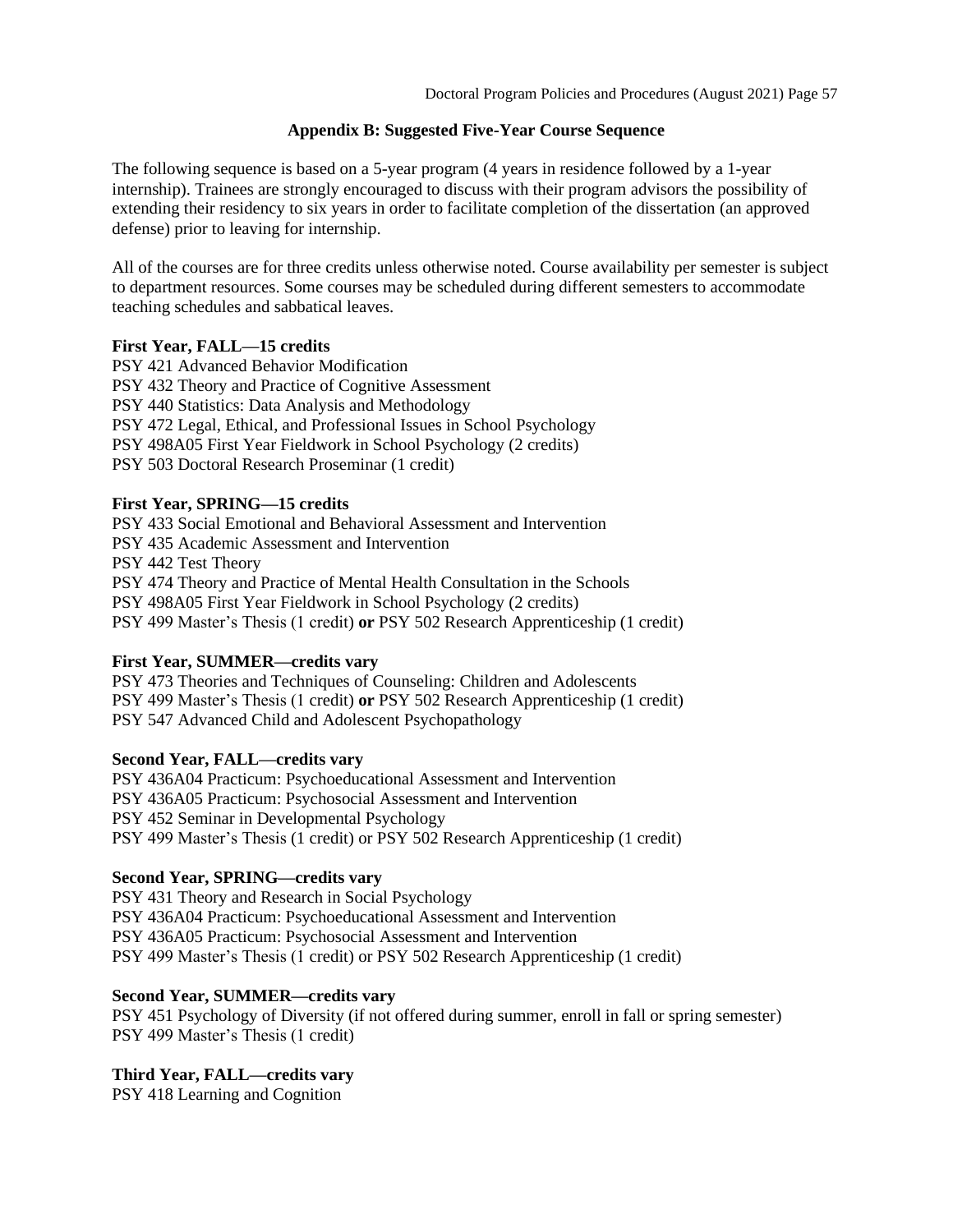PSY 420 Theories of Personality PSY 590A0x Advanced Practicum Elective, as needed

#### **Third Year, SPRING—credits vary**

PSY 463 Brain and Behavior Relationships PSY 536 Seminar and Practicum in Supervision of School Psychological Services PSY 590A0x Advanced Practicum Elective, as needed

## **Third Year, SUMMER—credits vary**

PSY 320 History of Psychology (if not offered during summer, enroll in fall or spring semester) PSY 599 Doctoral Research (Dissertation) (1-15 credits possible) Elective, as needed

#### **Fourth Year, FALL—credits vary**

PSY 590A03 Advanced Practicum Supervision (1 credit) PSY 599 Doctoral Research (Dissertation) (1-15 credits possible) Elective, as needed

#### **Fourth Year, SPRING—credits vary**

PSY 590A0x Advanced Practicum **or** Any elective course PSY 599 Doctoral Research (Dissertation) (1-15 credits possible)

#### **Fourth Year, SUMMER—credits vary**

PSY 598A90 Doctoral Internship in School Psychology (Final Term) (1 credit) (registration required if internship begins after the end of the spring semester, but before the start of the fall semester) PSY 599 Doctoral Research (Dissertation) (1-15 credits possible)

#### **Fifth Year, FALL—credits vary**

PSY 598A90 Doctoral Internship in School Psychology (Final Term) (1 credit) PSY 599 Doctoral Research (Dissertation) (1-15 credits possible)

#### **Fifth Year, SPRING—credits vary**

PSY 598A90 Doctoral Internship in School Psychology (Final Term) (1 credit) PSY 599 Doctoral Research (Dissertation) (1-15 credits possible)

#### **Fifth Year, SUMMER—credits vary**

PSY 598A90 Doctoral Internship in School Psychology (Final Term) (registration required if internship continues beyond the last day of the spring semester) PSY 599 Doctoral Research (Dissertation) (1-15 credits possible)

Note:

- The master's thesis may be completed for a total of 4-6 credits. Any credits above 6 credits will not count in the GPA or as credits toward graduation, and should not be included in the Master's Degree Audit.
- The doctoral dissertation requires a total of 15 credits. Any credits above 15 credits will not count in the GPA or as credits toward graduation, and should not be included in the Doctoral Degree Audit.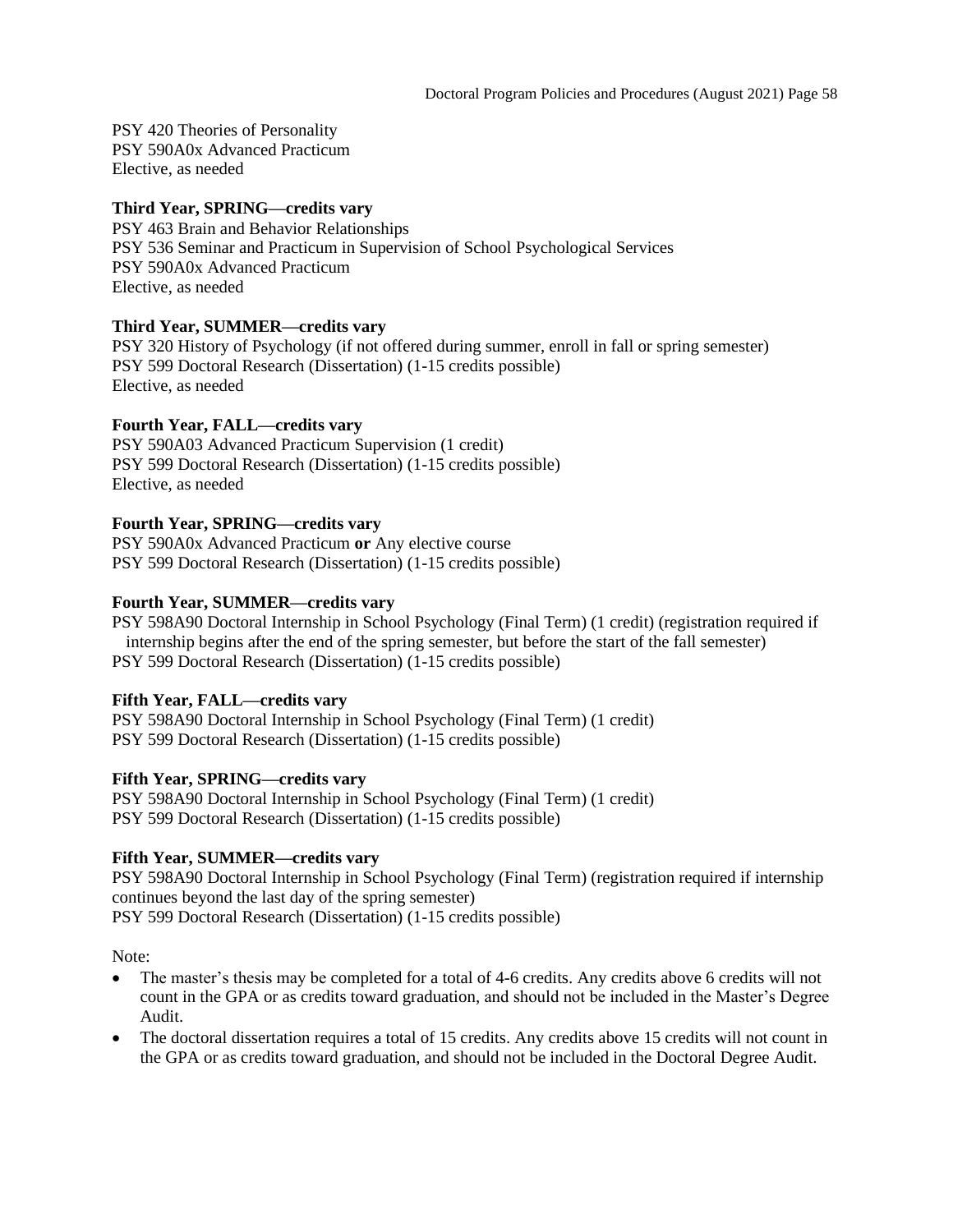## **Appendix C: Checklist of Important Dates**

## <span id="page-58-0"></span>**First Year**

- Before the start of the fall semester, complete a physical examination and a criminal background check that may require fingerprinting; submit the results to the program coordinator by September 1
- By September 1, complete the GA Health Insurance Certification and submit the form to the Graduate Programs Office (448 DeGarmo Hall)
- By September 1, complete the appropriate PSY 498A05 First Year Fieldwork/Practicum Agreement(s) (if applicable) and submit the agreement(s) to the program coordinator
- By September 1, complete the Professional Practice Insurance Coverage and Professional Practice Health Insurance Certification and submit the forms to the Graduate Programs Office
- By October 30, graduate assistants must complete the Mandatory Governmental Ethics Online Training
- Before the end of the fall semester, select the apprenticeship project or master's thesis option and complete the PSY 502 Research Apprenticeship or Department Approval of Thesis Chair form, when your faculty supervisor or thesis chair is selected
- By January 31, complete the GA Health Insurance Certification and submit the form to the Graduate Programs Office
- By January 31, complete the Professional Practice Insurance Coverage and Professional Practice Health Insurance Certification and submit the forms to the Graduate Programs Office
- By April 1, complete the Academic Professional Development Information form, and Apprentice/Thesis/Dissertation Progress Report, and submit the forms and an updated curriculum vitae and unofficial transcript to the Graduate Programs Office
- By June 1 if you have a summer assistantship, complete the Graduate Assistant Health Insurance Certification and submit the form to the Graduate Programs Office
- By August 1, complete the survey based on APA's Student Data Sheet

# **Second Year**

- By September 1, complete the Graduate Assistant Health Insurance Certification and submit the form to the Graduate Programs Office
- By September 1, complete the Professional Practice Insurance Coverage and Professional Practice Health Insurance Certification and submit the forms to the Graduate Programs Office
- By September 1, complete the PSY 436A04 Psychoeducational Practicum RtI Agreement (if applicable) and submit the agreement to the program coordinator
- By October 30, graduate assistants must complete the Mandatory Governmental Ethics Online Training
- By January 31, complete the Graduate Assistant Health Insurance Certification and submit the form to the Graduate Programs Office
- By January 31, complete the Professional Practice Insurance Coverage and Professional Practice Health Insurance Certification and submit the forms to the Graduate Programs Office
- By February 15, obtain approval of your thesis proposal from your Thesis Committee (if not completing a research apprenticeship)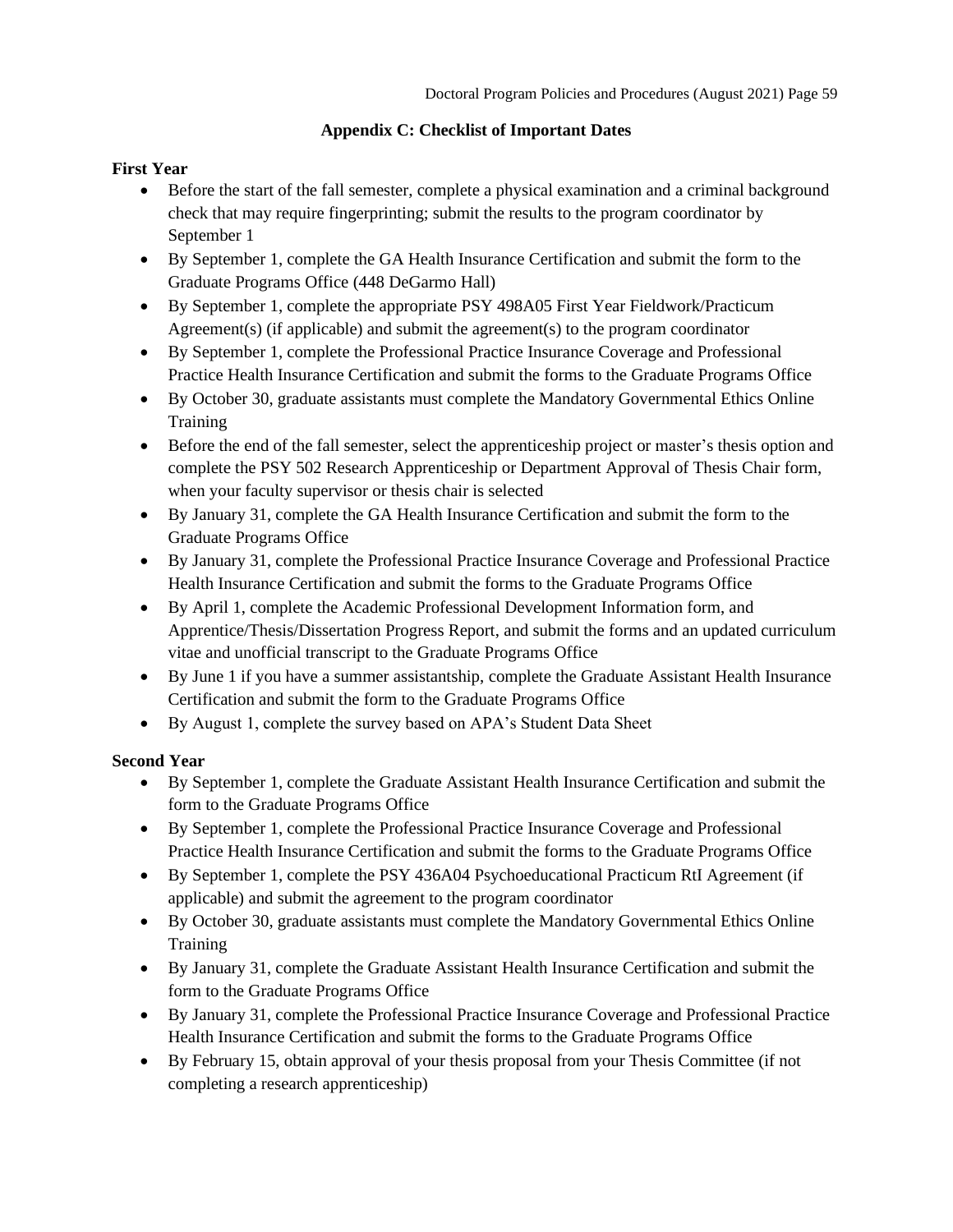- By April 1, update the Academic Professional Development Information form, and Apprentice/Thesis/Dissertation Progress Report, and submit the forms, an updated curriculum vitae, and an unofficial transcript to the Graduate Programs Office
- By April 15, complete the Doctoral Degree Audit Worksheet with your program advisor and submit the worksheet to the program coordinator
- By June 1 if you have a summer assistantship, complete the Graduate Assistant Health Insurance Certification and submit the form to the Graduate Programs Office
- By June 1, complete the Professional Practice Insurance Coverage and Professional Practice Health Insurance Certification, if applicable, and submit the forms to the Graduate Programs **Office**
- By August 1, complete the survey based on APA's Student Data Sheet

# **Third Year**

- By September 1, complete the Graduate Assistant Health Insurance Certification and submit the form to the Graduate Programs Office
- By September 1, complete the Professional Practice Insurance Coverage and the Professional Practice Health Insurance Certification and submit the forms to the Graduate Programs Office
- By October 30, graduate assistants must complete the Mandatory Governmental Ethics Online **Training**
- By December 1, trainees must complete the apprentices hip project or defend the master's thesis
- By January 31, complete the Graduate Assistant Health Insurance Certification and submit the form to the Graduate Programs Office
- By January 31, complete the Professional Practice Insurance Coverage and the Professional Practice Health Insurance Certification and submit the forms to the Graduate Programs Office
- By April 1, update the Academic Professional Development Information form, and Apprentice/Thesis/Dissertation Progress Report, and submit the forms, an updated curriculum vitae, and unofficial transcript to the Graduate Programs Office
- By May 1, register for the comprehensive examination
- By June 1 if you have a summer assistantship, complete the GA Health Insurance Certification and submit the form to the Graduate Programs Office
- By June 1, complete the Professional Practice Insurance Coverage and Professional Practice Health Insurance Certification, if applicable, and submit the forms to the Graduate Programs **Office**
- By August 1, complete the survey based on APA's Student Data Sheet

# **Fourth Year**

- During the week before the fall semester begins, take the comprehensive examination
- By September 1, complete the Graduate Assistant Health Insurance Certification and submit the form to the Graduate Programs Office
- By September 1, complete the Professional Practice Insurance Coverage and Professional Practice Health Insurance Certification and submit the forms to the Graduate Programs Office
- By September 1, submit a written request to opt out of the APPIC matching process for an internship the following year, if applicable, to the program coordinator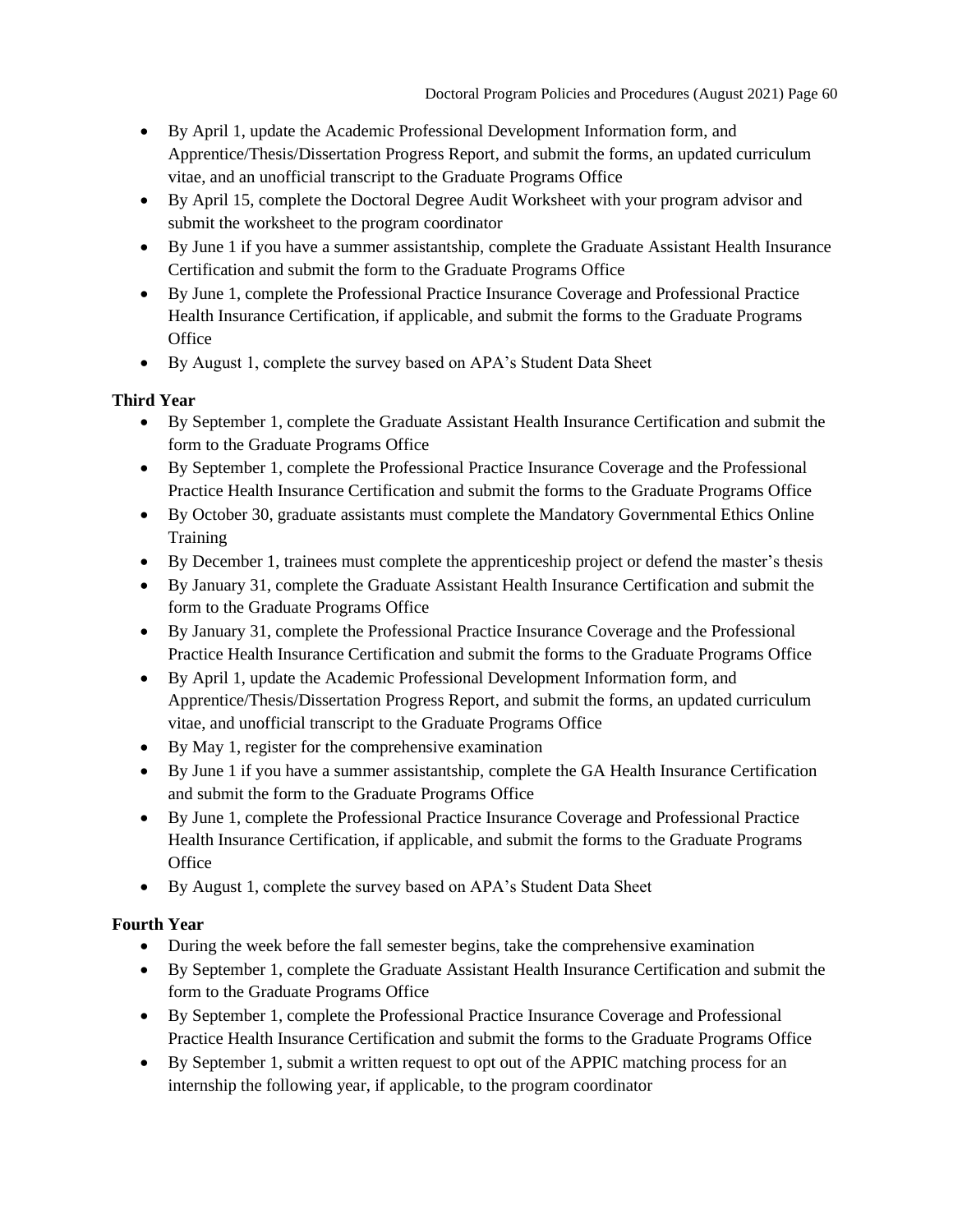- By October 30, graduate assistants must complete the Mandatory Governmental Ethics Online **Training**
- By October 31 obtain approval of your dissertation proposal from your Dissertation Committee in order to receive approval to seek an internship
- By November, 15, register for the APPIC matching process and submit the internship application
- By December 1, complete the Intent to File for Licensure and submit the form to the Lauby Teacher Education Center
- Early in January before the start of the spring semester, participate in interviews for doctoral internships the following year (if applicable) for sites associated with ISPIC
- By January 31, complete the Graduate Assistant Health Insurance Certification and submit the form to the Graduate Programs Office
- By January 31, complete the Professional Practice Insurance Coverage and Professional Practice Health Insurance Certification and submit the forms to the Graduate Programs Office
- By April 1, update the Academic Professional Development Information form, and Apprentice/Thesis/Dissertation Progress Report, and submit the forms, an updated curriculum vitae, and an unofficial transcript to the Graduate Programs Office
- By June 1 if you have a summer assistantship, complete the Graduate Assistant Health Insurance Certification and submit the form to the Graduate Programs Office
- By June 1, complete the Professional Practice Insurance Coverage and Professional Practice Health Insurance Certification, if applicable, and submit the forms to the Graduate Programs **Office**
- By August 1, complete the survey based on APA's Student Data Sheet
- By August 15, pass the ISBE's Content Area Test in School Psychology

# **Fifth Year and Beyond**

- By September 1, complete the Professional Practice Insurance Coverage and Professional Practice Health Insurance Certification and submit the forms to the Graduate Programs Office
- By September 1, interns and their site supervisors should complete the Doctoral Internship Plan and submit the plan to the School Psychology Internship Director
- By January 31, complete the Professional Practice Insurance Coverage and Professional Practice Health Insurance Certification and submit the forms to the Graduate Programs Office
- By April 1, update the Academic Professional Development Information form, and Apprentice/Thesis/Dissertation Progress Report, and submit the forms, an updated curriculum vitae, and unofficial transcript to the Graduate Programs Office
- By May 1, complete the Doctoral Degree Audit and submit the form as an editable document to the program coordinator
- By June 1, complete the Professional Practice Insurance Coverage and Professional Practice Health Insurance Certification, if applicable, and submit the forms to the Graduate Programs **Office**
- By July 31, complete the Praxis II School Psychologist Test
- By August 1, complete the Internship Site Trainee Evaluation and submit the form to the School Psychology Internship Director
- By August 1, complete the survey based on APA's Student Data Sheet
- Defend your dissertation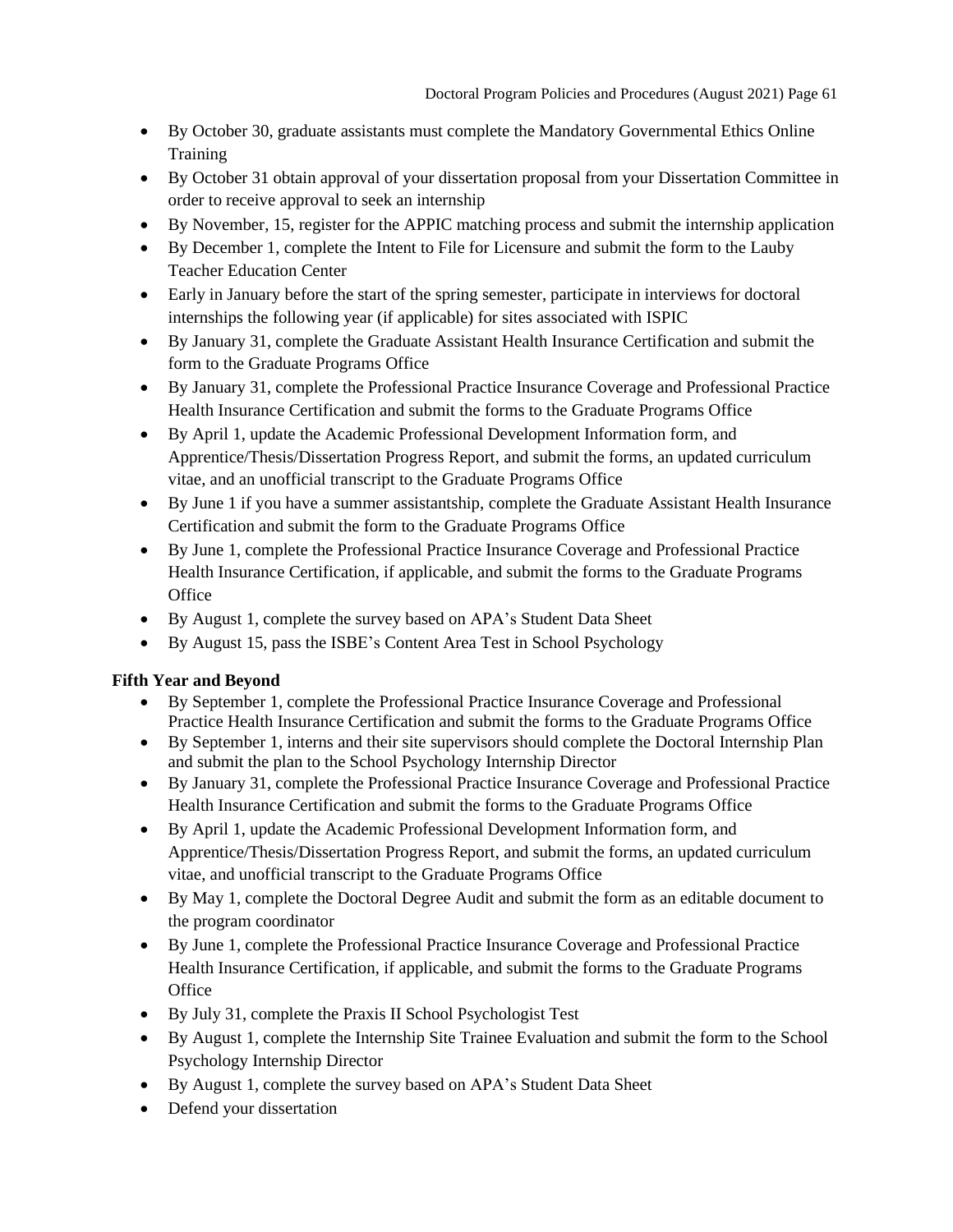Doctoral Program Policies and Procedures (August 2021) Page 62

Trainees must also comply with the Graduate School's **Dates and Deadlines** in order to satisfy their degree and graduation requirements. The deadlines vary each semester.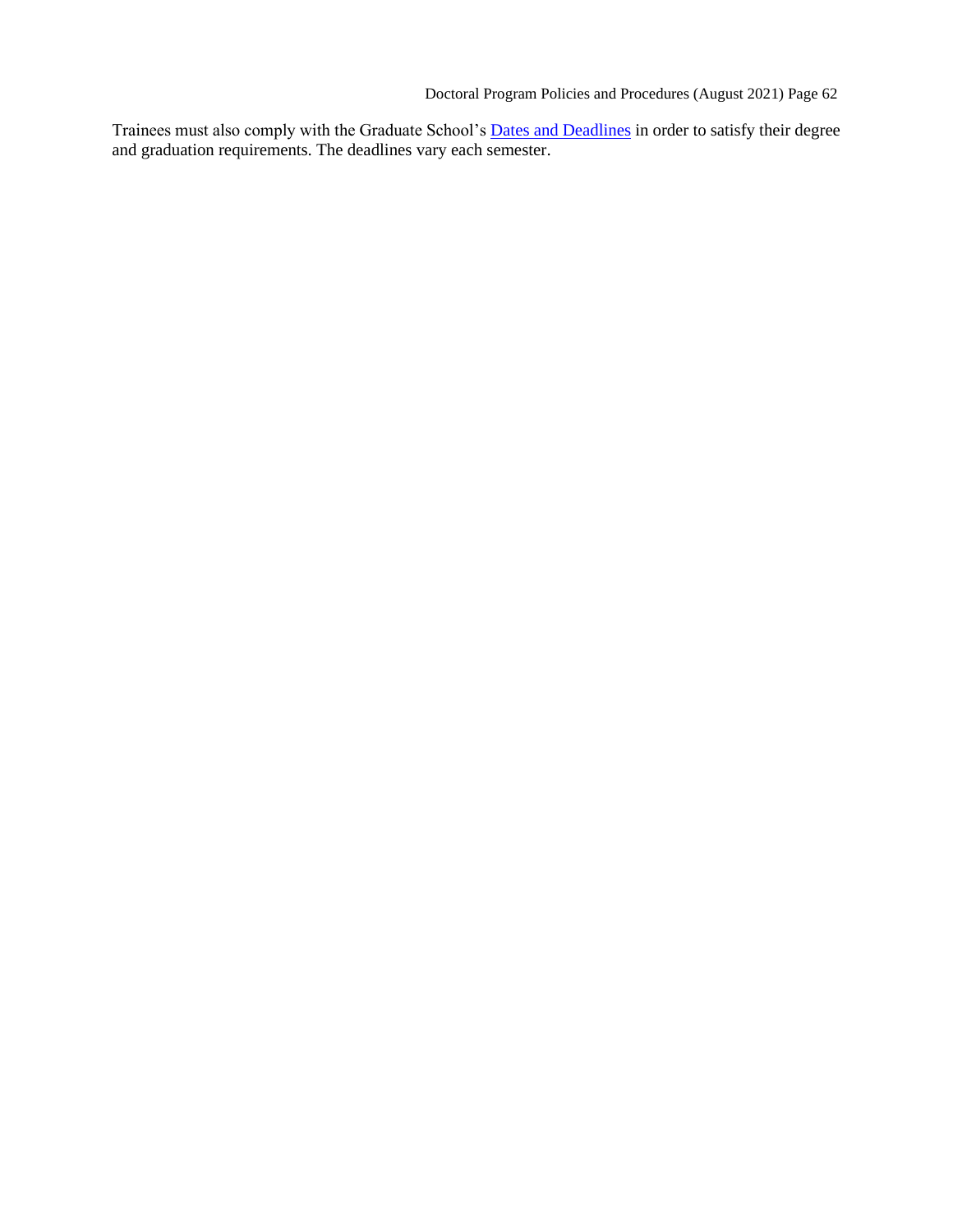#### **See the Doctoral Comprehensive Exam Website**

<span id="page-62-30"></span><span id="page-62-29"></span><span id="page-62-0"></span>Comprehensive Examination Registration Form

#### **See the [Doctoral Forms](#page-62-29) [Website](#page-62-29)**

<span id="page-62-15"></span><span id="page-62-14"></span><span id="page-62-13"></span><span id="page-62-12"></span><span id="page-62-11"></span><span id="page-62-10"></span><span id="page-62-9"></span><span id="page-62-8"></span><span id="page-62-7"></span><span id="page-62-6"></span><span id="page-62-5"></span><span id="page-62-4"></span><span id="page-62-3"></span><span id="page-62-2"></span><span id="page-62-1"></span>Academic Professional Development Information Apprenticeship/Thesis/Dissertation Progress Report Course Exemption Request Critical Skill Development Plan (review PDF) Discussion of Employment Doctoral Degree Audit Worksheet Doctoral Internship Plan Doctoral Internship Site Eligibility Criteria Doctoral Trainee Internship Site Evaluation First Year Trainee Mid-Year Evaluation by Faculty (review PDF) Graduate Assistant Performance Evaluation (review PDF) Mid-Year Feedback Conference Summary (review PDF) NASP Nondiscrimination and Equal Opportunity Policy (review PDF) Non-Licensure Internship Acknowledgement Program Log (Excel spreadsheet for fieldwork, practica, and internship) PSY 436A04 Psychoeducational Practicum RtI Field Placement Agreement (sample) PSY 498A05 First Year Fieldwork Weekly Reflection Log PSY 498A05 First Year Fieldwork/Practicum Head Start Placement Agreement (sample) PSY 498A05 First Year Fieldwork/Practicum Public School Placement Agreement (sample) PSY 498A05 First Year Fieldwork/Practicum TAP Placement Agreement (sample) PSY 498A05 First Year Head Start Site Supervisor Evaluation PSY 502 Research Apprenticeship Agreement PSY 590 Advanced Practicum Request PSY 590 Advanced Practicum Agreement School Psychology Program Practicum Evaluation (for PSY 498A05, 436A04, 436A05, 590)

#### **See the [Doctoral Thesis](#page-62-31) Website**

<span id="page-62-31"></span><span id="page-62-28"></span><span id="page-62-27"></span><span id="page-62-26"></span><span id="page-62-25"></span><span id="page-62-24"></span><span id="page-62-23"></span><span id="page-62-22"></span><span id="page-62-21"></span><span id="page-62-20"></span><span id="page-62-19"></span><span id="page-62-18"></span><span id="page-62-17"></span><span id="page-62-16"></span>Change of Thesis Committee/Project Department Approval of Thesis Committee Department Approval of Thesis Committee Chair